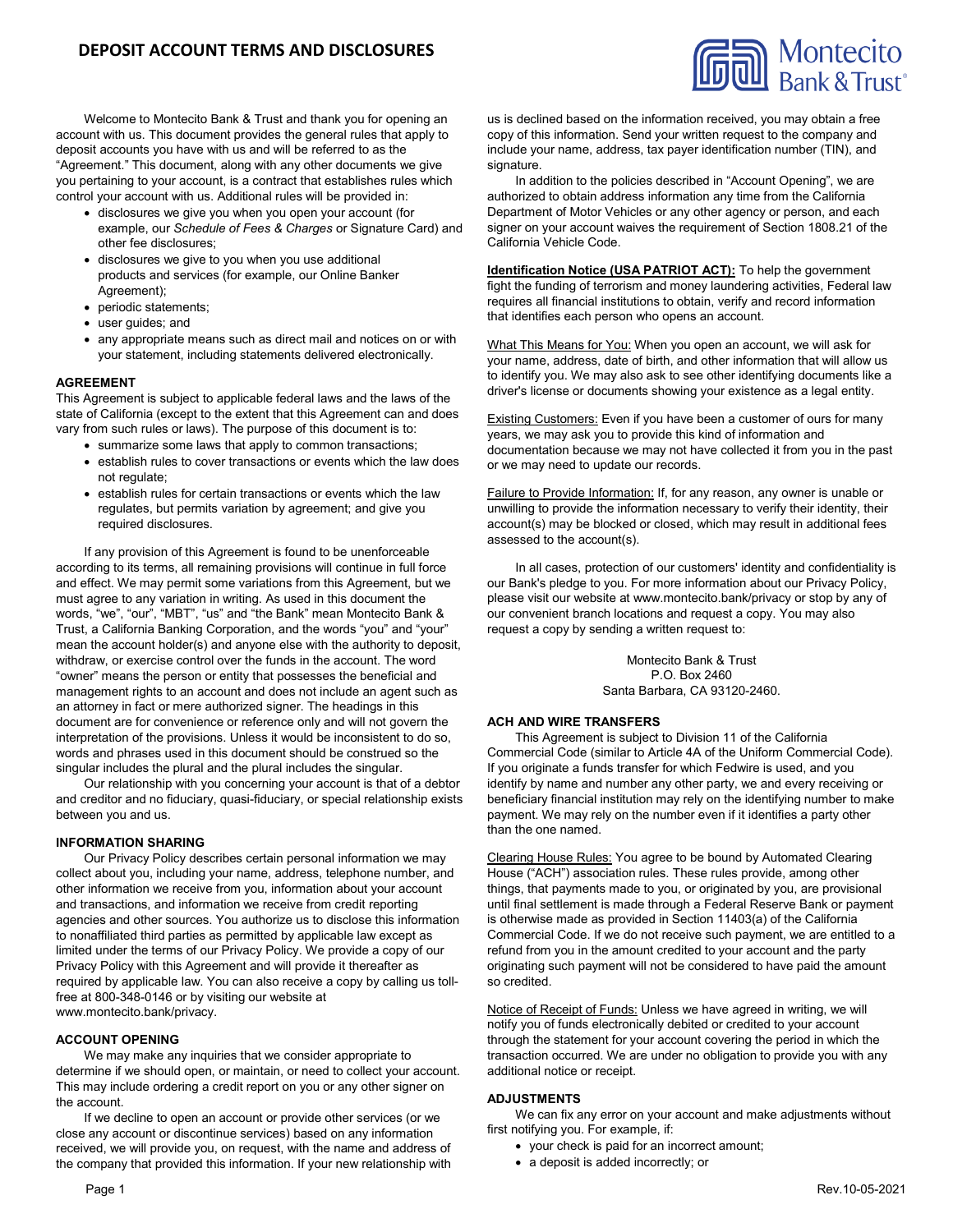

we apply a deposit to the wrong account.

We can fix the error without any special notice to you, though such a correction will normally appear on your statement if the error and the correction occur on different business days. We might not adjust for insignificant errors unless you request it.

### **AMENDMENTS AND TERMINATIONS**

We may change any term of this Agreement, which may include adding to them or deleting certain provisions entirely or partially. In addition, we will revise this Agreement from time to time to reflect these changes. Copies of the current Agreement will be available at any branch location or you can call 805-963-7511 or 800-348-0146 to request a new copy. We suggest that you keep any notification of changes to this Agreement along with the rest of your Montecito Bank & Trust account information. Rules governing changes in interest rates are provided separately. Unless otherwise required by law, we may amend this Agreement without prior notice to you. If we choose to notify you or are required by law to notify you of changes to this Agreement, we may mail or deliver a notice, a statement message, or an electronic message to you at the last address we have on file for you. We may also close this account at any time upon reasonable notice to you and tender of the account balance personally or by mail. Notice from us to any one of you is notice to all of you.

### **APPOINTMENT OF AN AGENT**

We may provide you with a power of attorney form for you to use in appointing someone (an agent) to sign on your account on your behalf. You shall be bound by and responsible for the actions of your agent, even if the agency relationship is not indicated on the check, withdrawal order or other instruction.

If you choose to use a power of attorney form other than one provided by us, we may not accept it. The best way to determine whether we will recognize a power of attorney is for you to bring the power of attorney form and your agent into our office so we can review the form and determine if we will recognize and act upon the form you present.

#### **ASSIGNMENT OR TRANSFER**

This account may not be transferred or assigned without our prior written consent.

# **AUTHORIZED SIGNATURES**

The authorized signatures for an account are those persons reflected on the signature card, a resolution or another separate written authorization relating to the account in a form acceptable to us. We are authorized to act on those signatures, but we will not be liable for refusing to honor items or signed instructions regarding an account if we believe in good faith that the signatures appearing on such items or instructions are not genuine. Furthermore, you may inadvertently give another person authority over your account by your conduct or by your failure to act. For example, if you give information about your account (such as the Bank's routing number and/or your account number) to another party, any item presented against your account by that party is deemed to have been authorized by you.

### **AVAILABILITY OF FUNDS: YOUR ABILITY TO WITHDRAW FUNDS**

This funds availability policy applies only to your checking accounts. For accounts other than checking accounts (for example, savings accounts) the policies below do not apply and you can ask us when you make a deposit when those funds will be available for withdrawal.

Some sections of this disclosure apply to all accounts and all customers. There are special sections for Retail Consumer, Small Business, Commercial, and New Accounts. We will make that clear in this section's headings.

Funds "availability" means your ability to withdraw funds from your account, whether those withdrawals are in cash, by check, automatic payment, or any other method we allow. If deposited funds are not "available" to you on a given day, you may not withdraw the funds in cash and we may not use the funds to pay items that you have written or honor other withdrawals you request. If we pay items that you have written or honor other withdrawals before funds are available to you, we may charge a fee for this.

Even after an item has "cleared" and we have made funds available to you and you have withdrawn the funds, you are still responsible for items you deposit that are returned to us unpaid and for any other problems involving your deposit. (Refer to the section titled *Returned Deposits and Cashed Items*.)

Determining The Availability of a Deposit: The day funds become available is determined by counting business days from the day of your deposit. Every day is a business day, except Saturdays, Sundays and Federal holidays. If you make a deposit in person in our branch or at our ATM before our established cutoff times, on a business day that we are open, we will consider that day to be the day of your deposit for purposes of calculating when your funds will become available. However, if you make a deposit in our branch or at our ATM after our cutoff times, or on a day that we are not open, we will consider that the deposit was made on the next business day we are open.

In person deposit cutoff times:

Branch deposits: 5:00 p.m. local time

MB&T ATM deposits: 6:00 p.m. local time

Any deposit you send by mail is considered deposited on the business day it arrives if it arrives before closing time at the branch of deposit.

Immediate Availability: The following types of deposits will usually be available for immediate withdrawal:

- cash (if deposited in person to our employee);
- electronic direct deposits; and
- wire transfers.

Cash and wire transfer deposits are subject to the "Special Rules for New Accounts" listed below.

### Next Day Availability for Retail Consumer, Small Business and

Commercial Accounts: Our general availability policy is to make funds from your cash and check deposits available to you on the first business day after the day we receive your deposit. Once they are available, you can withdraw the funds in cash and we can use the funds to pay items that you have written.

Even after we have made funds available to you, and you have withdrawn the funds, you are still responsible for checks you deposit that are returned to us unpaid and for any other problems involving your deposit.

Longer Delays May Apply: In some cases, we will not make all the funds that you deposit by check available to you on the first business day after the day of your deposit. Depending on the type of check that you deposit, the first \$225 of your deposit may be available on the first business day after we receive your deposit. The remaining funds will be available on the second business day after the day of your deposit. If we are not going to make all the funds from your deposit available on the first business day after we receive your deposit, we will notify you at the time you make your deposit. We will also tell you when the funds will be available. If your deposit is not made directly to one of our employees, or if we decide to take this action after you have left the premises, we will mail you the notice by the day after we receive your deposit. If you will need the funds from a deposit right away, you should ask us when the funds will be available. In addition, funds you deposit by check may be delayed for a longer period under the following circumstances:

- We believe a check you deposit will not be paid.
- You deposit checks totaling more than \$5,525 on any one day.
- You redeposit a check that has been returned unpaid.
- You have overdrawn your account repeatedly in the last six (6) months.
- There is an emergency, such as a failure of communications or computer equipment.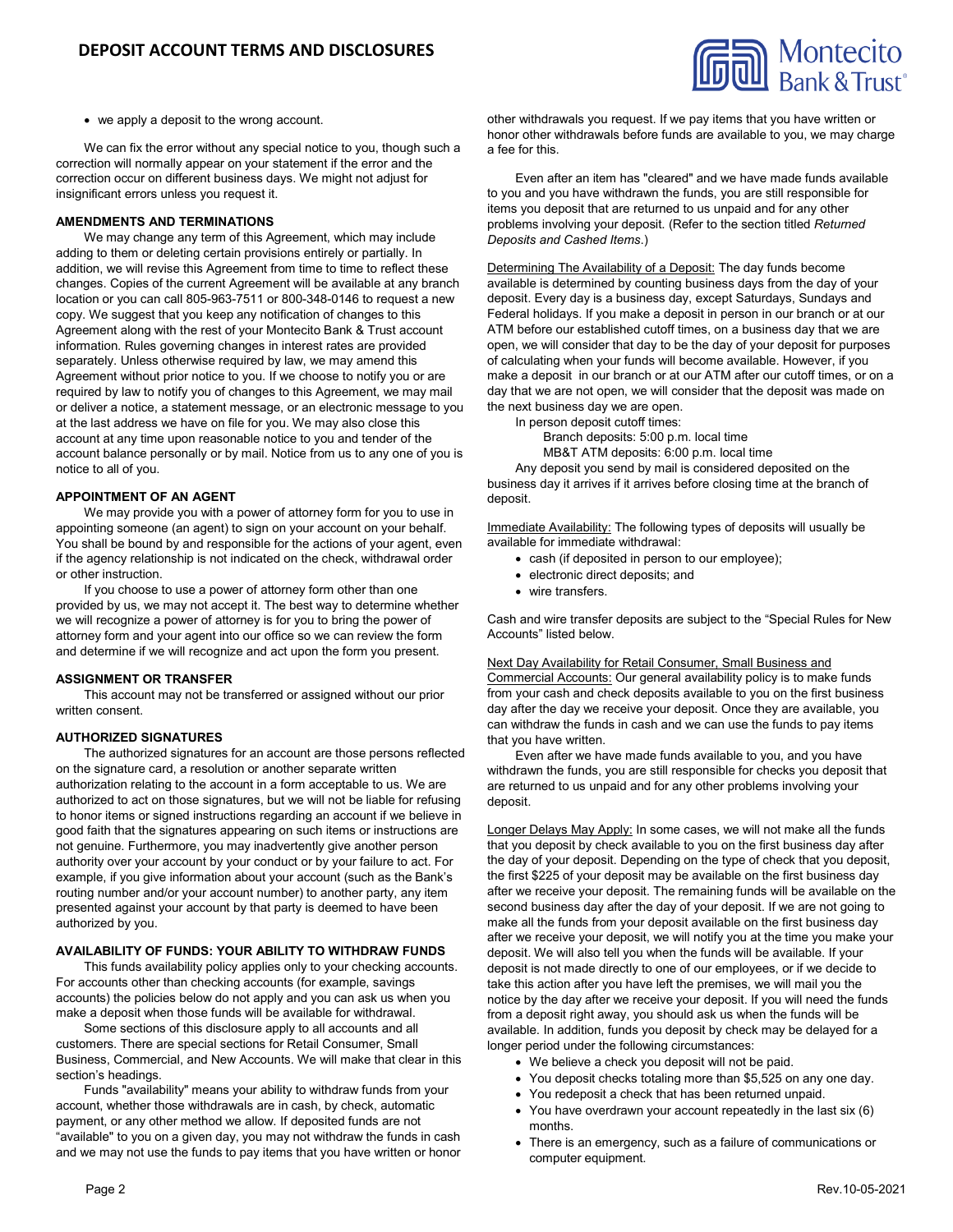

We will notify you if we delay your ability to withdraw funds for any of these reasons and we will tell you when the funds will be available. They will generally be available no later than the seventh business day after the day of your deposit.

Special Rules for New Accounts - Retail Consumer and Small Business Accounts: If you are a new customer, the following special rules will apply during the first thirty (30) days your account is open.

- Funds from electronic direct deposits into your account will be available on the day we receive the deposit.
- Funds from deposits of cash, wire transfers and the first \$5,525 of a day's total deposits of Cashier's, certified, travelers, and federal, state, and local government checks will be available on the first business day after the day of your deposit if the deposit meets certain conditions. For example, the checks must be payable to you (and, if this is a new account, you may have to use a special deposit slip).
- The excess over \$5,525 will be available on the ninth business day after the day of your deposit.
- If your deposit of these checks (other than a U.S. Treasury check) is not made in person to one of our employees, the first \$5,525 will not be available until the second business day after the day of your deposit.
- Funds from all other check deposits will be available on the ninth business day after the day of your deposit.

# **BUSINESS ACCOUNTS**

Earnings in the form of interest or credits will be paid only on collected funds, unless otherwise provided by law or our policy. We may require you to give us a separate authorization telling us who is authorized to act on a business entity's behalf. We will honor the authorization until we receive written notice of a change from the governing body of the legal entity.

If you have a business account, you agree to notify us promptly of any change in the business name or identity, or a change in the authorized signers on the account.

We may change the designation of your account type in the event the monthly account activity exceeds stated limits for your particular account type. To the extent that the account type is modified, you will be subject to all standard conditions, rules and fees associated with the new account type.

### **BUSINESS DAYS**

For purposes of these disclosures, our business days are Monday through Friday, excluding Saturday, Sunday and Federal holidays..

### **CASH TRANSACTIONS**

Pursuant to federal law and regulations, we are required to report large domestic transactions in cash or coin to the U. S. Treasury Department. Large transactions that involve transporting, mailing or shipping currency or other monetary instruments from or into the United States are reported to the U.S. Customs Department.

### **CASHIER'S CHECKS**

You do not automatically have the right to stop payment on Cashier's checks you purchase from us. In the event that a Cashier's check is lost, stolen or destroyed, contact us for the procedures to follow to obtain reimbursement or have the Cashier's check reissued. In general, you will have to sign a declaration under penalty of perjury describing the check and how it was lost, stolen or destroyed. We must then wait ninety (90) days from the date the check was issued before we can pay your claim. If ninety (90) days has already passed, we will act on your claim within a reasonable time. If the check is presented during the ninety (90) day waiting period, we may pay a person entitled to enforce the check. If this happens, we will not pay your claim.

### **CELLULAR PHONE CONTACT POLICY**

By providing us with a telephone number for a cellular or other wireless device, you expressly consent to receiving communications – including, but not limited to, prerecorded or artificial voice message calls, text messages and calls made by an automatic telephone dialing system – from us at that number. This express consent applies to each such telephone number that you provide us now or in the future and permits such calls regardless of their purpose. Calls and messages may incur access fees from your cellular provider.

### **CHANGE OF ADDRESS**

You agree to notify us by telephone, in writing or in person in the event you change your physical or mailing address.

### **CHECK PRINTING**

If you arrange for the printing of your own checks, the form, encoding and format of the checks must follow our check specification requirements and be approved by us in advance.

If you print any special limitations on your checks such as "void over \$100" or "paid in full" or "void after 90 days," you agree that we are not bound by such limitations and you authorize us to pay such items without regard to the limitation(s).

# **CHECK 21**

Check processing is getting faster as banks begin to process checks "electronically." We are required by law to provide the notice in the following section "Substitute Checks and Your Rights", which explains the differences between your original check (which might not be returned) and a substitute check, and your rights in the event the substitute check causes a loss that would have been avoided if the original check was still available.

### **SUBSTITUTE CHECKS AND YOUR RIGHTS**

#### What is a substitute check?

To make check processing faster, federal law permits banks to replace original checks with "substitute checks." These checks are similar in size to original checks with a slightly reduced image of the front and back of the original check. The front of the substitute check states: "This is a legal copy of your check. You can use it the same way you would use the original check." You may use the substitute check as proof of payment just like the original check.

Some or all of the checks that are returned to you from us may be substitute checks. This notice describes your rights when you receive substitute checks from us. The rights in this notice do not apply to original checks, photocopies of original checks, or to electronic debits to your account. However, you have rights under other law with respect to those transactions.

#### What are my rights regarding substitute checks? (Applies to consumer accounts only)

In certain cases, Federal law provides a special procedure that allows you to request a refund for losses you suffer if a substitute check is posted to your account (for example, if you think that we withdrew the wrong amount from your account or that we withdrew money from your account more than once for the same check). The losses you may attempt to recover under this procedure may include the amount that was withdrawn from your account and fees that were charged as a result of the withdrawal (for example, overdraft or NSF fees).

The amount of your refund under this procedure is limited to the amount of your loss or the amount of the substitute check, whichever is less. You are also entitled to interest on the amount of your refund if your account is an interest-bearing account. If your loss exceeds the amount of the substitute check, you may be able to recover additional amounts under other law.

If you use this procedure, you may receive up to \$2,500 of your refund (plus interest, if your account earns interest) within ten (10) business days after we received your claim and the remainder of your refund (plus interest, if your account earns interest) not later than forty-five (45) calendar days after we received your claim.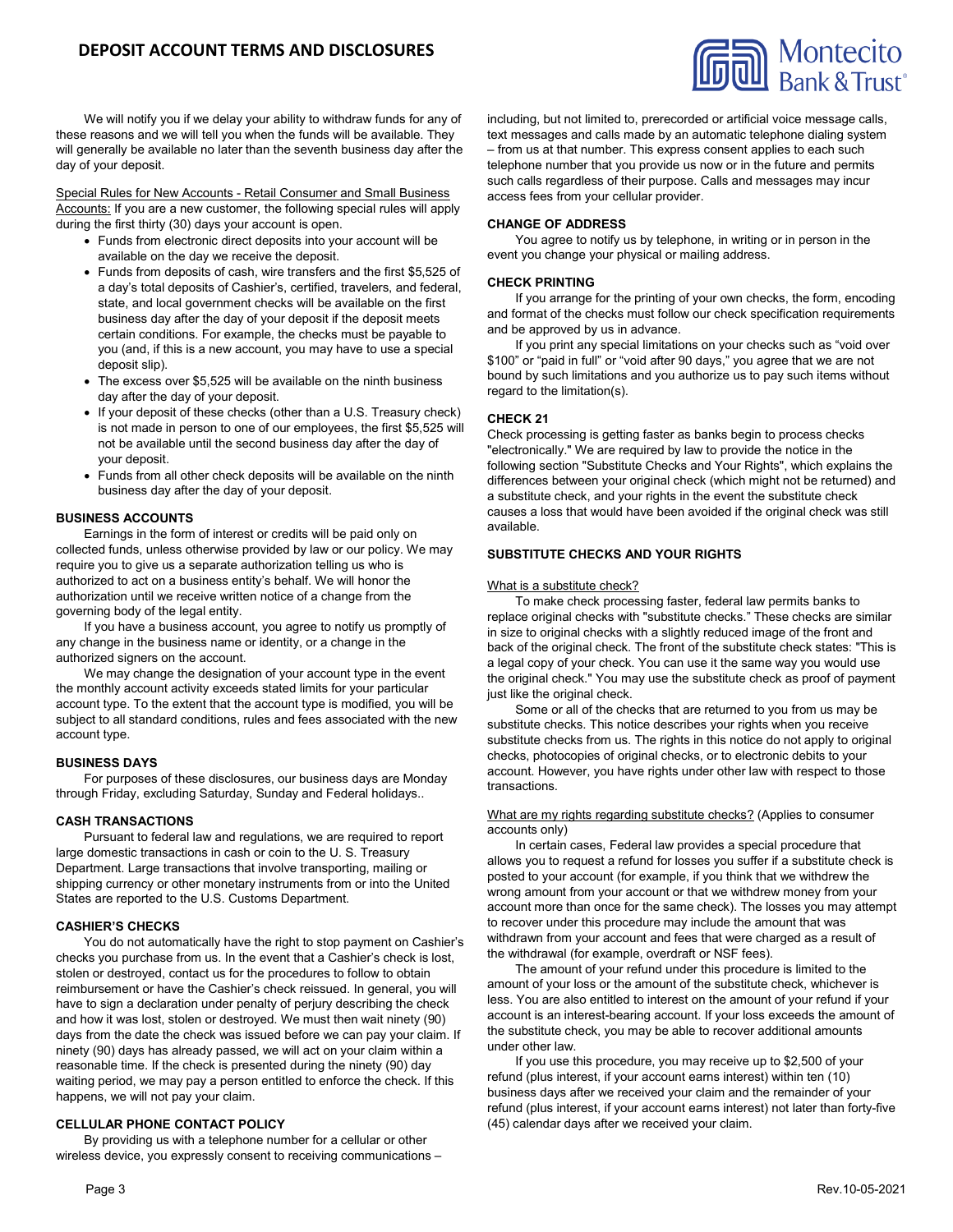

We may reverse the refund (including any interest on the refund) if we later are able to demonstrate that the substitute check was correctly posted to your account.

How do I make a claim for a refund? (Applies to consumer accounts only)

If you believe that you have suffered a loss relating to a substitute check that you received and that was posted to your account, please call 800-348-0146 or write to us at Montecito Bank & Trust, P.O. Box 2460, Santa Barbara, CA 93120-2460. You must contact us within forty (40) calendar days of the date that we mailed (or otherwise delivered by a means to which you agreed) the substitute check in question or the account statement showing that the substitute check was posted to your account, whichever is later. We will extend this time period if you were not able to make a timely claim because of extraordinary circumstances.

Your claim must include:

- a description of why you have suffered a loss (for example, you think the amount withdrawn was incorrect);
- an estimate of the amount of your loss;
- an explanation of why the substitute check you received is insufficient to confirm that you suffered a loss; and
- a copy of the substitute check or information to help us identify the substitute check;
- information might include the check number, the name of the person to whom you wrote the check and the amount of the check.

# **CHECKING SUB-ACCOUNTS**

We may from time to time choose to reclassify your account for internal banking purposes. This change would be strictly for internal bank purposes and would not affect the operation of your account in any way. Your periodic account statement will not be affected. This change would allow us to modify our reserve requirements under Regulation D through the use of sub-accounts and internal transfers between these accounts. The maintenance of the sub-accounts is for the purpose of improving our efficiency and will not affect your account and your ability to use it and, if it earns interest, the amount of interest you earn will not be affected. We will maintain separate information on each sub-account for regulatory reporting purposes, but all information reported to you will be consolidated. The reclassification of your account would be at our sole discretion.

### **COPIES OF DOCUMENTS**

Paper documents (such as deposit slips) associated with your account are typically kept for short periods of time. Microfilm or electronic copies of most documents are stored in lieu of the originals, which are destroyed after a set retention period. You agree that such copies will be sufficient for all purposes.

See the section above titled "Check 21." To facilitate check imaging and electronic check collection, it is important that you take care with the transactions you create on paper.

When completing a check, you must:

- write clearly;
- use black or dark blue ink in the date, pay to, amount, and signature fields; and
- use only the space provided for your part of a transaction (i.e., endorse only in the endorsement area).

You agree to reimburse us for any losses and costs we incur as a result of a poor check image caused by a deficiency in the written check, whether due to your failure to follow these guidelines or otherwise. You also agree to reimburse us for any losses and costs we incur as a result of a poor check image caused by a deficiency in the written check that you accepted and deposited as the payee.

### **CLOSING, FREEZING, INTERPLEADING, OR SUSPENDING ACCOUNTS**

We may honor any authorized signer's request to close or suspend an account. At our discretion, we may require the signatures of all account holders and/or authorized signers before permitting the withdrawal of funds or the closing or suspension of an account. We may return checks

or other items, marked "Refer to Maker" (or similar language), in the event there is a dispute over the ownership or control of an account. However, we may, without liability to you, continue to honor checks and other instructions given to us by the individuals who appear as authorized signers according to our records.

As part of the Bank's loss prevention program, when the Bank suspects that irregular, unauthorized, or unlawful activities may be involved with your account, the Bank may "freeze" (or place a hold on) the balance in your account pending an investigation of such suspected activities. If the Bank freezes your account, the Bank will give any notice required by laws governing your account.

We may also "interplead" account funds in the event of a dispute over the authority to control the proceeds of an account. ("Interpleader" is a court proceeding by which an entity compels other parties asserting the same claim against it to litigate the matter between themselves.) This right is in addition to any statutory rights to interplead under California Code of Civil Procedure Section 386. Accordingly, you authorize interpleader even when, for example, one of the claimants does not have an interest in the account and the "adverse claim" procedures of California Financial Code section 952, 1650 or 6661 might apply. You agree that our decision to interplead account funds subject to dispute will not subject us to liability to you for damages resulting from our decision to interplead (including attorney's fees and costs), regardless of whether the interpleader action is successful in placing the account funds within control of a court of competent jurisdiction.

We may close your account at any time, with or without cause, and remit the balance to you at the last address we have on file for you. You may close your account at any time upon notice to us, subject to any applicable early withdrawal penalty. However, you will remain liable for the payment of accrued fees on the account and for checks in the process of collection.

We may dishonor any check, withdrawal order, item, or transaction presented for payment after an account is closed by you or by us. At our option, we may honor checks, withdrawal orders, items, or transactions after an account is closed if the transaction was part of an electronic fund transfer system or if you fail to place a stop payment order for any outstanding checks or other items. You shall remain responsible and liable for such checks, items and transactions. If an interest-bearing account is closed for any reason before accrued interest is actually paid, interest may not be paid for the last interest period.

# **DEATH OR INCOMPETENCY**

You agree to immediately notify us regarding the death or courtdeclared incompetence of any owner or authorized signer on your account. Until we receive such notice in writing, we may continue to honor items drawn on your account by the authorized signer(s). We may suspend, refuse and reverse any transactions or deposits (for example, automatic federal direct deposits of benefit payments belonging to the decedent) if any owner or authorized signer dies or is declared by a court to be incompetent. (Refer to the section titled *Direct Deposits*.)

### **DEPOSITS**

When you make a noncash deposit to your account, we give you credit for that deposit, but that credit is provisional (temporary). We will give only provisional credit until collection is final for any items, other than cash, that we accept for deposit (including items drawn "on us"). If the deposit needs to be collected from another financial institution, we must be paid before the credit becomes final. After a credit is final, it may still be reversed. (Refer to the sections titled *Returned Deposits and Cashed Items* and *Availability of Funds*.)

We may accept deposits to your account from any source and need not question the authority of the person to make the deposit. We reserve the right to decline any deposit from any person or may limit the deposit amount. All deposits are subject to later verification, adjustment and collection by us. Deposit receipts do not necessarily indicate the correct balance in the account or the amount being deposited.

Foreign Currency: If you make a deposit in the form of, or payable in, a foreign currency, that deposit has to be converted (exchanged) into U.S.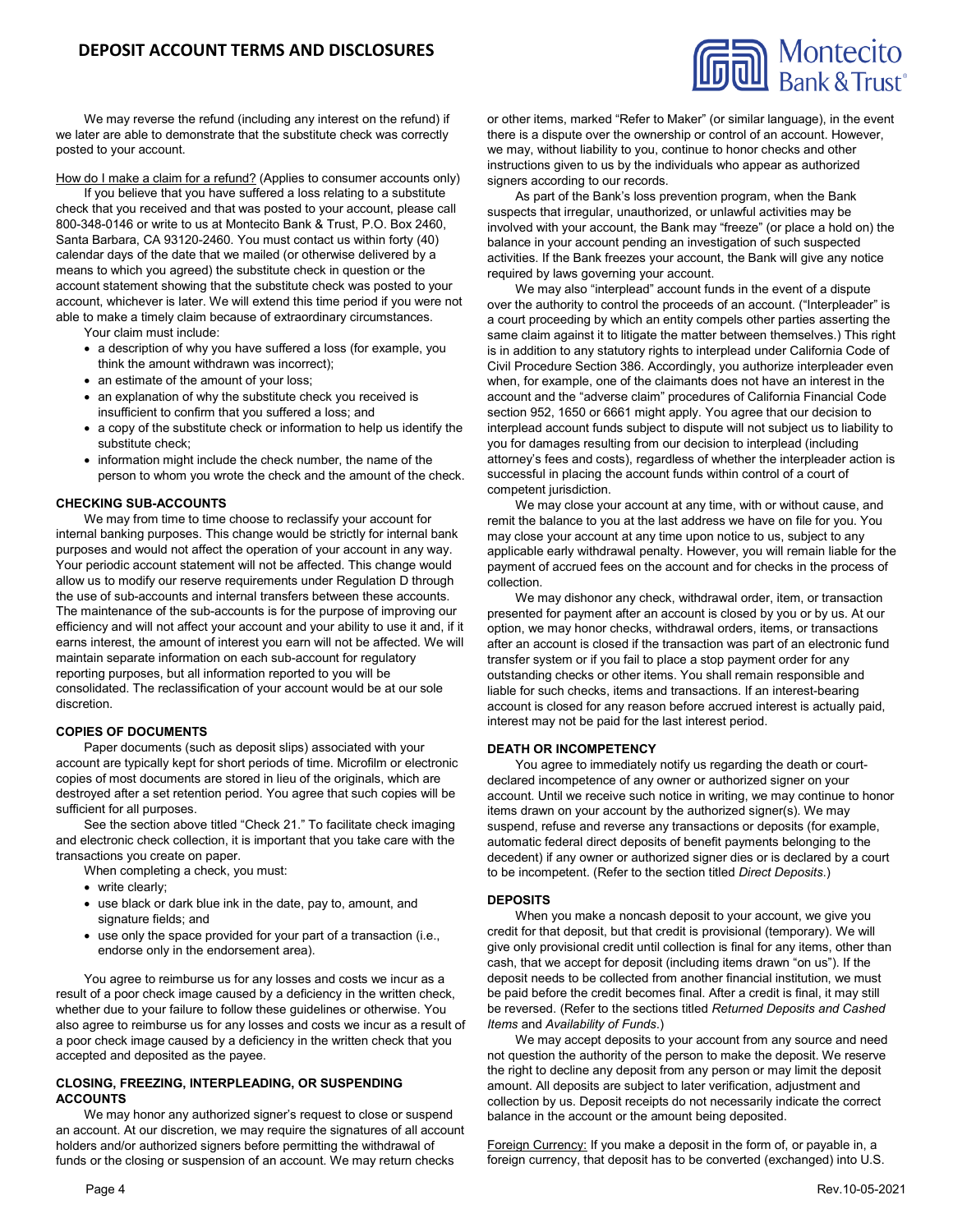# **DEPOSIT ACCOUNT TERMS AND DISCLOSURES**



dollars. The "collection" process may take a longer period of time to process and your final credit will be adjusted to reflect the final exchange rate less any fees imposed by the Bank and the entity conducting the conversion.

Deposits by Mail: If you make a deposit by mail, we have to receive it and have time to record it before it becomes effective. (Refer to the section titled *Availability of Funds*.)

Cutoff Time: A deposit made after our daily cutoff time on a business day, or on a day we are not open for all forms of business, will be considered deposited on the next full business day. (Refer to the section titled *Availability of Funds*.) The cutoff time applies to all accounts, not just checking accounts.

Endorsement, Third Party Checks: We reserve the right to refuse items that bear more than one endorsement or the endorsements of individuals who are not known to us. If you wish to deposit or cash an item which has been previously endorsed by one or more individuals, we reserve the right to require all endorsers to be present before we accept the item or that their endorsements be guaranteed by their financial institutions. You warrant that all endorsements on items deposited to your account are genuine. In the event you make a deposit to an account and you fail to endorse the item, you agree that we may add an endorsement of the account holders and you will be responsible for the item as if you endorsed it yourself. You agree to reimburse us for any loss, cost or expense we incur as a result of your failure to endorse an item exactly as drawn. If we receive an affidavit stating that one or more endorsements on a check or other item deposited into your account is forged, we may freeze the amount or charge back the amount of the item to your account, without prior notice to you, even though you have already used the funds.

We can refuse to accept any item for deposit for any reason, or no reason whatsoever, or impose conditions on a deposit as we think appropriate. For example, we can treat a deposit as an "inquiry" or take an item for "collection" instead of deposit.

We are obligated only to use ordinary care in collecting items on your behalf. We shall not be liable for the negligence of other banks in the collection of checks and other items.

### **DIRECT DEPOSITS**

If, in connection with a direct deposit plan, we deposit any amount in an account which should have been returned to the federal or state government for any reason, you authorize us to deduct the amount of our (or your) liability to the government from the account or from any other account you have with us, without prior notice and at any time, except as prohibited by law. We may also use any other legal remedy to recover the amount of our liability.

#### **DISPUTE RESOLUTION – MEDIATION AND JUDICIAL REFERENCE**

The parties shall attempt to resolve any disputes between them, or claims against the other, through mediation. Any and all disputes between the parties or claims that are not resolved through mediation, or if a party refuses to participate in mediation, or if the matter cannot be resolved in Small Claims Court, shall be heard by a referee and resolved by judicial reference pursuant to California Code of Civil Procedure Sections 638 et seq.

The referee shall be a retired California state court judge. The parties shall not seek to appoint a referee that may be disqualified pursuant to California Code of Civil Procedure Section 641 or 641.2 without the prior written consent of all parties. If the Parties are unable to agree upon a referee within ten (10) calendar days after one party serves a written notice of intent for judicial reference upon the other party, then the referee will be selected by the court in accordance with California Code of Civil Procedure Section 640(b).

The referee shall conduct the proceedings in accordance with the California Code of Civil Procedure, the Rules of Court, and California Evidence Code, except as otherwise specifically agreed by the parties and approved by the referee. The decision of the referee shall be entered as a judgment in the court in accordance with the provisions of California

Code of Civil Procedure Sections 644 and 645. The decision of the referee shall be appealable to the same extent and in the same manner that such decision would be appealable if rendered by a judge of the superior court.

Notwithstanding the foregoing, each party acknowledges that its violation of this Agreement may cause irreparable injury to the other party, and agrees that the other party shall be entitled to seek temporary and preliminary injunctive relief in a court of competent jurisdiction located within Santa Barbara, California, without the necessity of proving actual damages or posting a bond, to prevent such violation.

This clause shall not preclude parties from seeking provisional remedies in aid of judicial reference from a court of appropriate jurisdiction. This includes, without limitation, obtaining injunctive relief or a temporary restraining order; obtaining a writ of attachment or imposition of a receiver; or the Bank exercising its right of setoff or its security interest in any of your accounts.

Nothing in this Agreement shall preclude any party from seeking injunctive relief, but no equitable relief other than injunctive relief shall be sought from such court. The statute of limitations, estoppel, waiver, laches, and similar doctrines, which would otherwise be applicable in an action brought by a party, shall be applicable in any judicial reference proceeding.

During the pendency of any dispute which is submitted to mediation or judicial reference in accordance with this Agreement, each of the parties to such dispute shall bear equal shares of the fees charged and costs incurred by the mediator or referee in performing the services described in this Agreement, unless prohibited by law or the referee orders otherwise. The compensation of the mediator or referee shall not exceed the prevailing rate for like services.

For consumer accounts, each party shall bear their respective fees and expenses, including, but not limited to, attorney's fees, expert's fees, witness fees, and other related expenses. For business accounts, the prevailing party shall be awarded fees and costs including, but not limited to, fees and expenses of any referee, court costs, attorney's fees and expenses, expert witness fees, etc., all as determined by the referee or court.

### **DISPUTED CONSUMER REPORTING AGENCY INFORMATION: NOTICE REGARDING INACCURATE INFORMATION**

If your account is maintained in an unsatisfactory manner, we may report information about you and any joint account holders or authorized signers on the account to a Consumer Reporting Agency. These consumer reports allow us to make credit and other opportunities available to you.

If you disagree with the accuracy of the information that we submit to a Consumer Reporting Agency, please notify us at the following address and specify the specific information that is inaccurate.

> Montecito Bank & Trust P.O. Box 2460 Santa Barbara, CA 93120-2460

We will review our files and respond to you in writing.

WE MAY REPORT INFORMATION ABOUT YOUR ACCOUNT TO CREDIT BUREAUS. LATE PAYMENTS, MISSED PAYMENTS, OR OTHER DEFAULTS ON YOUR ACCOUNT MAY BE REFLECTED IN YOUR CREDIT REPORT.

### **DORMANT AND INACTIVE ACCOUNTS**

Checking accounts, Money Market accounts and Savings accounts with no deposit or withdrawal transactions for twenty-four (24) consecutive months, are considered "dormant" unless you contact us within that period. A time deposit is classified as dormant if you do not withdraw the deposit after it matures or, if it is automatically renewable, you do not contact us within three (3) years after the first automatic renewal. We will try to contact you before we classify the account as dormant. We will hold all statements on your account if we cannot contact you. The account will continue to be assessed the normal service charges (e.g. monthly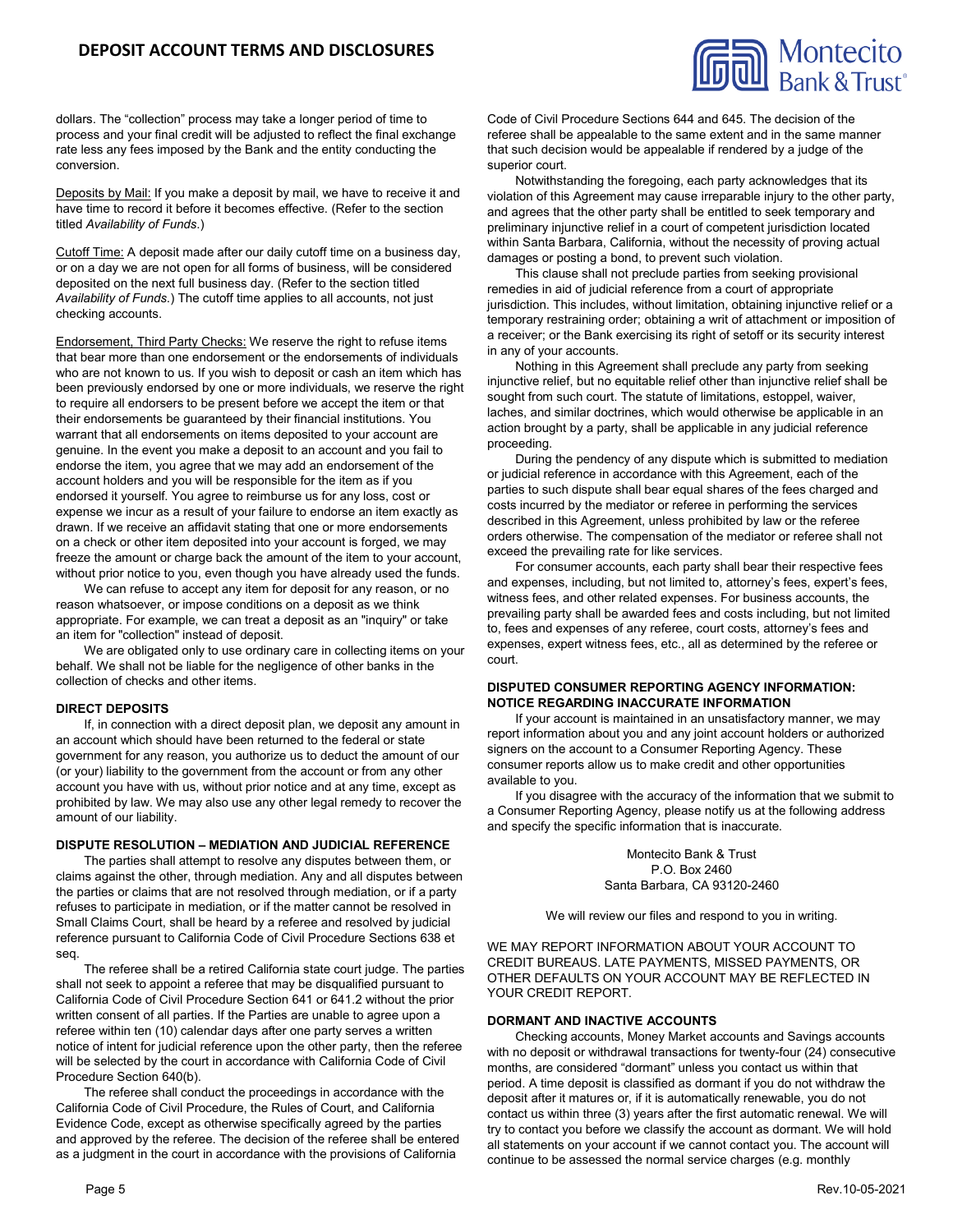maintenance fee, etc.) while it is in dormant status. As required by law, we will remit the funds in the dormant account to the State of California (less a charge for mailing a Notice of Escheat to you) at the end of three (3) years. (See our *Schedule of Fees & Charges*.) You may reclaim any funds we have remitted by contacting the State Controller's Office and producing evidence of ownership.

An account is classified as "inactive" if there is no customer-initiated activity within a twelve (12) month period. The account will continue to be assessed the normal service charges (e.g. monthly maintenance fee, etc.) while it is in inactive status. If your account is classified as inactive, you will continue to receive your statements on your regular schedule (monthly for checking and money market accounts and quarterly for savings accounts).

### **ELECTRONIC STATEMENTS (eStatements)**

If you choose to enroll to receive eStatements, you must do so pursuant to and in a manner consistent with the provisions of the Electronic Signatures in Global and National Commerce Act (ESIGN). You must provide us with a valid email address at the time you open your account and must maintain a valid email address in order to receive eStatement notifications.

### **FACSIMILE SIGNATURES**

The use of a facsimile signature or endorsement device may be authorized by designation on the signature card, a resolution or other separate written authorization in a form acceptable to us. If the use of a facsimile signature or endorsement device has been so authorized or such a device has otherwise been used, we may honor or accept for deposit any item or signed instruction which appears to bear the appropriate facsimile signature or endorsement even if it was made by an unauthorized person or with a counterfeit facsimile device. Therefore, you should maintain close control over any facsimile signature or endorsement device and statements and canceled items should be promptly reviewed for unauthorized use of any such device. You acknowledge the risks inherent in using such devices and hereby waive any claims against us or right to seek reimbursement for losses arising out of the unauthorized use of such devices or the use of a counterfeit facsimile device.

## **FACSIMILE OR ELECTRONIC INSTRUCTIONS**

You agree that we may accept or decline, at our sole discretion, any instructions from you by facsimile or other electronic means.

### **FICTITIOUS BUSINESS NAME ACCOUNTS**

If the name in which the account is held is fictitious, each account holder represents that one or more of the account holders have the right to use that name and have fulfilled all legal requirements for using and or doing business under that name.

#### **GOVERNING LAW**

Except as provided by conflicting federal law or regulation, accounts will be governed by the laws of the State of California.

### **LEGAL PROCESS**

We may comply with any writ of attachment, execution, garnishment, tax levy, restraining order, subpoena, warrant, or other legal process which we believe (correctly or otherwise) to be valid. We may honor a legal process which is served by mail or facsimile transmission, or at any one of our offices, even if the law requires personal delivery at each office where you maintain an account. Unless restricted to a specific account, we may use funds in any account on which you are an owner, in any order, at our option. We will not pay interest on any funds we hold or set aside in response to legal process. We may notify you of such process by telephone, electronically or in writing. A fee for processing may be assessed (See our *Schedule of Fees & Charges*). NOTE: If we are not fully reimbursed for our record research, photocopying, and handling costs by the party which served the process, we may charge such costs to your account in addition to the minimum legal process fee, even if the legal process is later quashed or abandoned.



You agree to indemnify, defend, and hold us harmless from all actions, claims, liabilities, losses, costs, and damages associated with our compliance with any process that we believe to be valid. This includes instances where we may remit funds demanded under an alias (where identification is verified) if we believe the debt is owed to the judgment creditor or levying party. Accounts opened with trust or fiduciary designations (e.g. "XYZ, Inc. Client Trust Account") may be subject to levies and other legal process against your property unless our records clearly reflect the existence of an express written trust or court order.

Any garnishment or levy against your account is subject to the "SETOFF CONSENT" provision of this Agreement. In the event a garnishment or levy reduces the account balance to a level insufficient to pay items presented for payment against the account, we are not liable for dishonoring the items.

#### **LIABILITY FOR OVERDRAFTS AND CHARGES**

The account holder(s) is responsible to us to repay any overdrafts and any fees charged to an account, no matter which owner or signer caused it or why. That repayment is due immediately, and we may take it from your next deposit or whenever funds become available in your account. If there is more than one owner, each owner is separately, and all owners are jointly, responsible for an overdraft and any account fees. (This means we can collect the total from any owner, but we won't collect it more than once.) An overdraft occurs if you take more money out of your account than is available to you for withdrawal or if it is available to you, but is later reversed. This can happen for example:

- by writing a check without enough money in the account to pay the check, and we decide to pay it;
- by making a deposit, withdrawing money based on that deposit, and having that deposit reversed because the deposited item is later returned to us unpaid; or
- when money is deposited in your account by mistake, and you withdraw money based on that deposit and the deposit is reversed.

When a minor is a co-signer on a joint account, the adult co-signer will be held jointly and severally (individually) liable for all activity on the account (including but not limited to payment of overdrafts, charges and fees) and shall be bound by the terms and conditions of the account, without limitation.

We are not obligated to continue paying items which create an overdraft even if we have done so in the past and we may refuse to do so in the future without any notice to you. Refer to our *Schedule of Fees & Charges* for a list of charges that you may incur on your account.

#### **LIMITATION OF LIABILITY - INDEMNIFICATION**

WHETHER IN CONNECTION WITH YOUR ACCOUNT OR A SERVICE WE PROVIDE, IN NO EVENT WILL EITHER YOU OR US, OR OUR AFFILIATES, OFFICERS, DIRECTORS, EMPLOYEES, SHAREHOLDERS, OR AGENTS BE LIABLE TO THE OTHER PARTY FOR ANY SPECIAL, CONSEQUENTIAL, INDIRECT OR PUNITIVE DAMAGES, WHETHER ANY CLAIM IS BASED ON CONTRACT OR TORT OR WHETHER THE LIKELIHOOD OF SUCH DAMAGES WAS KNOWN TO EITHER PARTY. The foregoing limitation of liability will not apply where expressly prohibited by the laws governing your account. Except to the extent that we fail to exercise "ordinary care" or breach this Agreement, you agree to indemnify and hold us and our affiliates, officers, directors, employees, shareholders, and agents harmless from all claims, demands, losses, liabilities, judgments, and expenses arising out of or in any way connected with performance under this Agreement. You agree that this indemnification will survive termination of this Agreement.

#### **LOST ITEMS AND DELAYED RETURNS**

We act only as a collection agent for you when we receive a check for deposit or which we cash for you. If that check or other item is lost, stolen or destroyed in the process of collection, we may reverse the credit for any deposit or charge your account for the cashed check or item.

You are responsible for the condition of a check or item when you issue it, or present it for deposit to your account. If a check or item is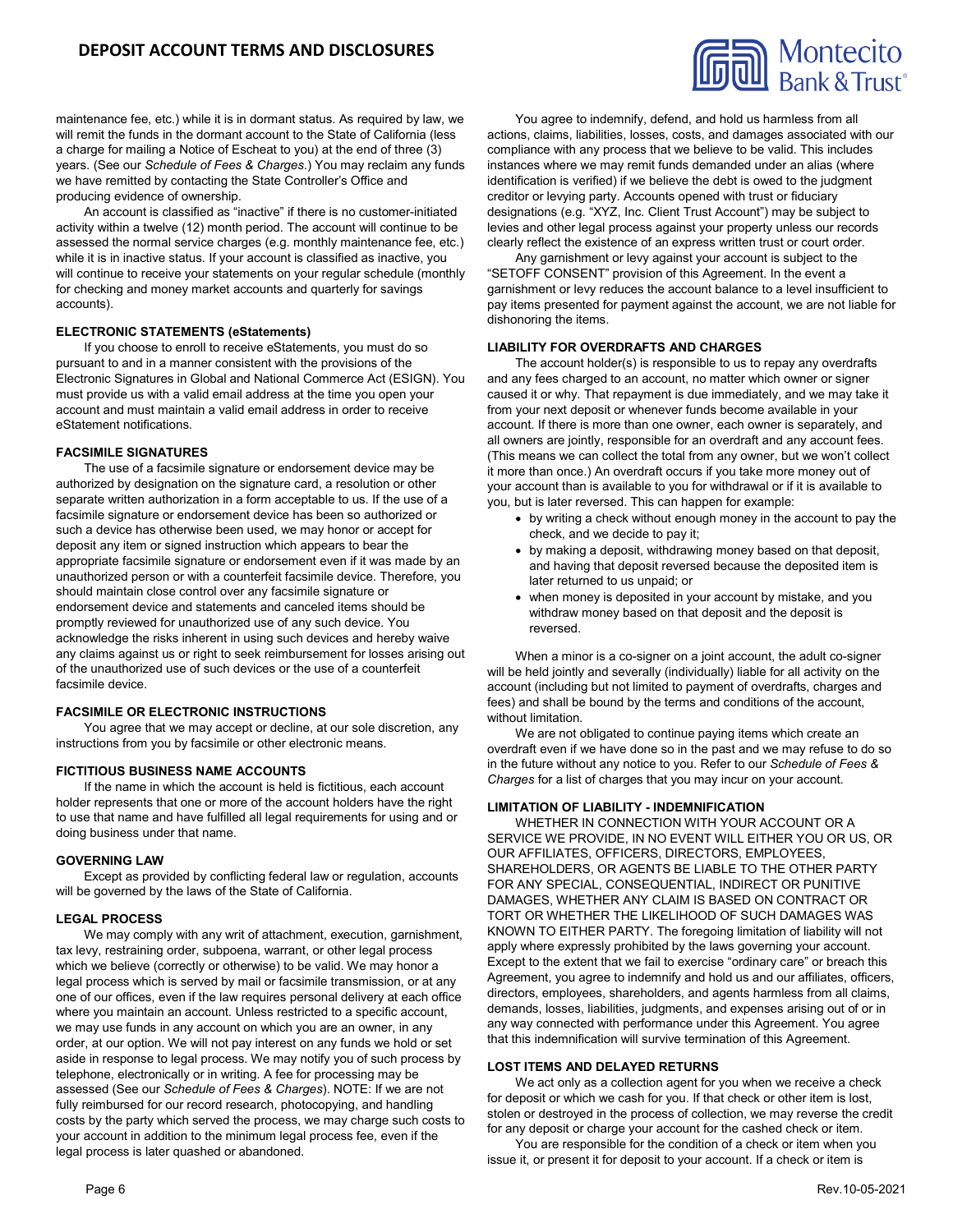

returned or payment is delayed as a result of any writing or marking that you or a third party placed on the front or back of the check or item, you will be responsible for any costs or liabilities incurred as a result.

### **MONITORING AND RECORDING TELEPHONE CALLS**

We may, but are not obligated to, record electronically any telephone calls relating to transactions involving your account, and may keep these recordings for as long as we wish. You must obtain the consent of any of your authorized agents to such recordings. You agree that these recordings, and any other messages (including telecopier or facsimile messages) received by us, will be treated as writings signed by the account holder, and will control in the event of any differences with your records.

### **MULTIPLE SIGNATURES**

Notwithstanding any provisions to the contrary on any signature card or other documentation you may have provided to us, if you have: (a) specified that some or all checks must be signed by more than one person; (b) specified that the authorized signers for checks in one category are different than those for another check category; or (c) utilize checks that purport to require multiple signatures, you acknowledge that those restrictions are for your convenience, internal use and control purposes only and do not bind us even if you have made us aware of them. We reserve the right to refuse to allow any customer the opportunity to open or maintain accounts with these types of restrictions notwithstanding the fact that such customer has acknowledged that we have no obligation to honor such restrictions. You agree not to assert any lack of authorized signers on any check and hereby waive any claims against us or right to seek reimbursement for losses arising there from as long as any check honored by us contains the signature of at least one individual who is an authorized signer for your account.

### **NOTICES REGARDING AN ACCOUNT**

We may send statements and notices to any party to an account by mailing or delivering a notice to the last address we have on file for the account. Notice to any account holder or authorized representative shall be deemed to be notice to all account holders.

If we hold statements or notices relating to the account at your request, or because you fail to give us a current address for the account, the notices are deemed delivered to you upon their receipt or preparation by the office of account. Any notice or statement returned to us as undeliverable shall be deemed delivered to you as of the date it is deposited by us in the mail.

You must mail, or deliver during normal banking hours, all notices that are requested by this Agreement or by law to us at the office that holds your account and any other address we specify. If you have multiple accounts or services, you may have to send notices to more than one address.

### **ORDER IN WHICH WE PAY ITEMS**

The law permits us to pay items drawn on your account in any order. To assist you in handling your account with us, we are providing you with the following information regarding how we intend to process items presented against your account. The order in which items are paid is important if, at the time an item is presented, the available balance in your account is not sufficient to pay all of the items that are presented. The following represents our intended order of posting, but the actual order may be altered due to system errors or other intervening causes.

On each business day, items are processed by the type of item in dollar amount order (lowest to highest), with the exception of checks (that include check numbers), which are subsequently processed in check number order (lowest to highest). Below is the order of item types:

- Items drawn on us that have been cashed at one of our branch locations
- Outgoing wires
- Items drawn on us that have been deposited at one of our branch locations, at one of our ATMs, or through mobile channels
- ATM or debit card transactions
- Transfers
- 

ACH debits and bill payments

If available funds remain after processing these transactions, we pay your remaining checks (checks negotiated at other financial institutions) in the order of lowest to highest check number. Please note that if a check is converted to an ACH debit, it will be posted before other checks.

*If an item is presented for payment without sufficient funds in your account, we may, at our discretion, pay the item (creating an overdraft) or return the item due to non-sufficient funds ("NSF"). The amounts of the overdraft and NSF fees are disclosed in our Schedule of Fees & Charges.* A financial institution where you deposit a check, your payee, or other entity that submitted an item for payment against your account may resubmit an item against your account even if we have already refused payment of that item for NSF. If a resubmitted item again exceeds the funds available in your account, we may, at our discretion, pay the item (creating an overdraft) or return the item again due to NSF resulting in additional NSF fee. *You may be charged multiple NSF fees in connection with a single item that has been refused for insufficient funds multiple times.* We encourage you to keep careful records and practice good account management. This will help you avoid writing checks or drafts without sufficient funds and incurring the resulting fees.

### **FEES ARE CHARGED FOR NON-SUFFICIENT FUNDS ITEMS REGARDLESS OF THE ITEMS BEING PAID OR RETURNED UNPAID (Refer to our** *Schedule of Fees & Charges.***)**

The Bank offers several ways to help avoid accidental overdrafts in your account. You may qualify for a line of credit called Ready Cash Reserve (RCR), which will cover items, up to your established credit limit, presented against insufficient cleared balances in your account. Your Ready Cash Reserve would be automatically accessed to cover such items, which might otherwise be returned or rejected ("bounced") as NSF items. **You must separately apply for and be approved to receive a Ready Cash Reserve line of credit and fees will apply**. You may also choose to link another one of your accounts to cover overdrafts in your checking account. **You must request this service and fees will apply. A linked deposit account is not automatically established when you open and maintain other accounts with the Bank.** (Refer to the section titled *Overdraft Coverage from a Linked Deposit Account*.)

#### **OTHER AGREEMENTS**

You may have another agreement with us which, by its terms, supersedes this Agreement in whole or in part. For example, if you are a business customer, certain provisions of your other agreements (such as an account analysis agreement or night depository agreement) may supersede some of the terms of this Agreement, to the extent that they are inconsistent. If you are a consumer, your accounts may also be governed in part by one or more electronic fund transfer agreements.

### **OVERDRAFT COVERAGE FROM A LINKED DEPOSIT ACCOUNT**

To avoid overdrafts and rejected items, you may elect to utilize the Bank's linked account feature. This service is available to checking account customers who have another deposit account (checking, savings or money market) with the Bank. This service allows automatic transfers from your linked deposit account to your checking account to avoid an overdraft. Transfer fees apply.

If a transfer is attempted from the linked deposit account and there are not sufficient funds to completely cover the overdraft in the checking account, a transfer of the remaining balance in the linked account will take place. However, the checking account will still be overdrawn and additional fees may apply.

### **OWNERSHIP OF PERSONAL ACCOUNTS AND BENEFICIARY DESIGNATIONS**

These rules apply depending on the form of account ownership and beneficiary designation, if any, specified on account records. We make no representations as to the appropriateness or effect of the ownership and beneficiary designations, except as they determine to whom we pay the account funds. As used in this Agreement, "party" means a person who,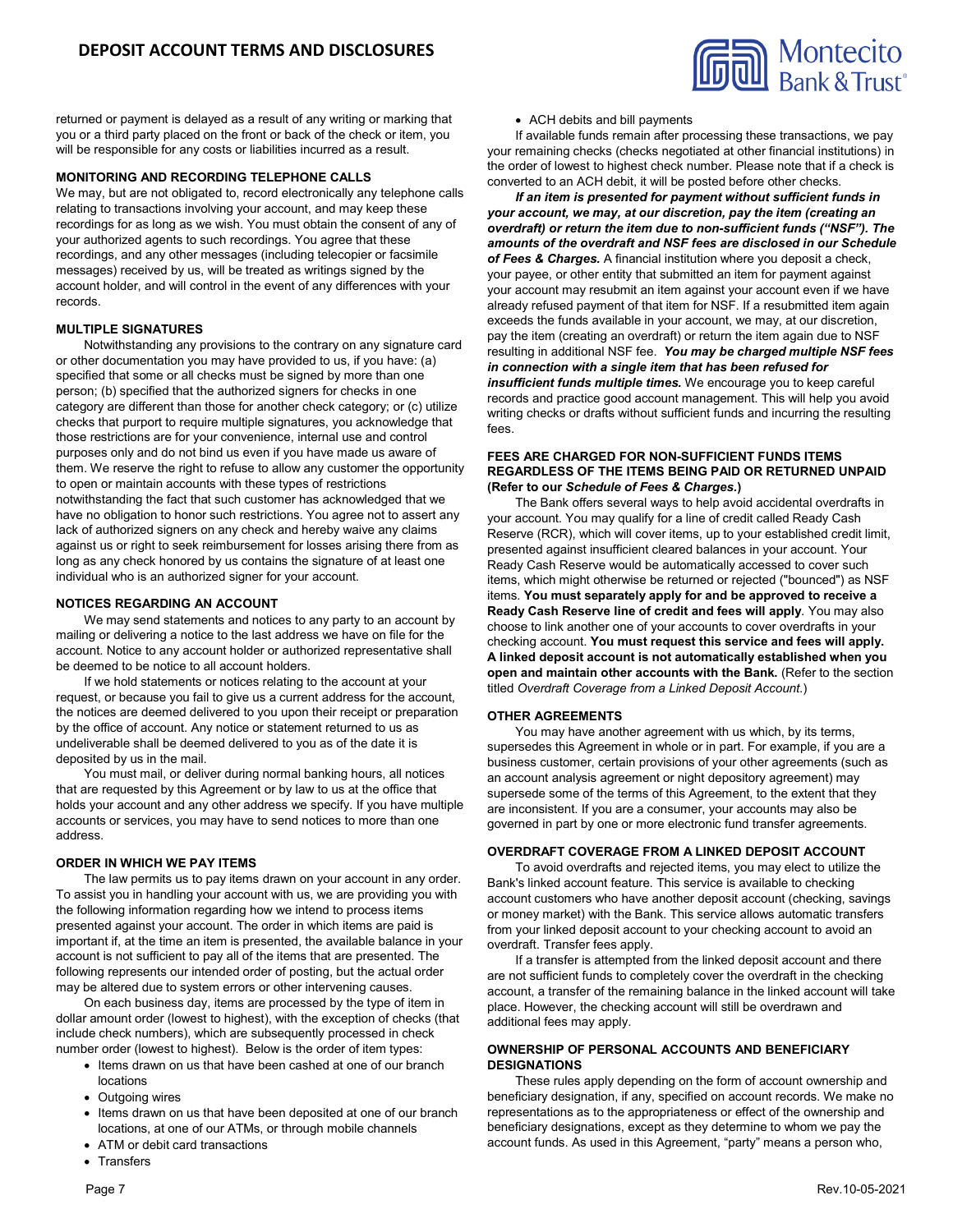

by the terms of the account, has a present right, subject to request, to payment from a multiple-party account other than as an agent.

For multi-party accounts, the primary account holder is considered the person or entity that has been assigned the tax responsibility for the account.

### **Ownership Types:**

Individual Account - This is an account or certificate in the name of one person.

Joint Account – This account or certificate is owned by the named parties. Upon the death of any of them, ownership passes to the survivor(s).

Joint Account of Husband and Wife or Domestic Partners with Right of Survivorship - This account or certificate is owned by the named parties, who are husband and wife or domestic partners, and presumed to be their community property. Upon the death of either of them, ownership passes to the survivor.

Community Property Account of Husband and Wife or Domestic Partners – This account or certificate is the community property of the named parties who are husband and wife or domestic partners. The ownership during lifetime and after the death of a spouse or partner is determined by the law applicable to community property generally and may be affected by a will.

Tenancy in Common Account – This account or certificate is owned by the named parties as tenants in common. Upon the death of any party, the ownership interest of that party passes to the named payon-death payee(s) of that party or, if none, to the estate of that party.

Trust Account Subject to Separate Agreement – This account or certificate is established pursuant to the terms of a separate trust agreement. The trustee(s) has authority to act on the account and beneficiaries have no present right to control the account.

#### **Beneficiary Designations:**

Payable on Death (P.O.D.) Account with Single Party - This account or certificate is owned by the named party. Upon the death of that party, ownership passes to the named pay-on-death payee(s).

Payable on Death (P.O.D.) Account with Multiple Parties – This account or certificate is owned by the named parties. Upon the death of any of them, ownership passes to the survivor(s). Upon the death of all of them, ownership passes to the named pay-on-death payee(s).

Totten Trust Account – If two or more of you create this account, you own the account jointly with rights of survivorship. Beneficiaries cannot withdraw unless, (1) all persons creating the account die, and (2) the beneficiary is then living. If two or more beneficiaries are named and survive the death of all persons creating the account, such beneficiaries will own this account in equal shares, without right of survivorship.

The person(s) creating an account with either of the above beneficiary designations (P.O.D. or Totten Trust) reserves the right to: (1) change beneficiaries; (2) change account types; and (3) withdraw all or part of the account funds at any time.

# **PAYMENT OF PHOTOCOPIES**

Checks and other items are sometimes lost during processing or while in transit to us. You agree that we may charge photocopies of items to your account without your prior approval if they appear to be drawn on your account and are accompanied by an indemnity agreement from another financial institution at least equal to the value of the items. We shall not be liable to you if the original items are thereafter presented and paid against your account.

#### **PLACEMENT OF ENDORSEMENTS**

Federal Reserve Board Regulation CC, which implements the Expedited Funds Availability Act, establishes specific requirements for the placement of endorsements on the back of checks. The back of a check must remain clear of any other material or writing that would make the endorsement of forward collecting banks illegible.

If you are the payee of a check, your endorsement and any other information placed on the back of the check by you or prior endorsers must be in the area reserved for the payee. You are responsible for the proper placement of all prior endorsements.

If you are the issuer of the check, you should not place any preprinted information such as contracts in the areas reserved for bank endorsements. Although carbon band checks are not prohibited by the regulation, the issuer may be liable if the carbon band obscures a bank's endorsement.

You shall be liable for all losses incurred by us resulting from any illegible bank endorsement caused by you. We may, but are not required to, refuse to accept a check when the back of the check is unreasonably obscured.

### **POSTDATED CHECKS**

We may charge your account for an item that is otherwise properly payable from the account even though we pay the check before the date on it, unless you give us special "notice of postdated check." You can give this special notice to us orally, but it must be received by us in time to give us reasonable opportunity to act on it before final payment of the item. In placing your notice of postdated check, you must describe the check by giving the account number, check date, check number, exact amount of the check, and name of payee in order for us to return the item if it is presented for payment before the date on the check.

If you give us oral notice, we require that you put your notice of postdated check in writing to us within fourteen (14) days. If you do not put your notice in writing, then your notice of postdated check will expire at the end of the fourteen (14) day period. If you put your notice in writing to us, then your notice of postdated check will remain in effect for a total of six (6) months. If you want to continue your notice of postdated check for additional six (6) month periods, then you must renew your notice before the current notice of postdated check expires. We impose a fee for each notice of postdated check and each renewal. (Refer to our *Schedule of Fees & Charges.*)

We may pay the item as of its date, even if you have given us a notice of postdated check. If you do not want the item to be payable as of its date, you must give us a stop payment order in time for us to act on it before the date of the item.

### **PREAUTHORIZED DRAFTS**

If you use or authorize another to issue a demand draft against your account, or voluntarily give information about your account (such as your routing number and your account number) to a party who is seeking to sell you goods or services, and you do not deliver the check physically signed by you to the party, any demand draft or other debit to your account initiated by the party to whom you gave the information is deemed authorized even if it differs in amount, frequency or timing from your intentions or agreement with that party. You agree that you will not hold us responsible for any loss, damage or other problems resulting from your having used or authorized another to create a demand draft.

### **RELEASING ACCOUNT INFORMATION**

Subject to the requirements set forth in the financial privacy laws and any other laws or statutes regarding the sharing of customer information, we may provide information regarding the current status and history of your account to others. We may release information: (1) where it is necessary or helpful to complete a transaction; (2) to verify the existence and condition of your account for a third party, such as a merchant or another financial institution; (3) to comply with the law or a court order; (4) when an inquiry is made regarding whether your account has sufficient funds to cover a check drawn on your account; (5) with your authorization; (6) if you are a business, pursuant to the principles established by Robert Morris Associates; and (7) for other legitimate business purposes.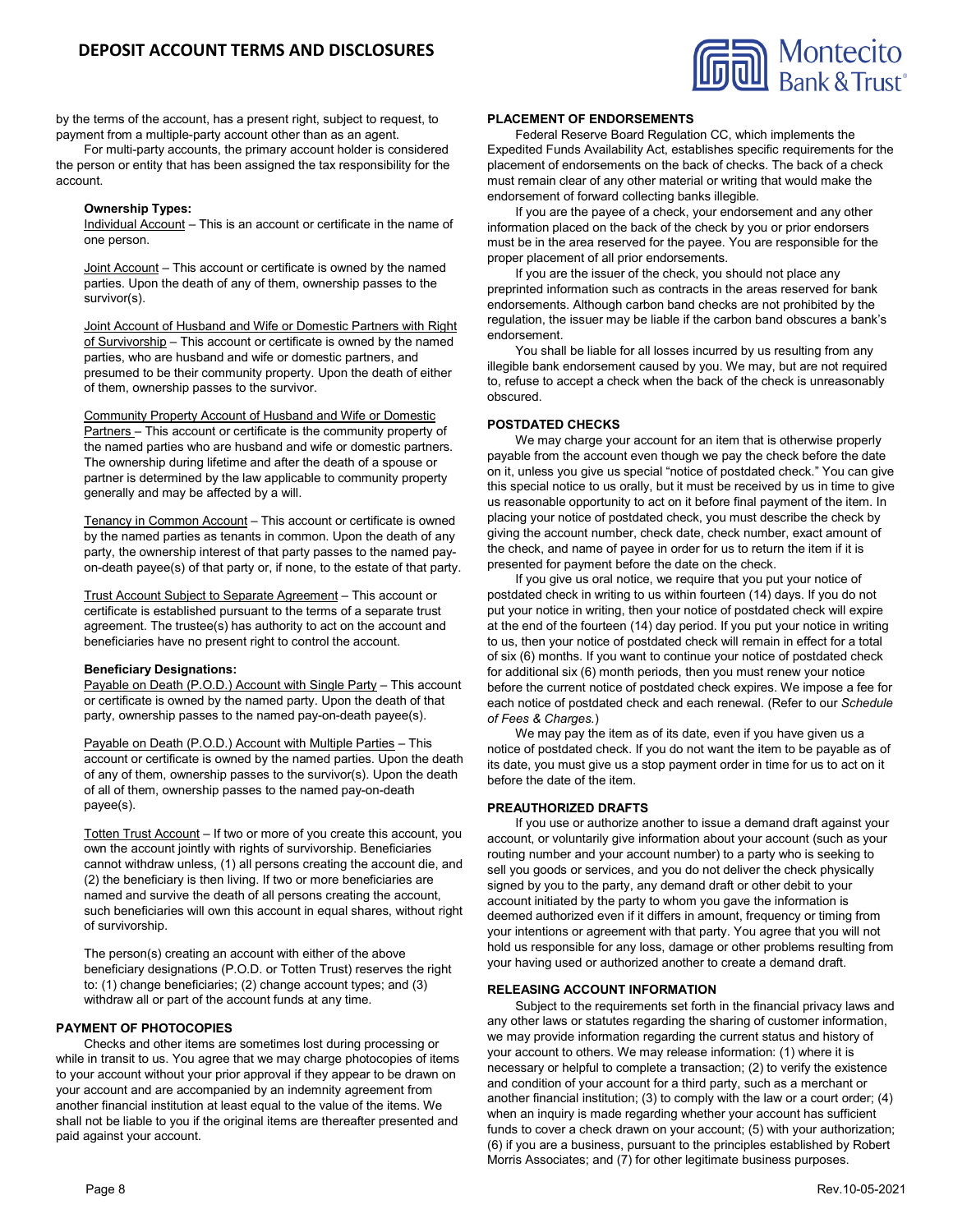

The Bank, from time to time, enters into agreements with third parties to provide bank-related services for the Bank. The services provided by the third parties may include check processing services, data processing services or bank-related services. You authorize us to release information regarding your account to such third-party service providers in connection with their services for the Bank.

### **RESTRICTIONS ON USE OF ELECTRONIC MESSAGES**

Any messages or instructions transmitted by you over the Internet or over any other electronic communications system will not bind the Bank, and the Bank will be under no obligation to respond to or act upon the same. You will bear the risk of any losses that may result from the particular telecommunications system that you choose, including any losses that result from breach of security or from the Bank's not responding to or acting on the message. If the Bank, in its sole discretion, chooses to respond or act upon a message or instruction received in this manner, then the following apply:

- If the message or instruction is authentic or validated by you, then you will be bound by the message of instruction;
- The Bank will not be deemed to have received the message or instruction until it has actually received it and had a reasonable time to act on the message or instruction;
- The Bank will not be bound to act on or accept any future message or instruction;
- The Bank may use the account number you provide us even if the account number identifies an account or beneficiary different from the one named by you; and
- You agree to indemnify the Bank and hold it harmless against any losses, damages or other expenses (including attorney's fees and expenses) arising out of the Bank's actions or inactions in response to your message or instruction.

### **RETURNED DEPOSITS AND CASHED ITEMS**

If a check or other item (or image) that we cash for you or which you deposit to your account is returned to us as unpaid for any reason, we may charge your account for the amount of the check or other item plus a handling fee. This may include, among other circumstances, checks that are returned because the maker of the check had insufficient funds in its account or checks that were paid originally and later are returned to us accompanied by an affidavit which states that the endorsement is forged or unauthorized or that the item has been altered. We may charge your account for the amount without questioning the truth of such an affidavit. The funds you deposit to your account are subject to normal collection processes even after we make the funds available to you for withdrawal (i.e., the check has "cleared"). If we do not collect the funds, or we need to return the funds, your deposit will be reversed and become your responsibility. For example:

- The deposit amount of the check is recorded incorrectly to your account. The person who wrote the check reports the error to their bank, who in turn reports it to us. We would reverse the incorrect portion of the deposit and correct the mistake.
- A check you deposit has a forged endorsement. The person who wrote the check reports the forgery to their bank, who reports it to us. We would reverse the deposit and collection of the check would become your responsibility.
- This also applies to checks we might cash for you that you don't deposit. For example, if you bring a check to us and take cash back from a deposit, or we simply cash the check and if that check "bounces" (is returned to us unpaid), we can take the money from your account to reimburse us for the check and you will have to collect it through other channels. There may also be a fee for such a transaction.

If any check or other item deposited in your account is returned to us through the Federal Reserve, a clearinghouse or one of the other normal check return channels, we may accept that return and charge the check or other item back against your account without regard to whether the

institution on which the check or other item is drawn returned the check within the required timeframe.

We may, at our option, notify you by telephone if an item has been returned unpaid. If you authorize us to redeposit the item on your behalf, you waive any right to receive a written notice of the returned item and you authorize us to charge back the item to your account if it is returned unpaid again for any reason, plus charge a handling fee. (Refer to our *Schedule of Fees & Charges.*)

### **SETOFF CONSENT AND SECURITY INTEREST**

You agree that we may (without prior notice and when permitted by law) set off the funds in this account (debit the account) against any due and payable debt you owe us now or in the future, by any of you having the right of withdrawal on the account, to the extent of such person's or legal entity's right to withdraw. The amount of the setoff may be further limited by applicable law. If the debt arises from a note, "any due and payable debt" includes the total amount of which we are entitled to demand payment under the terms of the note at the time we set off, including any balance we properly accelerate under the note.

The right of setoff does not apply to this account if: (a) it is an IRA or other tax-deferred retirement account; (b) the debt is created by a consumer credit transaction under a credit card plan (but this does not affect our rights under any consensual security interest); or (c) the debtor's right of withdrawal only arises in a representative capacity. We will not be liable for the dishonor of any check when the dishonor occurs because we set off a debt against this account. You agree to hold us harmless from any claim arising as a result of our exercise of our right of setoff.

You also grant us a security interest in each of your accounts (excluding IRA or other tax-deferred retirement accounts) to secure payment of any debt you may owe us (except consumer credit card debt or real estate-secured debt).

### **SEVERABILITY**

If any of the provisions of this Agreement are determined to be void or unenforceable, the remainder of this Agreement shall remain in full force and effect.

### **STALE-DATED CHECKS**

Upon presentment of an item for payment more than six (6) months after its date, we may, at our sole discretion and without notice to you, charge your account for the item, however, we are not obligated to do so. You agree that our obligation of good faith does not require us to make any inquiry of you or require us to give you notice prior to the payment of an item more than six (6) months after its date. If you want to ensure that we do not pay a stale-dated item, you should place a stop payment order on the item.

If a stop payment order has expired and the stale-dated item is subsequently presented for payment, we may pay the item without liability to you.

#### **STATEMENTS**

You must examine your statement of account with "reasonable promptness." If you discover (or reasonably should have discovered) any unauthorized signatures or alterations, you must promptly notify us of the relevant facts. As between you and us, if you fail to do either of these duties, you will have to either share the loss with us, or bear the loss entirely yourself (depending on whether we used ordinary care and if not, whether we contributed to the loss). The loss could be not only items on the statement, but other items with unauthorized signatures or alterations by the same wrongdoer.

You agree that the reasonable time you have to examine your statement and report to us will depend on the circumstances, but will not, in any circumstance, exceed a total of thirty (30) days from when the statement is first sent or made available to you.

You further agree that if you fail to report any unauthorized signatures, alterations, forgeries, or any other errors in your account within sixty (60) days of when we first send or make the statement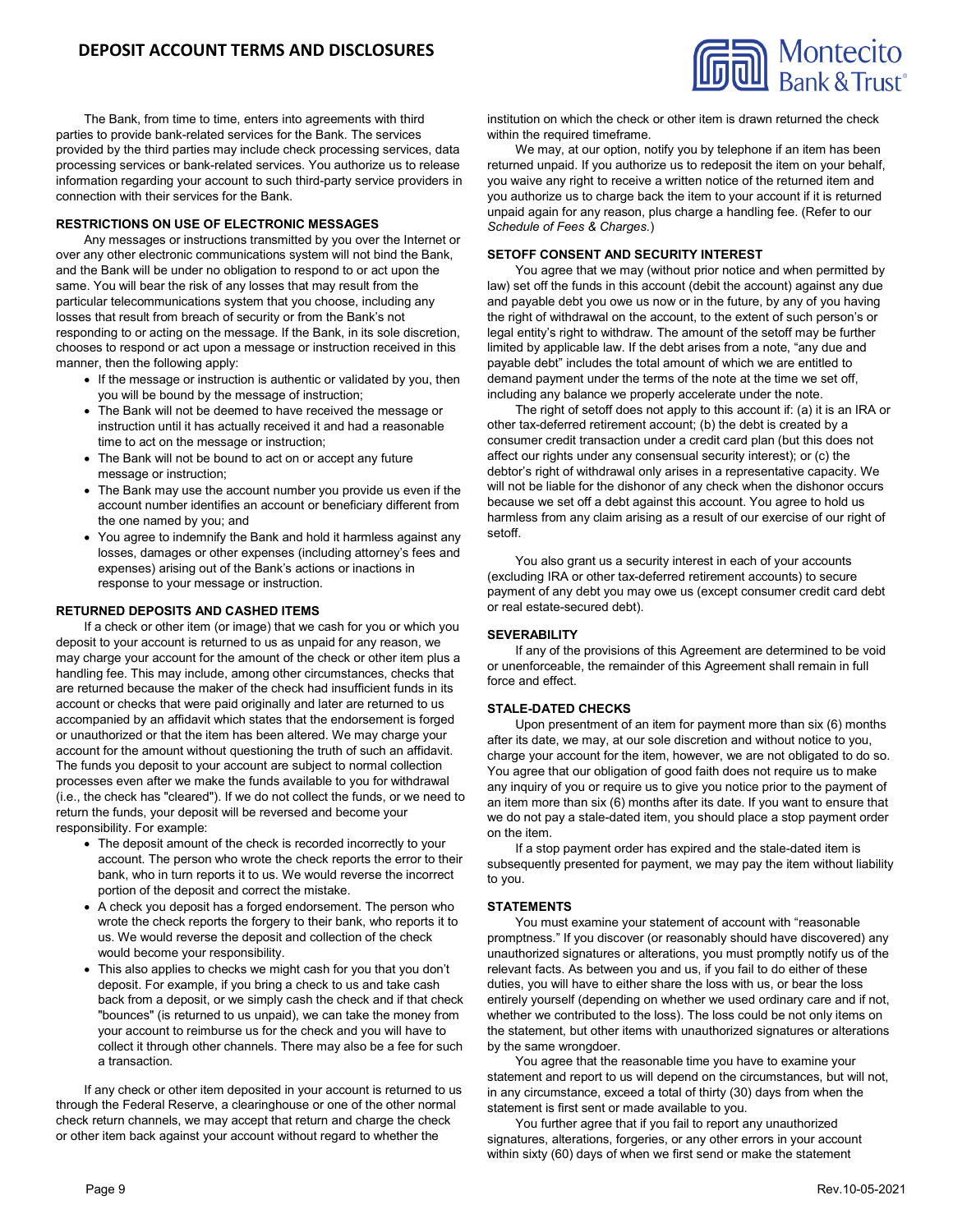

available, you cannot assert a claim against us on any items in that statement, and as between you and us the loss will be entirely yours. This sixty (60) day limitation is without regard to whether we used ordinary care.

## **STOP PAYMENTS**

You may stop payment on any item drawn on your account whether you sign the item or not, if you have an equal or greater right to withdraw from this account than the person who signed the item. A release of the stop payment request may be made only by the person who initiated the stop payment order.

Our stop payment cutoff time is one hour after the opening of the next banking day after the banking day on which we receive the item. Additional limitations on our obligation to stop payment are provided by law (for example, we paid the item in cash or we certified the item).

Checks: You can give us a notice to stop payment on a check orally or in writing. In placing your stop payment order, you must describe the check by giving the account number, check date, check number, exact amount of the check, and name of payee in order for us to not pay the item. If you give us oral notice, we may require that you put your notice in writing to us within fourteen (14) days. We have a special form for this purpose. If we require that you put your notice in writing and you do not put your notice in writing, then your notice will expire at the end of the fourteen (14) day period. If you put your notice in writing to us, then your stop payment will remain in effect for a total of six (6) months. If you want to continue your stop payment notice for additional six (6) month periods, then you must renew your notice before the current notice expires. We impose a fee for each notice and each renewal whether given verbally or in writing. (Refer to our *Schedule of Fees & Charges.*)

Right to Stop Payment of Preauthorized Transfers: Pre-authorized electronic fund transfers are agreements between the customer and the originator. The customer is responsible for notifying the originator of any dispute according to the terms of their agreement. Payment of Automatic Clearing House ("ACH") transactions can only be stopped or returned for the following reasons:

- Payment stopped
- You did not authorize the debit to your account.
- You revoked the ACH authorization on a specific date by notifying the company in the manner specified in the authorization.
- The ACH amount exceeds the authorized amount.
- The amount was debited on a date earlier than the date it was authorized to occur.

All ACH stop payment requests must be made verbally or in writing three (3) business days or more before the transfer is scheduled. If you give us oral notice, we may require that you put your notice in writing to us within fourteen (14) days. We have a special form for this purpose. In placing your ACH stop payment, you must describe the ACH transaction by giving the account number, transaction date, transaction amount, and the name of the company processing the transaction.

If you instruct us to stop payment on one of these payments three (3) business days or more before the transfer is scheduled, and we do not do so, we will be liable for your losses or damages. If you instruct us to stop payment on one of these payments less than three (3) business days before the day the transfer is scheduled, we may attempt to stop payment, but we shall not be liable to you should we fail to do so.

You have no right to stop payment on any other type of electronic banking transaction. You may not stop payment on an ATM, POS, or MasterMoney Debit card transaction.

Unless you tell us otherwise, we may treat your stop payment order as a request to stop payment on only one particular payment. If you intend for all future payments to a particular party to be stopped, you must specifically advise us of that intention.

Consumer ACH stop payments will remain in effect for the life of the account or until the item is returned, in the case of a one-time ACH stop payment. A release of the ACH stop payment may be made only by the

person who initiated the ACH stop payment order and the request must be made in writing.

Non-consumer ACH stop payments will remain in effect for six (6) months. If you want to continue your ACH stop payment for additional six (6) month periods, then you must renew your notice before the current notice expires. We may impose a fee for each notice and each renewal. (Refer to our *Schedule of Fees & Charges.*)

E-Checks: An E-Check is a transaction that starts as a paper check that you give to a merchant. The merchant converts the check, using the information on the paper, to send an electronic message to a bank to immediately take the money from your account. The merchant is required to post a notice about E-Checks in a prominent and conspicuous location at the time of the transaction. You **cannot** stop payment of an E-Check transaction, because it is already completed.

### **TAXPAYER IDENTIFICATION NUMBERS; BACKUP WITHHOLDING**

Federal law and regulations require us to obtain a taxpayer identification number for the account holder of each account, with certain limited exceptions. You are required to provide us with your taxpayer identification number under Section 6109 of the Internal Revenue Code. The taxpayer identification number for an individual is usually a Social Security Number. The number is included on reports filed with the IRS concerning interest paid to you by the Bank.

You are required to certify under penalty of perjury (1) that the taxpayer identification number given to us is correct, and (2) whether you are exempt from backup withholding. We will furnish you with the form on which you make this certification.

If you fail to provide your taxpayer identification number and certify that it is correct, or if you fail to certify that you are not subject to backup withholding or if the IRS notifies us that you have furnished an incorrect taxpayer identification number, then federal tax rules require us to withhold 28% of interest paid to you. We forward amounts withheld to the IRS.

Pursuant to IRS regulations, interest paid on deposits made by individuals who are not citizens or residents of the United States will be reported to tax authorities. These interest payments will not be subject to backup withholding as long as a signed W8-BEN has been properly completed. To establish that you are not a citizen or resident of the United States, you must provide a certification of your status on our certification form.

When an account earns \$10 or more of interest in a year, or if backup withholding is imposed, we will report the interest paid and the amount withheld to the IRS (and to the California Franchise Tax Board if your mailing address is in California). You will receive a copy of the information reported to the tax authorities.

### **UNLAWFUL INTERNET GAMBLING NOTICE**

Pursuant to 12 CFR 233.1, et seq. entitled "Prohibition for Funding of Unlawful Internet Gambling" (Regulation GG), restricted transactions (as defined in the regulation) are prohibited from being processed through this account or relationship. Restricted transactions generally include, but are not limited to, those in which credit, electronic fund transfers, checks, or drafts are knowingly accepted by gambling businesses in connection with the participation by another party in unlawful internet gambling.

### **WAIVERS**

We may delay or waive enforcing our rights under this Agreement without losing them. Any waiver by us shall not be deemed a waiver of other rights or of the same right at another time. You waive diligence, demand, presentment, protest, and notice of every kind, except as otherwise set forth in this Agreement. For example, the payment of overdrafts on your account does not waive our right to return checks for insufficient funds.

### **WITHDRAWALS**

Unless clearly indicated otherwise on the account records, any of you, acting alone, who signs in the space designated for signatures on the signature card may withdraw or transfer all or any part of the account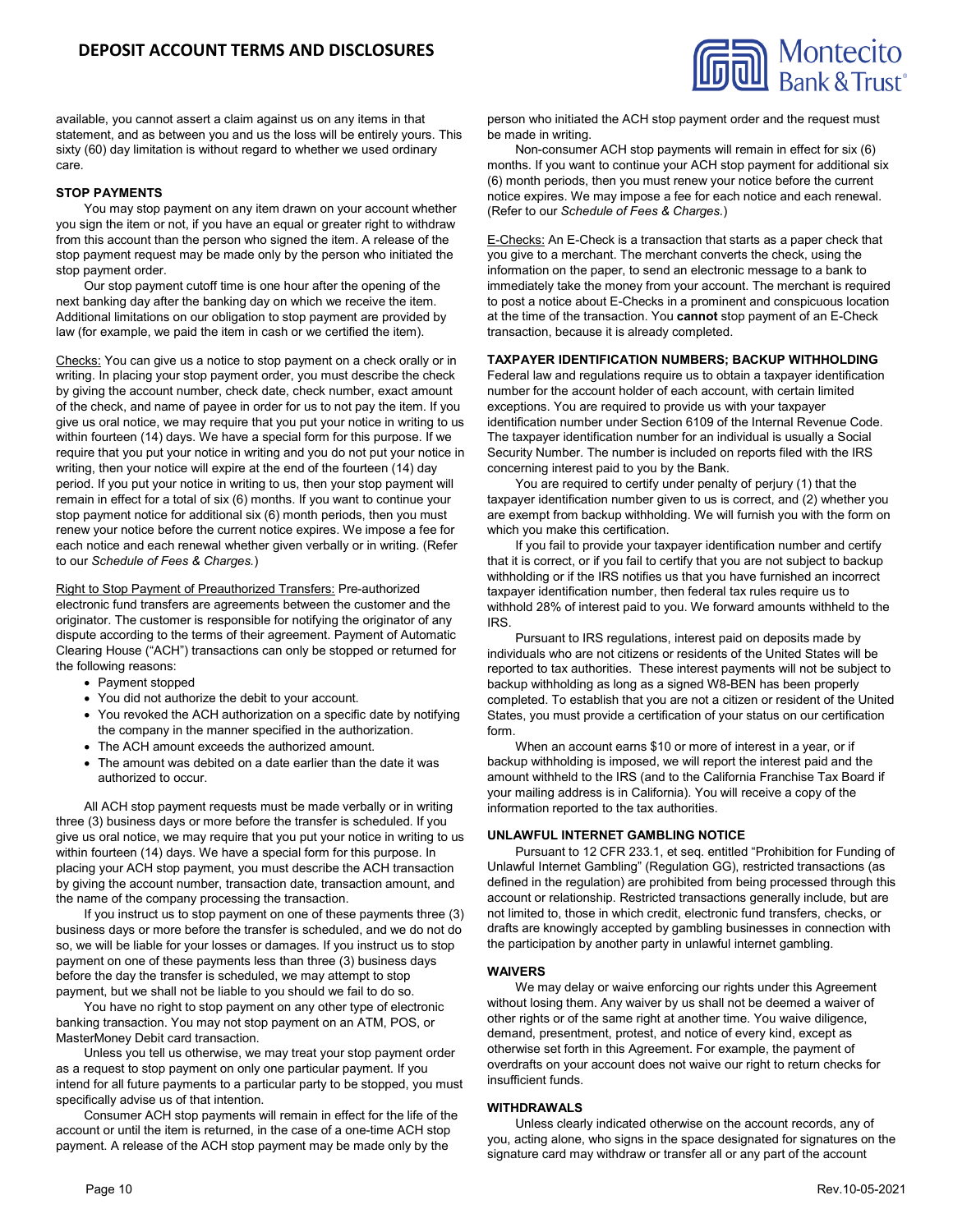

balance at any time. Each of you (until we receive written notice to the contrary) authorizes each other person signing the signature card to endorse any item payable to you or your order for deposit to this account or any other transaction with us. We may refuse any withdrawal or transfer request which you attempt on forms not approved by us, by any method we do not specifically permit, which is greater in number than the frequency permitted, or which is for an amount greater or less than any withdrawal limitations. Even if we honor a nonconforming request, we may treat continued abuse of the stated limitations (if any) as your act of closing the account. We will use the date the transaction is completed by us (as opposed to the date you initiate it) to apply transaction frequency limitations. The fact that we honor withdrawal requests that overdraw the available account balance does not obligate us to do so later.

We may require not less than seven (7) days notice in writing before each withdrawal from an interest-bearing account other than a time deposit. Withdrawals from a time account prior to maturity or prior to any notice period may be restricted and may be subject to a penalty.

### **SPECIFIC ACCOUNT PROVISIONS**

### **ELECTRONIC BANKING**

Electronic Banking refers to all transactions in which the transfer of money begins electronically, without paper. Included among these transactions are deposits, transfers, withdrawals, and payments you make at our Montecito Bank & Trust ATM locations; automatic transfers such as direct deposits of your Social Security checks; purchases you make with direct transfers of funds from your checking account; cash withdrawals and transfers you make at ATM network machines belonging to other financial institutions; transfers between your accounts via telephone; and transfers, withdrawals, and payments you make through Online Banking.

You may authorize a merchant or other payee to make a one-time electronic payment from your checking account using information from your check to pay for purchases and pay bills. Federal regulations refer to these types of transactions as Electronic Fund Transfers.

This section does not apply to Fedwire or similar wire transfers; or certain automatic transfers between your accounts at Montecito Bank & Trust or your account and Montecito Bank & Trust (such as an automatic loan payment); and any other transactions excluded by Federal regulations.

We encourage you to read this section carefully because it tells you your rights and obligations for the transactions listed. You should keep this notice for future reference. For further important information, please consult the "Lost or Stolen Montecito Bank & Trust Banking Cards and Unauthorized Electronic Transactions" section.

# **ELECTRONIC FUND TRANSFERS: RIGHTS AND RESPONSIBILITIES FOR CONSUMER CUSTOMERS**

Except as expressly provided otherwise, this Electronic Fund Transfers disclosure does not apply to any accounts other than consumer accounts as defined by Regulation E, which implements the Electronic Fund Transfers Act.

If you have any questions regarding electronic banking transactions or believe that an unauthorized transaction has occurred, please call us at 805-963-7511 or 800-348-0146, visit a local Montecito Bank & Trust branch or write to:

> Montecito Bank & Trust P.O. Box 2460 Santa Barbara, CA 93120-2460

#### **TYPES OF TRANSFERS**

These are the types of Electronic Fund Transfers that you can accomplish with us (assuming you make arrangements to do so):

**Preauthorized Credits: Direct Deposits:** You can arrange for direct deposits to your checking and/or savings account(s).

**Preauthorized Payments:** You can arrange to pay certain recurring bills from your checking and/or savings account(s).

### **ELECTRONIC FUND TRANSFERS INITIATED BY THIRD PARTIES**

You may authorize a third party to initiate electronic fund transfers between your account and the third party's account, These transfers to make or receive payment may be one-time occurrences or may recur as directed by you. These transfers may use the Automated Clearing House (ACH) or other payments network. Your authorization to the third party to make these transfers can occur in a number of ways. For example, your authorization to convert a check to an electronic fund transfer or to electronically pay a returned check charge can occur when a merchant provides you with notice and you go forward with the transaction (typically, at the point of purchase, a merchant will post a sign and print the notice on a receipt). In all cases, these third party transfers will require you to provide the third party with your financial institution information. This information can be found on your check. Thus, you should only provide your financial institution and account information (whether over the phone, the Internet, or via some other method) to trusted third parties whom you have authorized to initiate these electronic fund transfers. Examples of these transfers include, but are not limited to:

Electronic check conversion: You may authorize a merchant or other payee to make a one-time electronic payment from your checking account using information from your check to pay for purchases or pay bills.

Electronic returned check charge: You may authorize a merchant or other payee to initiate an electronic fund transfer to collect a charge in the event a check is returned for insufficient funds.

Telephone Transfers: You may access your account(s) by telephone at 800-608-1995 using a touch tone phone. With your account number and personal identification number (PIN) you can:

- Transfer funds to or from your account(s).
- Make transfers from your Ready Cash Reserve or other line of credit account to your checking account.
- Make payments to your loan accounts, Ready Cash Reserve or other line of credit accounts with us from your checking account.
- Check the current balance of your linked checking, savings, Ready Cash Reserve, and other line of credit accounts.
- Change your telephone PIN.

Account Access at Automated Teller Machines: You can access up to three checking, three savings, and three money market accounts at Montecito Bank & Trust ATMs using your ATM card or MasterMoney Debit card held in the same name and your personal identification number. You may perform the following transactions at ATMs:

- Make cash withdrawals from your checking and savings accounts.
- Make transfers from your line of credit account using your Montecito Bank & Trust MasterMoney Debit or ATM card. (Refer to your line of credit agreement for any advance fees and finance charges that may apply.)
- Deposit funds to checking and savings accounts.
- Transfer funds to or from your account(s) associated with your card.
- Check the current balance of your linked checking, savings, and money market accounts.
- Purchase postage stamps from the primary account associated with your card.

Note: Some of these transactions are not available at all ATMs.

Purchases at Merchants: You may use your MasterMoney Debit card to make purchases at MasterCard® merchants that accept debit cards. Purchases made with your card will result in debits to your "primary" checking account. These transactions will be itemized on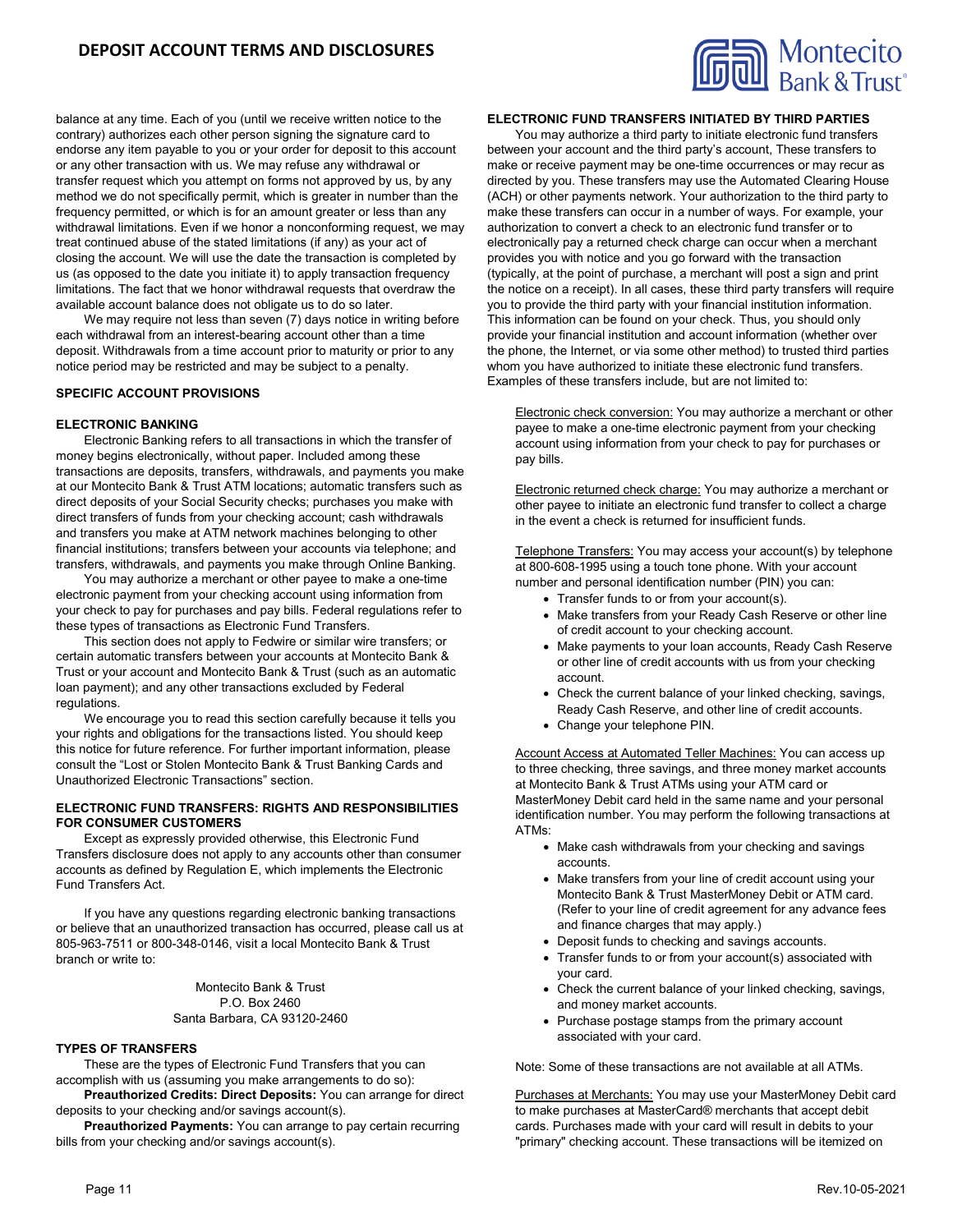

your monthly statement, including the merchant name, the date of purchase and the amount of the purchase.

You may use your Montecito Bank & Trust MasterMoney Debit card and, in some cases, your ATM card, to purchase goods or pay for services in person, by phone, or by computer, get cash from the merchant, if the merchant permits, or from a participating financial institution, and do anything that a participating merchant will accept. You may make purchases by entering your PIN at participating merchants in many parts of the country where you see the Interlink® mark or other regional point-of-sale network marks. To determine if you can make a purchase with your card and PIN, check the back of the card for eligible networks. Purchases made with any of your Montecito Bank & Trust cards will be deducted from your "primary" checking account. This will reduce your available balance and will be processed like other items. We will itemize these transactions on your monthly statement.

Mobile Banking Transfers: You may access your account(s) by webenabled cell phone by accessing http://mobile.montecito.com and using your one-time mobile password, online banking user code, and PIN to:

- Transfer funds to or from your account(s) associated with your mobile banking service.
- Make payments to your loan accounts, Ready Cash Reserve or other line of credit accounts with us from a deposit account associated with your mobile banking service.
- Check the current balance of your checking, savings, Ready Cash Reserve, and other line of credit accounts associated with your mobile banking service.
- Pay bills.

You may be charged access fees by your cell phone provider based on your individual plan. Web access is needed to use this service. Check with your cell phone provider for details on specific fees and charges.

Other Electronic Transactions: In addition to transactions initiated by using your Montecito Bank & Trust card or web-enabled cell phone, there are other electronic banking transactions that you may arrange through your account. These include:

- Telephone/personal computer activated transfers of funds from your accounts with us to other accounts with us or to third parties.
- Automatic transfer of funds between checking and savings accounts.
- Automatic periodic payments to third parties or to us from checking or savings accounts (for example, monthly mortgage payments, installment loan payments, insurance payments, utility payments).
- Direct deposit to checking or savings accounts (for example, payroll checks, social security payments).
- Electronic check conversions from your checking account using a blank, partial or fully completed personal check at merchant locations.

If you have signed up for online or mobile banking, you may also refer to your *Online Agreement and Disclosure* for additional transfer options.

### **LIMITS ON TRANSFERS**

The terms of your deposit account may restrict the number of withdrawals you may make from your account each month. Restrictions described in this Agreement and in other disclosures and agreements you received at the time your account was opened or when additional products or services were accessed, will also apply to your electronic withdrawals and electronic payments unless specified otherwise.

Montecito Bank & Trust MasterMoney Debit and ATM Card Withdrawals: For security reasons, there are limitations on the amount and number of cash withdrawals you may perform with any of your Montecito Bank & Trust MasterMoney Debit or ATM cards per day at ATMs. You can use each of your Montecito Bank & Trust MasterMoney Debit or ATM cards to withdraw a maximum of \$500 in cash, per card, per 24-hour period from the time of your last transaction. These are per card limits and are not affected by the number of accounts linked to your card. The limit is reduced to \$300 during a 24-hour period from the time of your last transaction for customers aged 14-19. Additionally, there is a limit of 5 withdrawals in a 24-hour period from the time of your last transaction.

# Montecito Bank & Trust MasterMoney Debit and ATM Card

Purchases: There also are limitations on the total number and dollar amount of purchases at merchants and or cash advances at MasterCard member banks that you may perform per card during a 24-hour period from the time of your last transaction. You may use each of your Montecito Bank & Trust MasterMoney Debit cards to purchase goods or services up to a maximum of \$4,000 in transactions during a 24-hour period from the time of your last transaction. If your Montecito Bank & Trust ATM card is linked to a checking account, you may use your Montecito Bank & Trust ATM card to purchase goods or services up to a maximum of \$500 during a 24-hour period from the time of your last transaction. If your Montecito Bank & Trust ATM card is linked only to a savings account, you may not make purchases using your ATM card. The limit is reduced to \$300 during a 24-hour period from the time of your last transaction for customers aged 14-19. Additionally, there is a limit of twenty-five (25) transactions in a 24-hour period from the time of your last transaction.

We reserve the right to change these maximum daily limitations on the number of transactions and cash withdrawals, and purchases without notice, which we make based on periodic risk assessments. Except as described above, we will not reduce those limits below \$300 per 24-hour period for cash and \$500 per 24-hour period for purchases, without giving you prior notice. Please note that each withdrawal is limited by the amount available in your account. Some ATM network machines may impose lower limits on cash withdrawals.

# **FEES AND SURCHARGES**

We will charge you fees for electronic fund transfers in accordance with the information found in our *Schedule of Fees & Charges.* The fees may be changed at any time, subject to our giving you any notice required by law.

Fees and Surcharges for using non-Montecito Bank & Trust ATMs: The term "ATM transaction" shall mean and include, without limitation, the use of an ATM, cash-dispensing machine, point-of-sale terminal, or similar electronic access device for withdrawals, balance inquiries, or fund transfers. When you use an ATM that is not identified with the Montecito Bank & Trust name, you may be charged a fee or surcharge by us and by the ATM operator or any network used to complete the transaction (and you may be charged a fee or surcharge for a balance inquiry). Montecito Bank & Trust does not control how merchants, foreign ATMs and ATM or POS transactions are classified for this purpose. For example, if you use an ATM that is not identified with the Montecito Bank & Trust name and you withdraw \$100, and our surcharge fee is \$2.00 and the other bank's surcharge fee is \$3, you may receive as many as three debits to your account – one for the \$100 withdrawal and two separate debits for the two separate surcharges. A fee or surcharge may be charged for a balance inquiry, even if you do not make a withdrawal or complete another type of transaction. If you maintain a Cashback Checking, Access Checking, or Private Access Checking account with us, when you use a non-Montecito Bank & Trust ATM in the U.S., Guam or Puerto Rico, we will waive Montecito Bank & Trust's surcharges and the fees or surcharges where the owner/operator of the ATM identifies the fee or surcharge as a separate transaction.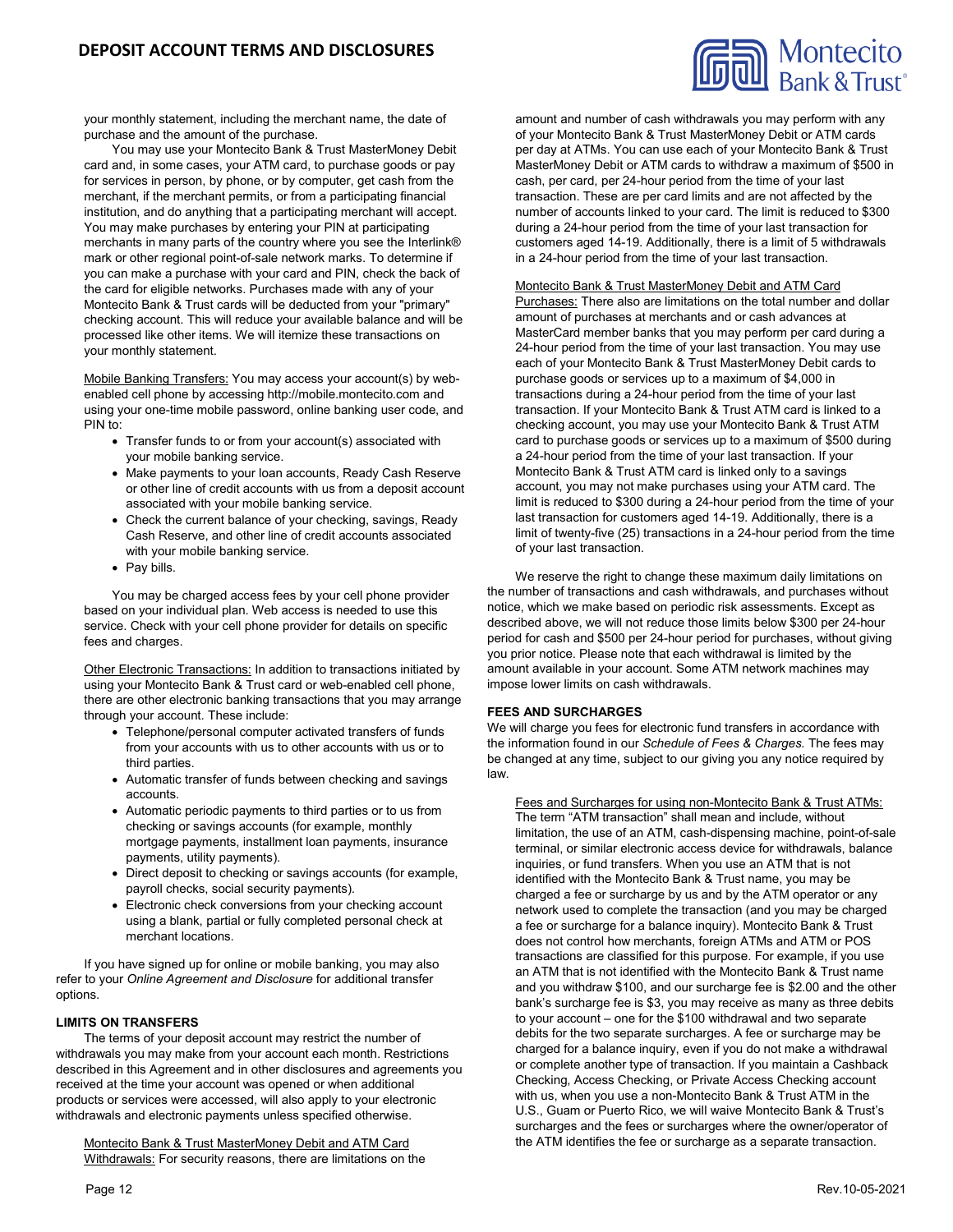# **DEPOSIT ACCOUNT TERMS AND DISCLOSURES**



MasterMoney Debit Card Transactions: When we receive an electronic notice that a MasterMoney Debit card (non-PIN) transaction has been authorized against your account, we will place a hold on your account for that amount. Some merchants (e.g., hotels, restaurants, gas stations, car rental agencies) estimate the amount of the anticipated purchase for the purpose of determining an authorization amount. As a result, the amount held against your account may be less or greater than the final transaction amount presented. Your available account balance will be reduced by the amount held for all pending debit card (non-PIN) purchases from the time we receive the notice until the item is presented, a completion message is received, or three (3) business days, whichever occurs first. If we release a hold due to the expiration of three (3) business days, your account may still be debited if and when the transaction is presented to us for processing. During that time, sufficient funds may not be available to pay checks or other electronic transactions, and you may be subject to an overdraft or insufficient funds fee.

If you maintain an Cashback Checking, Access Checking, or Private Access Checking account with us, we will waive POS fees or surcharges that are submitted by a merchant if the fee or surcharge is identified as a separate transaction.

### **ADVISORY AGAINST ILLEGAL USE**

You agree not to use your card(s) for illegal gambling or any other illegal purpose. Display of a payment card logo by, for example, an online merchant does not necessarily mean that transactions are lawful in all jurisdictions in which you may be located; therefore, we reserve the right to decline all online (Internet) gambling transactions.

# **DOCUMENTATION**

Terminal transfers: You can get a receipt at the time you make any transfer to or from your account using one of our automated teller machines.

Pre-authorized credits: If you have arranged to have direct deposits made to your account at least once every sixty (60) days from the same person or company, you can call Montecito Bank & Trust's Telephone Banking at 800-348-0146 or visit our Online Banker site at montecito.bank to find out whether or not the deposit has been made. If you have entered into an Online Banker Agreement with us, you may also communicate with us by e-message as described in the agreement.

Periodic statements: You will get a monthly account statement unless there are no transfers in a particular month. In any case, you will get a statement at least quarterly for an account to or from which you have arranged for electronic access. In the event your account has become inactive, as defined in the section titled "Dormant and Inactive Accounts," and you have had no electronic activity, you will continue to receive your regularly scheduled statements (monthly for checking accounts and quarterly for savings accounts). If your account has become dormant and you have had no electronic activity, you will no longer receive a statement. (Refer to the section titled *Dormant and Inactive Accounts*.)

### **OUR LIABILITY**

Liability for failure to make transfers: If we do not complete a transfer to or from your account on time or in the correct amount according to our agreement with you, we will be liable for your losses or damages. However, there are some exceptions. We will not be liable, for instance:

- If, through no fault of ours, you do not have enough money in your account to make the transfer.
- If you have an overdraft line and the transfer would go over the credit limit.
- If the automated teller machine where you are making the transfer does not have enough cash.
- If the terminal or system was not working properly and you knew about the breakdown when you started the transfer.
- If circumstances beyond our control (such as fire or flood) prevent the transfer, despite reasonable precautions that we have taken.

There may be other rules/limitations stated in our agreement(s) with you that excuse our failure to make a requested transfer (for example, the monthly limit on certain transfers out of non-transaction savings accounts; refer to *Limits on Transfers: General Limitations* section for additional details).

Authorized Transactions: We assume that all transactions performed with your Montecito Bank & Trust ATM card or any of your Montecito Bank & Trust MasterMoney Debit cards and/or your personal identification number (PIN) are authorized unless you promptly notify us to the contrary. If you intentionally provide another person with the means to perform electronic banking transactions using your account, any resulting transactions will be treated as if they were performed and authorized by you. Such treatment will continue until you notify Montecito Bank & Trust at 805-963-7511 or 800-348-0146 that the other person is no longer authorized to use your card and/or PIN (in which case the card and PIN will have to be deactivated).

### **LOST OR STOLEN MONTECITO BANK & TRUST BANKING CARDS AND UNAUTHORIZED ELECTRONIC TRANSACTIONS**

An unauthorized transaction is one that another person conducts without your permission and from which you receive no benefit. In order to avoid unauthorized transactions, please observe the following basic precautions:

- Do not keep your Montecito Bank & Trust ATM card or Montecito Bank & Trust MasterMoney Debit card and personal identification number (PIN) together. Do not write your PIN on your card.
- Do not provide your card or reveal your PIN to another person. If you do so, you authorize that person to conduct transactions using your card or PIN. You are liable for that person's transactions until you notify Montecito Bank & Trust (see below) that the person is no longer authorized to use your card or PIN.
- Notify Montecito Bank & Trust if you believe your card and/or code has been lost or stolen.
- Notify Montecito Bank & Trust if you think an electronic banking transaction is incorrectly reported on a receipt or statement or if you believe a transfer has been made using the information from your check or card without your permission. Failure to promptly notify Montecito Bank & Trust or any Montecito Bank & Trust branch of the loss, theft, or unauthorized use of your card or PIN will result in inconvenience to you and will hinder the efficient operation of your account. Call us at 805-963-7511 or 800-348- 0146 or write to us at:

Montecito Bank & Trust P.O. Box 2460 Santa Barbara, CA 93120-2460

We reserve the right to cancel, block, and not renew your access device for any reason, with or without prior notice. Reasons for suspension of access may include, for example:

- detection of suspicious or fraudulent activity;
- lack of usage;
- misuse; or
- access device returned as undeliverable by postal service.

#### **USING YOUR CARD FOR INTERNATIONAL TRANSACTIONS**

You may use your Montecito Bank & Trust MasterMoney Debit card or ATM card (if your ATM card is linked to a checking account) for retail purchases with foreign merchants and for cash withdrawals from foreign ATMs that bear either the Cirrus System® or MasterCard® logo. If you plan to use your MasterMoney Debit card while travelling, please notify the Bank at the phone numbers or address above to reduce the chance of a declined transaction. Some merchant and ATM transactions, even if you and/or the merchant or ATM are located in the United States, are considered foreign transactions under the applicable rules, in which case we will add the foreign fees or surcharges in this section to those transactions. Montecito Bank & Trust does not control how these merchants, ATMs and transactions are classified for this purpose. The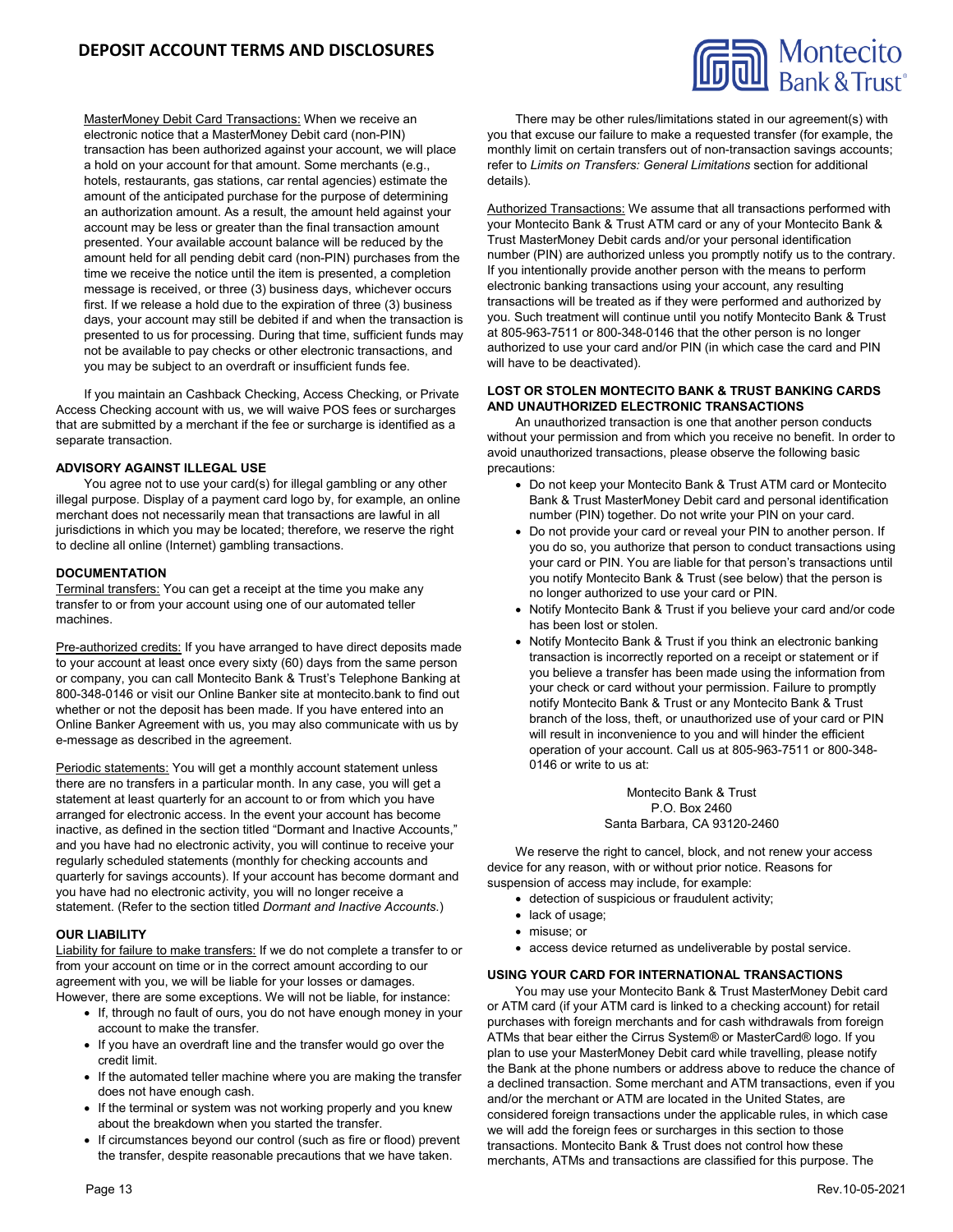Montecito<br>Bank & Trust

exchange rate in effect when the transaction is processed may differ from the rate in effect on the date of the transaction or the date of the posting of the transaction to your Account.

If you make a purchase overseas, for transactions processed through MasterCard, the foreign currency transaction will be converted to U.S. Dollars by multiplying the amount of the foreign currency times (a) a rate selected by MasterCard from the range of rates available in wholesale currency markets for the applicable central processing date, which rate may vary from the rate MasterCard itself receives, or (b) the government-mandated rate in effect for the applicable central processing date. You will see the debit for the U.S. equivalent, a MasterCard currency conversion fee, and a MasterCard cross border fee.

If you use your Montecito Bank & Trust MasterMoney Debit card or ATM card at an ATM that bears only the Cirrus System logo (and no MasterCard logo), the transaction will be processed through the Cirrus System and will be converted into U.S. Dollars at the exchange rate established, from time to time, by the operator of that ATM. Additional fees may apply.

If you use your Montecito Bank & Trust MasterMoney Debit card or ATM card at an ATM that bears both the MasterCard and Cirrus System logos, the ATM operator will determine whether to send your transaction over the MasterCard or Cirrus System network using such network's respective currency conversion rules then in effect (as explained above).

# **BALANCE REQUIREMENTS**

Transactions using your Montecito Bank & Trust MasterMoney Debit or ATM card(s) will be completed only if sufficient funds are available in the applicable account balance, or linked Ready Cash Reserve (RCR) credit facility to fully perform the transaction.

# **CONSUMER LIABILITY FOR UNAUTHORIZED TRANSFERS**

Generally: Tell us at once if you believe your card and/or code has been lost or stolen, or if you believe that an electronic fund transfer has been made without your permission using information from your check or card. Telephoning is the best way of keeping your possible losses down. You could lose all the money in your account (plus your maximum overdraft line of credit). If you believe your card and/or code has been lost or stolen, and you tell us within two (2) business days after you learn of the loss or theft of your card and/or code, you can lose no more than \$50 if someone used your card and/or code without your permission. Also, if you do NOT tell us within two (2) business days after you learn of the loss or theft of your card and/or code, and we can prove we could have stopped someone from using your card and/or code without your permission if you had told us, you could lose as much as \$500.

After Sixty (60) Days from Statement Notice: If your statement shows transfers that you did not make, including those made by card, code or other means, tell us at once. If you fail to give us notice of an unauthorized electronic fund transfer within sixty (60) days of when we first deliver a statement to you that discloses that unauthorized transaction, you will be liable for all fund transfers that occur after that sixty (60) day period expires if we can prove we could have prevented such transaction had you reported it to us within the sixty (60) day period. This rule applies to all forms of electronic fund transfers (including but not limited to ATM transactions, preauthorized withdrawals, Internet transactions, and purchases with any of your Montecito Bank & Trust MasterMoney Debit or ATM cards, etc.) that occur after the sixty (60) day period following the first statement notice.

If a good reason (such as a long trip or hospital stay) kept you from telling us, we may extend this time period.

# **CONFIDENTIALITY**

We will disclose information to third parties about your account as permitted by law or the transfers you make:

- where it is necessary for completing transfers; or
- in order to verify the existence and condition of your account for a third party, such as a credit bureau or merchant; or
- in order to comply with government agency or court orders; or
- when investigating a loss involving us or another financial institution; or
- to local, state or Federal authorities if we believe a crime may have been committed involving your account; or
- according to our separate Privacy Policy, which generally permits us to share information with companies that perform marketing or other services on our behalf or financial institutions with which we have joint marketing arrangements.

# **ERROR RESOLUTION NOTICE**

In case of errors or questions about your electronic transfers, call us at 805-963-7511 or 800-348-0146, visit any Montecito Bank & Trust branch or write us at the address listed below, as soon as you can, if you think your statement or receipt is wrong or if you need more information about a transfer listed on the statement or receipt. If you have entered into an Online Agreement and Disclosure with us, you may also communicate with us by e-message as described in the agreement. We must hear from you no later than sixty (60) days after we sent the FIRST statement on which the problem or error appeared.

- Tell us your name and account number (if any).
- Describe the error or the transfer you are unsure about, and explain as clearly as you can why you believe it is an error or why you need more information.
- Tell us the dollar amount of the suspected error.
- If you tell us orally or send us an e-message, we may require that you complete appropriate forms and return it/them to us within ten (10) business days.

We will determine whether an error occurred within ten (10) business days after we hear from you and will correct any error promptly. If we need more time, however, we may take up to forty-five (45) days to investigate your complaint or question. If we decide to do this, we will credit your account within ten (10) business days for the amount you think is in error so that you will have the use of the money during the time it takes us to complete our investigation. If we ask you to complete our forms and we do not receive it/them within ten (10) business days, we might not provisionally credit your account.

For errors involving new accounts, point-of-sale, or foreign-initiated transactions, we may take up to ninety (90) days to investigate your complaint or question. For new accounts, we may take up to twenty (20) days to provisionally credit your account for the amount you think is in error.

We will tell you the results within three (3) business days after completing our investigation. If we decide that there was no error, we will send you a written explanation.

You may ask for copies of the documents that we used in our investigation. Write to us at:

> Montecito Bank & Trust P.O. Box 2460 Santa Barbara, CA 93120-2460

Error resolution and contact information with respect to Online Banking services is provided in our Online Agreement and Disclosure. More detailed information is available on request.

### **TELEPHONE TRANSFERS**

Telephone transfers may be performed by an authorized signer in the following situations:

- The "to" and "from" accounts have the same ownership (owner(s) and ownership structure (individual, joint, formal trust, sole proprietorship, LLC, corporation, etc.)).
- The "to" and "from" accounts have differing ownership (owners(s) and ownership structure (individual, joint, formal trust, sole proprietorship, LLC, corporation, etc.)) and the "from" account is a consumer account (individual, joint, or formal trust) or a sole proprietorship.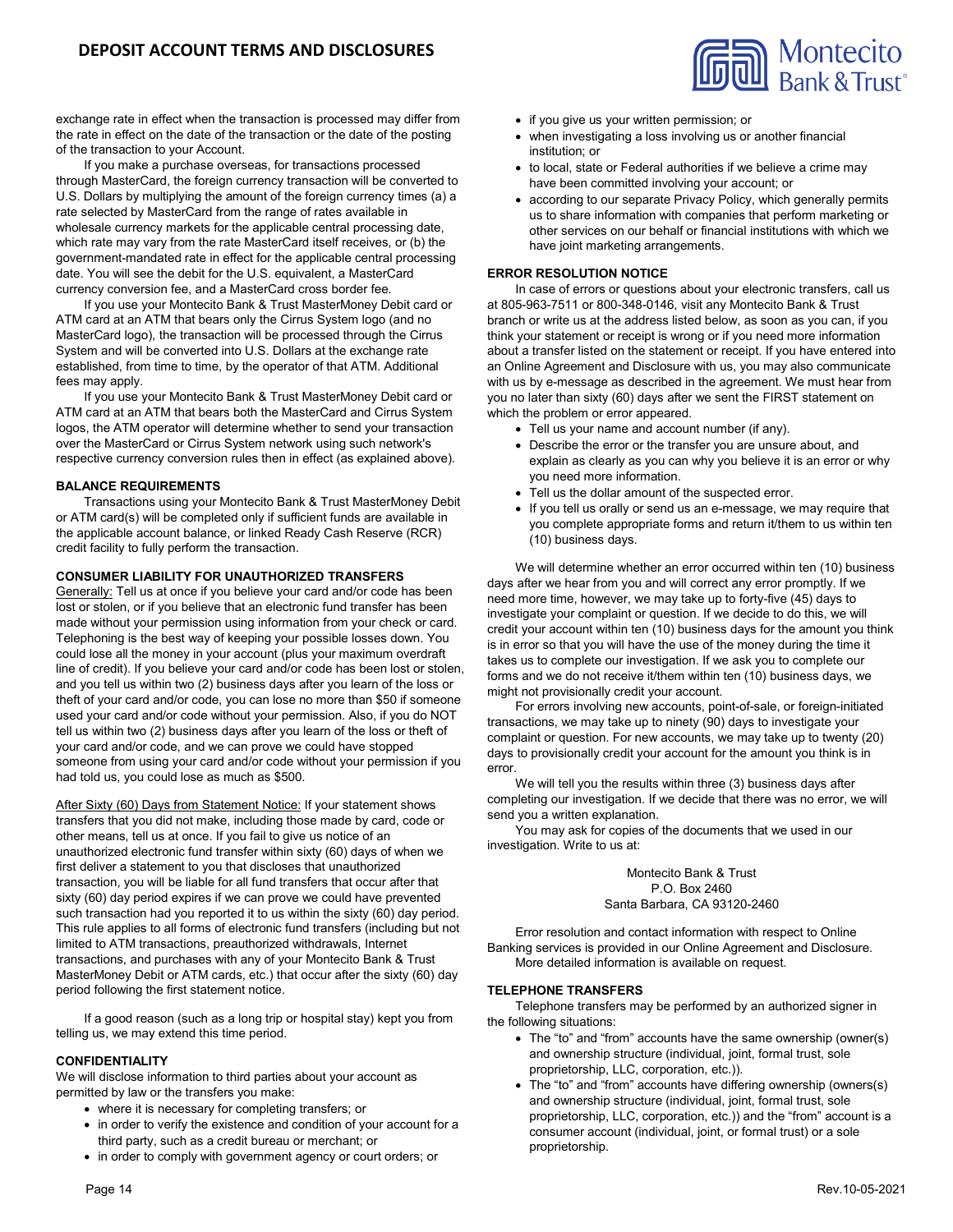If we receive instructions by telephone from someone who claims to be an authorized signer on your account, we may, at our sole discretion, transfer funds from one account to another in your name. You agree to indemnify and hold us harmless from any loss, liability, cost and expense (including attorney's fees) which arises out of, or is in any way connected with, our decision and action. Our understanding of the instructions and our records shall be conclusive evidence of the actual instructions given.

# **NOTICE OF ATM / NIGHT DEPOSIT FACILITY USER PRECAUTIONS**

As with all financial transactions, please exercise discretion when using an automated teller machine (ATM) or night deposit facility. For your own safety, be careful. The following suggestions may be helpful:

- Prepare for your transactions at home (for instance, by filling out a deposit slip) to minimize your time at the ATM or night deposit facility.
- Mark each transaction in your account record, but not while at the ATM or night deposit facility. Always save your ATM receipts. Do not leave them at the ATM or night deposit facility because they may contain important account information.
- Compare your records with the account statements you receive.
- Do not lend your ATM card to anyone.
- Remember, do not leave your card at the ATM. Do not leave any documents at a night deposit facility.
- Protect the secrecy of your personal identification number (PIN). Protect your ATM card as though it were cash. Do not tell anyone your PIN. Do not give anyone information regarding your ATM card or PIN over the telephone. Never enter your PIN in any ATM that does not look genuine, has been modified, has a suspicious device attached, or is operating in a suspicious manner. Do not write your PIN where it can be discovered. For example, do not keep a note of your PIN in your wallet or purse.
- Prevent others from seeing you enter your PIN by using your body to shield their view.
- If you lose your ATM card or if it is stolen, promptly notify us. You should consult the other disclosures you have received about electronic fund transfers for additional information about what to do if your card is lost or stolen.
- When you make a transaction, be aware of your surroundings. Look out for suspicious activity near the ATM or night deposit facility, particularly if it is after sunset. At night, be sure that the facility (including the parking area and walkways) is well lighted. Consider having someone accompany you when you use the facility, especially after sunset. If you observe any problem, go to another ATM or night deposit facility.
- Do not accept assistance from anyone you do not know when using an ATM or night deposit facility.
- If you notice anything suspicious or if any other problem arises after you have begun an ATM transaction, you may want to cancel the transaction, pocket your card and leave. You might consider using another ATM or coming back later.
- Do not display your cash; pocket it as soon as the ATM transaction is completed and count the cash later when you are in the safety of your own car, home, or other secure surrounding.
- At a drive-up facility, make sure all the car doors are locked and all of the windows are rolled up, except the driver's window. Keep the engine running and remain alert to your surroundings.

We want the ATM and night deposit facility to be safe and convenient for you. Therefore, please tell us if you know of any problem with a facility. For instance, let us know if a light is not working or there is any damage to a facility. Please report any suspicious activity or crimes to both the operator of the facility and local law enforcement officials immediately.

### **SPECIFIC CONSUMER ACCOUNT OFFERINGS**

Some of these are described below. More detailed information on fees can be found in the *Schedule of Fees & Charges* or in the Deposit Rate Summary provided for interest-bearing accounts.

Definition of Available Balance: An account's available balance is the balance at the beginning of the business day, minus funds that are not yet collected and available due to float, minus any holds.

# **EVERYDAY CHECKING**

This account has no transactional limits. It entitles the account holder to the following benefits:<br>
• Free Montecito Bank & Trust MasterMoney Debit Card<br>
• Free Online Banking and Bill Pay

- 
- 
- Free 24-hour Telephone Banking Services

# **Minimum Opening Deposit**

A \$.01 minimum deposit is required to open the account.

### **How to Avoid Monthly Maintenance Fee**

There is a monthly maintenance fee on this account. If the primary account holder is a Formal Trust or an individual age 65 or greater, the monthly maintenance fee will be waived. Otherwise, the monthly maintenance fee can be waived by having electronic statements (eStatements). Refer to the *Schedule of Fees & Charges* for current fees associated with this account.

In order for the eStatements enrollment to qualify for a waiver of the monthly maintenance fee, you must maintain your online banking account in good standing, by logging in at least once every 180 days. Visit www.montecito.bank, and select "Enroll in Online Banking" in the Personal tab. During the online banking enrollment process, you will be prompted to also enroll in eStatements. If you do not enroll in eStatements during your online banking enrollment, you can enroll in eStatements at a later date by logging in to your online banking and navigating to Statements then Statement Options.

If you fail to enroll in eStatements your account will be assessed the monthly maintenance fee. The monthly maintenance fee will be waived for the first statement cycle. You will have up to your second statement cycle date to sign up for eStatements before you would be charged the monthly maintenance fee for the account.

#### **Relationship Bonus**

This account entitles the accountholder to earn a Relationship Bonus, an interest rate and Annual Percentage Yield (APY) increase, on a Relationship Bonus Money Market account, as long as the checking account remains open and with the same primary Tax ID and owner as the accountholder of the Relationship Bonus Money Market account. Please refer to the *Deposit Rate Summary* for specific rate and APY information.

### **CASHBACK CHECKING**

This account entitles the account holder to earn cashback rewards based on qualifying bill pay, mobile deposit and Montecito Bank & Trust (MB&T) MasterMoney Debit Card POS transactions. The account also entitles the account holder to receive a waiver of ATM or POS fees or surcharges for transactions performed in the United States, Guam or Puerto Rico and the following benefits:

- Free Montecito Bank & Trust MasterMoney Debit Card
- Free Online Banking and Bill Pay
- Free 24-hour Telephone Banking Services

This account is also available for account holders 14-19 years of age who plan to solely use electronic banking and may wish to enjoy the added convenience of a debit card. Minors must have a parent or guardian as a co-owner on this account; the minor must be the Primary Account Holder and the minor's tax identification number must be used. When the account holder reaches the age of twenty (20), this account will be subject to the terms and conditions of the Cashback Checking account (See section below: *How to Avoid Monthly Maintenance Fee*)

### **Minimum Opening Deposit**

A \$.01 minimum deposit is required to open the account.

#### **How to Avoid Monthly Maintenance Fee**

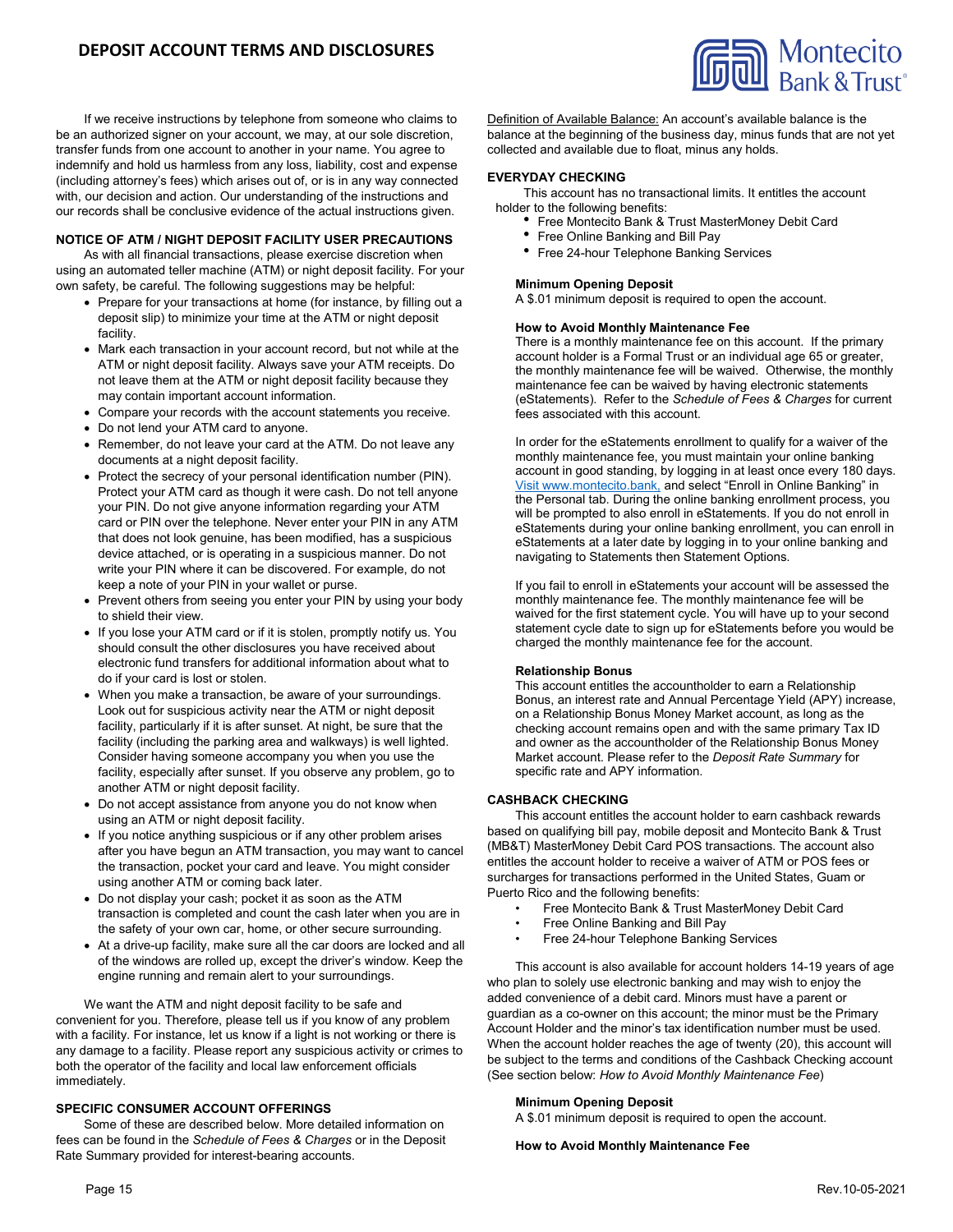# **DEPOSIT ACCOUNT TERMS AND DISCLOSURES**

There is a monthly maintenance fee on this account that can be waived by having electronic statements (eStatements) and a minimum of fifteen (15) MasterMoney Debit card point-of-sale ("POS") transactions posted to the account within a statement cycle. Refer to the *Schedule of Fees & Charges* for current fees associated with this account.

To count toward the minimum fifteen (15) POS transactions for waiver of the monthly maintenance fee, qualifying MasterMoney Debit card POS transactions must post and clear during the statement cycle. Debit card purchase means any PIN or signature based transaction performed at any location other than an ATM. Transactions may take more than three business days to post and clear from the transaction date.

You must maintain an online banking account in good standing (which may require periodic reacceptance of terms and conditions) and eStatements to qualify for a waiver of the monthly maintenance fee. To maintain your online banking account in good standing, you must log in at least once every one hundred-eighty (180) days. Visit www.montecito.bank, and select "Enroll in Online Banking" in the Personal tab. During the online banking enrollment process, you will be prompted to also enroll in eStatements. If you do not enroll in eStatements during your online banking enrollment, you can enroll in eStatements at a later date by logging in to your online banking and navigating to Statements then Statement Options.

If you fail to enroll in eStatements or you do not conduct the minimum number of POS transactions in a given statement cycle, your account will be assessed the monthly maintenance fee.

The monthly maintenance fee will be waived for the first statement cycle. You will have up to your second statement cycle date to sign up for eStatements and to perform a minimum of fifteen (15) POS transactions before you would be charged the monthly maintenance fee for the account.

If an account holder is 14-19 years of age and the primary account holder, the monthly maintenance fee will be waived.

# **Transaction Limitations for Account Holders Who Are Minors**

Minors may not order paper checks on this account or exceed more than \$300 in ATM withdrawals or \$300 in point-of-sale purchases during a 24-hour period from the time of their last transaction.

### **Additional Terms**

Montecito Bank & Trust will waive Montecito Bank & Trust's surcharges and the owner/operators ATM fees or surcharges for using any ATM in the U.S., Guam or Puerto Rico where the owner/operator of the ATM identifies the surcharge as a separate transaction. The Bank will also waive POS surcharges when they are submitted by the merchant as a separate transaction.

### **Cashback Rewards**

This account entitles the account holder to earn cashback rewards based on qualifying POS debit card transactions using your Montecito Bank & Trust (MB&T) MasterMoney Debit Card, bill pay and mobile deposit transactions. The cashback reward earned during a statement cycle will be totaled and credited to you at the end of your statement cycle. The maximum cashback you earn is capped at \$20 per statement cycle. Cashback rewards earned beyond this cap will be forfeited and will not carry over to the next cycle.

Qualifying POS debit card, bill pay and mobile deposit transactions include:

• Point-of-sale transactions made with your MB&T MasterMoney debit card, including Digital Wallet purchases.



- Online transactions made with your MB&T MasterMoney debit card
- Transactions made through Online Bill Pay
- Mobile deposits made through Mobile Remote Deposit Capture (mRDC) within the Montecito Bank & Trust mobile app. In order to do an mRDC, you must be enrolled into Online Banking (OLB) and download the Montecito Bank & Trust mobile app on your smartphone. Please refer to the *Mobile Deposit Agreement* provided during OLB enrollment for more information regarding mRDC.

# **Rewards Adjustments and Termination**

We may make adjustments to your cashback rewards based on your transaction activity. For example, we will decrease the balance in your cashback reward to correspond with the return of a qualifying transaction or the amount of a reward disbursed by us in error.

Upon periodic review, Cashback Checking accounts deemed to have an excessive or unusual number of debit card return transactions may be frozen, no longer eligible to participate in the cashback rewards or closed in accordance to the *CLOSING, FREEZING, INTERPLEADING, OR SUSPENDING ACCOUNTS* section of this Terms and Disclosures.

### **Relationship Bonus**

This account entitles the accountholder to earn a Relationship Bonus, an interest rate and Annual Percentage Yield (APY) increase, on a Relationship Bonus Money Market account, as long as the checking account remains open and with the same primary Tax ID and owner as the accountholder of the Relationship Bonus Money Market account. Please refer to the *Deposit Rate Summary* for specific rate and APY information.

### **ACCESS CHECKING**

This account is designed for consumers with higher balances who want to earn interest on their account balances and want the benefit of receiving a waiver of ATM or POS fees or surcharges for transactions performed in the United States, Guam or Puerto Rico. It also entitles the account holder to the following benefits:

- Free Montecito Bank & Trust MasterMoney Debit Card
	- Free Online Banking and Bill Pay
	- Free 24-hour Telephone Banking Services
	- Free checks (up to two (2) orders per year on specified
	- styles)
	- Free check images returned with statement (upon request)
	- Free incoming wires
	- Free notary services
	- No fee Cashier's checks
- Refunded Debit Card Cross Border Fee
- Refunded Debit Card Transaction Foreign Currency Conversion Fee

Refunds will be credited to your account the same business day your account is charged for the Cross Border Fee or Foreign Currency Conversion Fee.

### **Minimum Opening Deposit**

A \$.01 minimum deposit is required to open the account.

#### **How to Avoid Monthly Maintenance Fee**

There is a monthly maintenance fee on this account that can be waived by maintaining a minimum daily balance of at least \$10,000 or an average available balance of at least \$25,000. The average available balance is calculated by adding the principal in the account for each day of the cycle, minus funds that are not yet collected and available due to float, and dividing that figure by the number of days in the cycle. Refer to the *Schedule of Fees & Charges* for current fees associated with this account.

# **Interest Rate Information**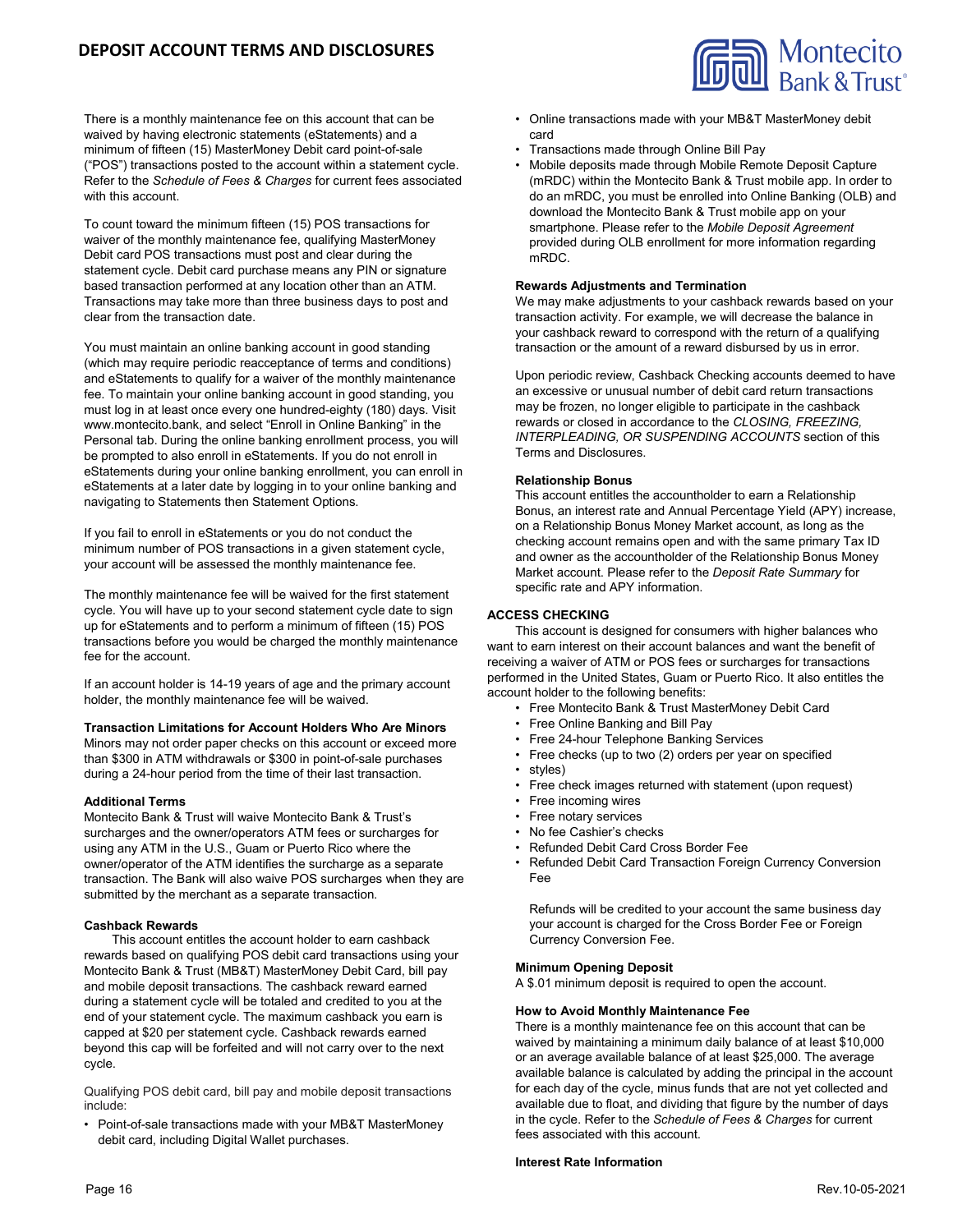Your interest rate and Annual Percentage Yield (APY) may change. The interest rate and APY disclosed on the *Montecito Bank & Trust Deposit Rate Summary* will be applied to the entire daily available balance of the account. The applicable interest is determined at the Bank's discretion and may change at any time. To obtain the APY disclosed, you must maintain a minimum available balance of \$.01 in the account for each day of the statement cycle.

### **Interest Calculation**

We use the daily balance method to calculate interest. This method applies a daily periodic rate to the full amount of the collected principal in the account each day. Interest is compounded monthly and will be credited to your account on the last day of each statement cycle. Interest begins to accrue on the business day we receive credit for the deposit of noncash items (for example, checks).

Effect of Closing an Account: If you close your account before interest is credited, you will not receive the accrued interest.

### **Relationship Bonus**

This account entitles the accountholder to earn a Relationship Bonus, an interest rate and Annual Percentage Yield (APY) increase, on a Relationship Bonus Money Market account, as long as the checking account remains open and with the same primary Tax ID and owner as the accountholder of the Relationship Bonus Money Market account. Please refer to the *Deposit Rate Summary* for specific rate and APY information.

### **PRIVATE ACCESS CHECKING**

This account is designed for clients of the bank's Wealth Management Division. This account provides interest based on account balances with the added benefit of receiving a waiver of ATM or POS fees or surcharges for transactions performed in the United States, Guam or Puerto Rico. It also entitles the account holder to the following benefits:

- Free Montecito Bank & Trust MasterMoney Debit Card
- Free Online Banking and Bill Pay
- Free 24-hour Telephone Banking Services
- Free checks (up to two (2) orders per year on specified styles)
- Free check images returned with statement (upon request)
- Free incoming wires
- Free notary services
- No fee Cashier's checks
- Refunded Debit Card Cross Border Fee
- Refunded Debit Card Foreign Currency Conversion Fee

Refunds will be credited to your account the same business day your account is charged for the Cross Border Fee or Foreign Currency Conversion Fee.

• Free 3x5 Safe Deposit Box *subject to availability*. *Note: If you close your Private Access Checking account and do not surrender the Safe Deposit Box, you will be charged the current rate for the 3x5 box. Please refer to the Schedule of Fees for the most current rate.*

### **Minimum Opening Deposit**

A \$.01 minimum deposit is required to open the account. A relationship with the Montecito Bank & Trust Wealth Management Division is also required.

# **How to Avoid Monthly Maintenance Fee**

There is no monthly maintenance fee on this account provided you have a relationship with the Montecito Bank & Trust Wealth Management Division.

If the relationship with the Montecito Bank & Trust Wealth Management Division is terminated, you will be contacted to discuss an alternative account.

### **Interest Rate Information**

Your interest rate and Annual Percentage Yield (APY) may change. The interest rate and APY disclosed on the *Montecito Bank & Trust Deposit Rate Summary* will be applied to the entire daily available balance of the account. The applicable interest is determined at the Bank's discretion and may change at any time. To obtain the APY disclosed, you must maintain a minimum available balance of \$.01 in the account for each day of the statement cycle.

### **Interest Calculation**

We use the daily balance method to calculate interest. This method applies a daily periodic rate to the full amount of the collected principal in the account each day. Interest is compounded monthly and will be credited to your account on the last day of each statement cycle. Interest begins to accrue on the business day we receive credit for the deposit of noncash items (for example, checks).

Effect of Closing an Account: If you close your account before interest is credited, you will not receive the accrued interest.

### **Relationship Bonus**

This account entitles the accountholder to earn a Relationship Bonus, an interest rate and Annual Percentage Yield (APY) increase, on a Relationship Bonus Money Market account, as long as the checking account remains open and with the same primary Tax ID and owner as the accountholder of the Relationship Bonus Money Market account. Please refer to the *Deposit Rate Summary* for specific rate and APY information.

# **RELATIONSHIP BONUS MONEY MARKET ACCOUNT**

This interest-bearing account is designed for consumers with an existing personal checking account. This account entitles the account holder to the following benefits:

- Free Montecito Bank & Trust MasterMoney Debit Card
- Free Online Banking and Bill Pay
- Free 24-hour Telephone Banking Services

### **Minimum Opening Deposit**

A \$100 minimum deposit is required to open the account.

### **How to Avoid Monthly Maintenance Fee**

There is a monthly maintenance fee on this account that can be waived by maintaining a minimum daily balance of at least \$2,500. Refer to the *Schedule of Fees & Charges* for current fees associated with this account.

#### **Interest Rate Information**

Your interest rate and Annual Percentage Yield (APY) may change. The interest rate and APY disclosed on the *Montecito Bank & Trust Deposit Rate Summary* will be applied to the entire daily available balance of the account. The applicable interest is determined at the Bank's discretion and may change at any time. To obtain the APY disclosed, you must maintain a minimum available balance of \$.01 in the account for each day of the statement cycle.

#### **Interest Calculation**

We use the daily balance method to calculate interest. This method applies a daily periodic rate to the full amount of the collected principal in the account each day. Interest is compounded monthly and will be credited to your account on the last day of each statement cycle. Interest begins to accrue on the business day we receive credit for the deposit of noncash items (for example, checks).

Effect of Closing an Account: If you close your account before interest is credited, you will not receive the accrued interest.

#### **Relationship Bonus**

This account entitles the accountholder to an interest rate and Annual Percentage Yield (APY) higher than the Montecito Money Fund Account interest rate and APY as long as the accountholder maintains any of the following personal checking accounts for which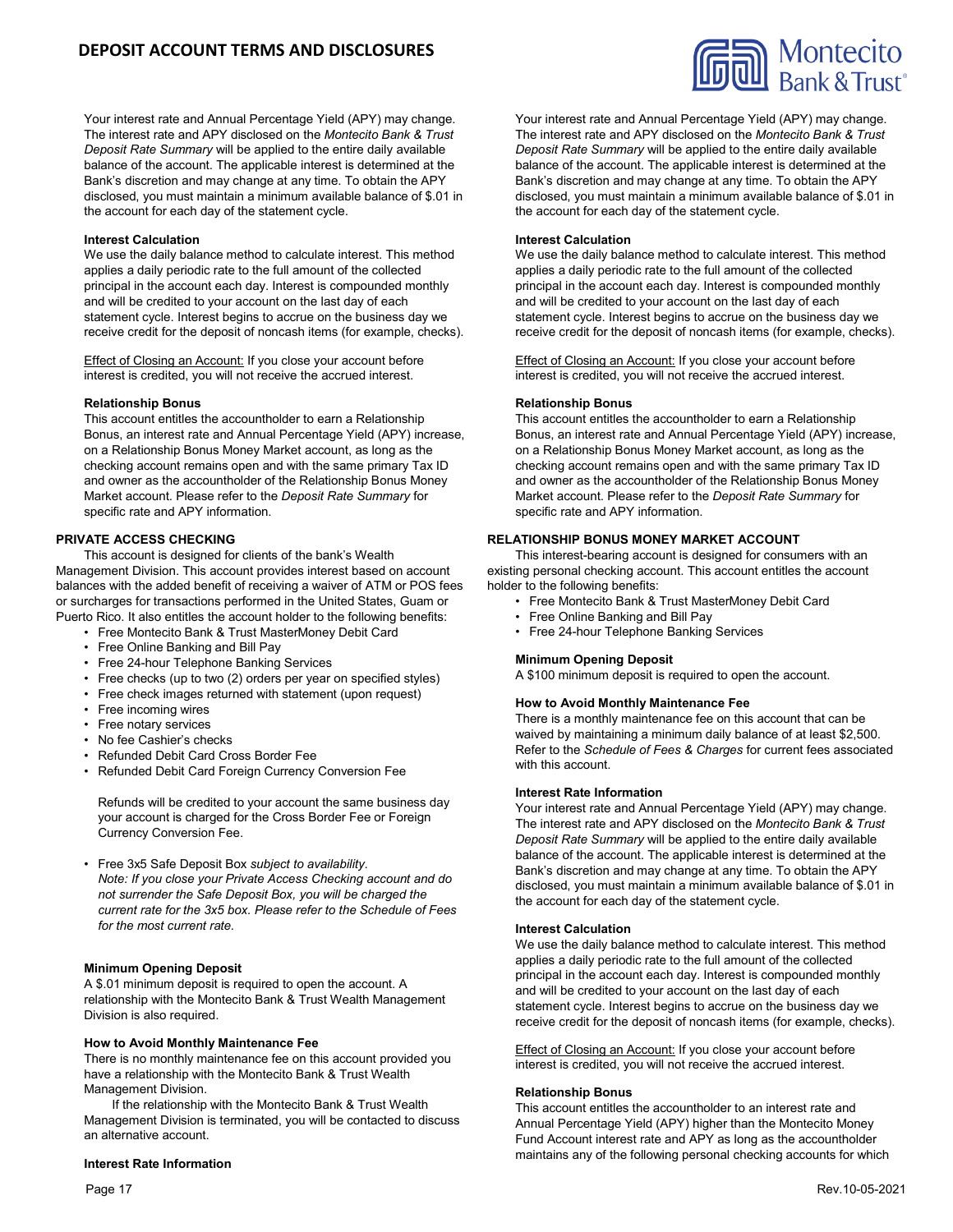# **DEPOSIT ACCOUNT TERMS AND DISCLOSURES**

the primary tax identification number and account holder are the same: Everyday Checking, Cashback Checking, Access Checking, Private Access Checking, Associate Checking, Gold Key Club Checking and Charter Checking. The Relationship Bonus varies based on the personal checking account the accountholder maintains. If you maintain multiple eligible checking accounts, you will receive the highest Relationship Bonus tier associated with the checking accounts you maintain. Please refer to the *Deposit Rate Summary* for the current rates associated with this account.

*Note: If you no longer maintain an eligible personal checking account, this account will no longer be eligible for the interest rate and APY Relationship Bonus and will earn an interest rate and APY equivalent to the interest rate and APY of the Montecito Money Fund Account.. Refer to the Deposit Rate Summary for the current rates associated with this account.*

# **MONTECITO MONEY FUND ACCOUNT**

This account is designed for consumers who wish to earn interest on their account balances. This account entitles the account holder to the following benefits:

- Free Montecito Bank & Trust MasterMoney Debit Card
- Free Online Banking and Bill Pay
- Free 24-hour Telephone Banking Services

### **Minimum Opening Deposit**

A \$.01 minimum deposit is required to open the account.

#### **How to Avoid Monthly Maintenance Fee**

There is a monthly maintenance fee on this account that can be waived by maintaining a minimum daily balance of at least \$2,500. Refer to the *Schedule of Fees & Charges* for current fees associated with this account.

#### **Interest Rate Information**

Your interest rate and Annual Percentage Yield (APY) may change. The interest rate and APY disclosed on the *Montecito Bank & Trust Deposit Rate Summary* will be applied to the entire daily available balance of the account. The applicable interest is determined at the Bank's discretion and may change at any time. To obtain the APY disclosed, you must maintain a minimum available balance of \$.01 in the account for each day of the statement cycle.

#### **Interest Calculation**

We use the daily balance method to calculate interest. This method applies a daily periodic rate to the full amount of the collected principal in the account each day. Interest is compounded monthly and will be credited to your account on the last day of each statement cycle. Interest begins to accrue on the business day we receive credit for the deposit of noncash items (for example, checks).

Effect of Closing an Account: If you close your account before interest is credited, you will not receive the accrued interest.

### **PRIVATE HIGH-YIELD PERSONAL MONEY MARKET ACCOUNT**

This interest-bearing account is designed for clients of the bank's Wealth Management Division. This account does not allow debit cards; however, it does entitle the account holder to the following benefits:

- Free Online Banking and Bill Pay
- Free 24-hour Telephone Banking Services

#### **Minimum Opening Deposit**

A \$.01 minimum deposit is required to open the account.

#### **How to Avoid Monthly Maintenance Fee**

There is a monthly maintenance fee on this account that can be waived by maintaining a minimum daily balance of at least \$250,000. Refer to the *Private High-Yield Money Market Accounts Disclosures* for current fees associated with this account.

#### **Interest Rate Information**

Your interest rate and Annual Percentage Yield (APY) may change. The interest rate and APY disclosed on the *Private High-Yield Money Market Accounts Disclosures* will be applied to the entire daily available balance of the account. The applicable interest is determined at the Bank's discretion and may change at any time. To obtain the APY disclosed, you must maintain a minimum available balance of \$.01 in the account for each day of the statement cycle.

*Note: This account is restricted to one account per client. If the Wealth Management account is closed or terminated, this account will be converted to a Montecito Money Fund Account. When the account is converted, it will earn an interest rate and APY equivalent to the interest rate and APY of the Montecito Money Fund Account. Refer to the Deposit Rate Summary for current rates associated with this account.*

#### **Interest Calculation**

We use the daily balance method to calculate interest. This method applies a daily periodic rate to the full amount of the collected principal in the account each day. Interest is compounded monthly and will be credited to your account on the last day of each statement cycle. Interest begins to accrue on the business day we receive credit for the deposit of noncash items (for example, checks).

Effect of Closing an Account: If you close your account before interest is credited, you will not receive the accrued interest.

### **PERSONAL SAVINGS AND FIRST STEPS SAVINGS® ACCOUNT**

These accounts are designed for consumers with basic savings needs. Minors up to eighteen (18) years of age will receive a First Step Savings and minors must have a parent or guardian as a co-owner on this account. These accounts entitle the account holder to the following benefits:

- Free Montecito Bank & Trust ATM Card
- Free Online Banking
- Free 24-hour Telephone Banking Services

#### **Minimum Opening Deposit**

A \$5 minimum deposit is required to open the account.

#### **How to Avoid Monthly Maintenance Fee**

There is a quarterly maintenance fee on this account that can be waived by maintaining a minimum daily balance of at least \$300. If this account is a First Steps Savings account for a minor, the minimum daily balance requirement and the maintenance fee are waived until the minor reaches eighteen (18) years of age at which time the waivers will be removed and the minimum balance and maintenance fee requirements will apply. Refer to the *Schedule of Fees & Charges* for current fees associated with this account.

#### **Interest Rate Information**

Your interest rate and Annual Percentage Yield (APY) may change. The interest rate and APY disclosed on the *Montecito Bank & Trust Deposit Rate Summary* will be applied to the entire daily available balance of the account. The applicable interest is determined at the Bank's discretion and may change at any time. To obtain the APY disclosed, you must maintain a minimum available balance of \$.01 in the account for each day of the statement cycle.

#### **Interest Calculation**

We use the daily balance method to calculate interest. This method applies a daily periodic rate to the full amount of the collected principal in the account each day. Interest is compounded and paid quarterly and will be credited to your account on the last day of each statement cycle. Interest begins to accrue on the business day we receive credit for the deposit of noncash items (for example, checks).

.

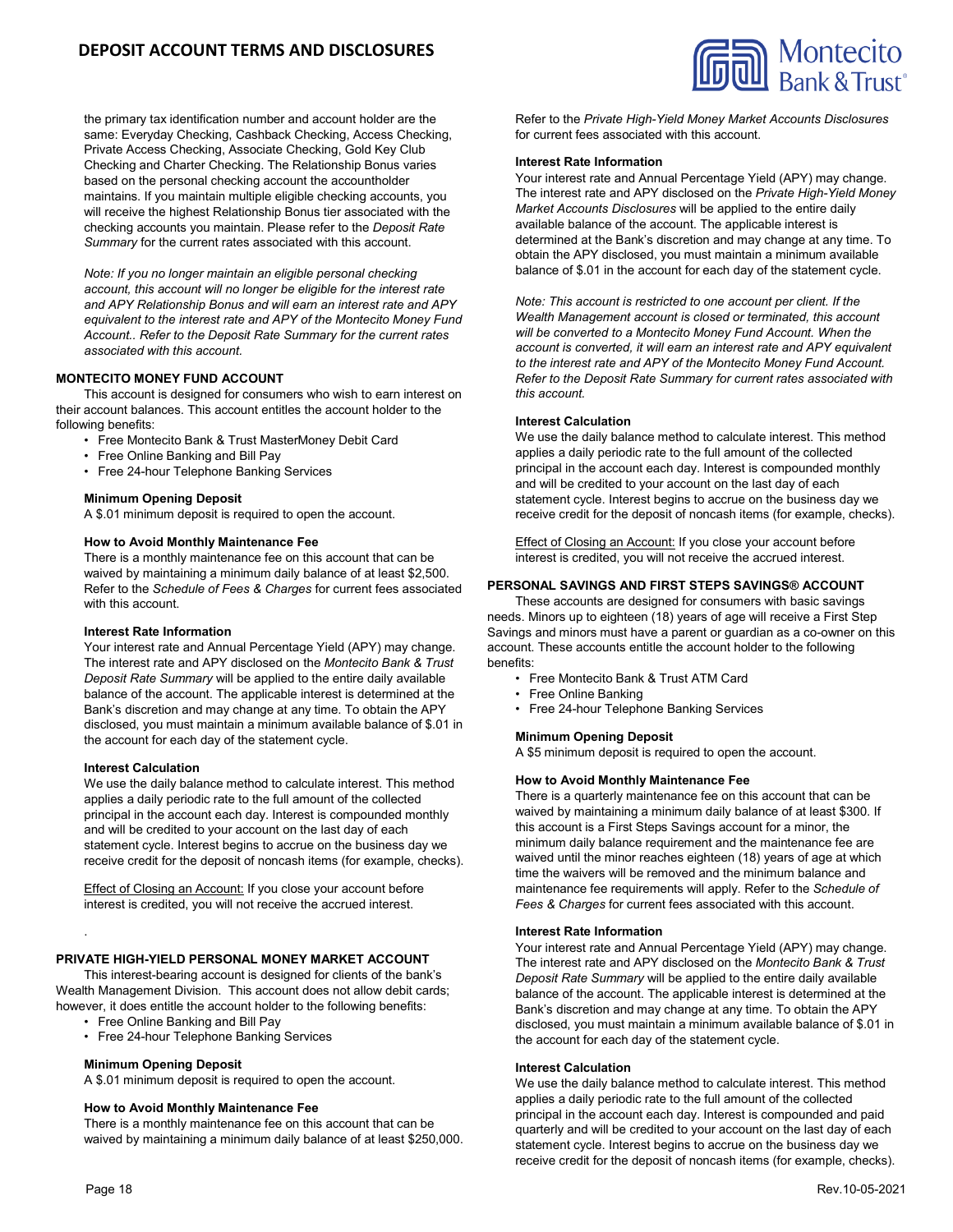

Effect of Closing an Account: If you close your account before interest is credited, you will not receive the accrued interest.

# **HEALTH SAVINGS ACCOUNTS (INDIVIDUAL AND FAMILY)**

We offer Health Savings Accounts (HSAs), a tax advantaged medical savings account for individuals with high-deductible health plans. Those with a high-deductible health plan that covers solely themselves as an individual will utilize the Individual account. Those with a highdeductible health plan that covers themselves and additional individuals will utilize the Family account.

It is in your best interest to seek the guidance of a tax professional with any questions regarding the tax implications of maintaining a HSA.

Refer to the additional disclosures included with the Health Savings Account application executed at account opening.

### **Minimum Opening Deposit**

A \$100 minimum deposit is required to open the account.

### **Fees**

There is a monthly maintenance fee on this account that can be waived by maintaining a minimum daily balance of at least \$100. A fee may be assessed to transfer funds from the account to a HSA at another institution. Refer to the *Schedule of Fees & Charges* for current fees associated with this account.

### **Interest Rate Information**

Your interest rate and Annual Percentage Yield (APY) may change. The interest rate and APY disclosed on the *Montecito Bank & Trust Deposit Rate Summary* will be applied to the entire daily available balance of the account. The applicable interest is determined at the Bank's discretion and may change at any time. To obtain the APY disclosed, you must maintain a minimum available balance of \$.01 in the account for each day of the statement cycle.

### **Interest Calculation**

We use the daily balance method to calculate interest. This method applies a daily periodic rate to the full amount of the collected principal in the account each day. Interest is compounded monthly and will be credited to your account on the last day of each statement cycle. Interest begins to accrue on the business day we receive credit for the deposit of noncash items (for example, checks).

Effect of Closing an Account: If you close your account before interest is credited, you will not receive the accrued interest.

### **Transaction Limitations**

Contribution Limitations: You may only make deposits into your HSA in accordance with IRS regulations governing HSAs; refer to IRS guidelines for current contribution limits. Deposits made into your HSA will be applied as Regular Current Year contributions unless you instruct us otherwise. We may require you to provide Contribution Instructions each time you make contributions to your HSA.

Distribution Limitations: Distributions made from your HSA will be applied as Normal distributions unless you instruct us otherwise. We may require you to provide a Distribution Form each time you elect to distribute funds from this account.

### **Auxiliary Signers**

Any individuals covered by your high-deductible health plan may be added to the HSA Family account as a signer. These individuals may act on your behalf to with regards to this account. Upon your death these additional signers' authority on the account ceases.

### **INDIVIDUAL RETIREMENT ARRANGEMENTS (TRADITIONAL, ROLLOVER, SEP, AND ROTH)**

We offer a variety of short and long-term individual retirement arrangements (IRAs), which are automatically renewable. We currently offer Traditional IRAs, Rollover IRAs, Simplified Employee Pension (SEP) IRAs, and Roth IRAs.

### **Minimum Opening Deposit**

A \$1,000 minimum deposit is required to open the arrangement. The Minimum Opening Deposit to maintain your desired rate and Annual Percentage Yield (APY) will be determined and disclosed at the time the arrangement is opened. Refer to your Signature Card.

### **Fees**

An annual maintenance fee will be assessed if the arrangement balance falls below \$10,000 at any time during the term of the arrangement or during any 12-month period, whichever is shorter. A fee may be assessed to transfer any arrangement balance to a rollover arrangement. Refer to the *Schedule of Fees & Charges* for current fees associated with this arrangement.

### **Interest Rate Information**

Please refer to our *Deposit Rate Summary*. You will be paid the disclosed rate until maturity.

### **Accrual of Interest on Noncash Deposits**

Interest begins to accrue on the business day we receive credit for the deposit of noncash items (for example, checks).

### **Interest Calculation**

We use the daily-balance method to calculate the interest on your arrangement. This method applies a daily periodic rate to the principal in the arrangement each day and does not include unpaid, accrued interest. Interest will be credited to your arrangement monthly.

### **Transaction Limitations**

Additions to Arrangement: You may only make deposits into your arrangement in accordance with IRS regulations governing IRAs. Subsequent deposits will mature on the maturity date for the arrangement.

Withdrawal Limitations: You may not withdraw principal or interest prior to maturity without penalty with the exception of a Required Minimum Distribution (RMD). We may impose an early withdrawal penalty on the amount withdrawn unless the withdrawal follows the death or court-declared incompetence of an owner of this arrangement. Other exceptions may apply. In addition, we reserve the right to require a seven (7) day written notice prior to the withdrawal of funds from the arrangement(s) at times other than the grace period or at maturity if the IRA is not renewed.

### **Early Withdrawal Penalties (A penalty may be imposed for withdrawals before maturity)**

A penalty of seven (7) days simple interest will apply if any withdrawals are made within six (6) days of the initial deposit or within six (6) days of a partial withdrawal.

If your arrangement has an original maturity of thirty-one (31) days or less:

• The fee we may impose will be all interest on the amount withdrawn subject to penalty.

If your arrangement has an original maturity of thirty-two (32) days up to one (1) year:

• The fee we may impose will equal ninety (90) days or three (3) months of interest on the amount withdrawn subject to penalty.

If your arrangement has an original maturity of one (1) year or more:

• The fee we may impose will equal one hundred eighty (180) days or six (6) months of interest on the amount withdrawn subject to penalty.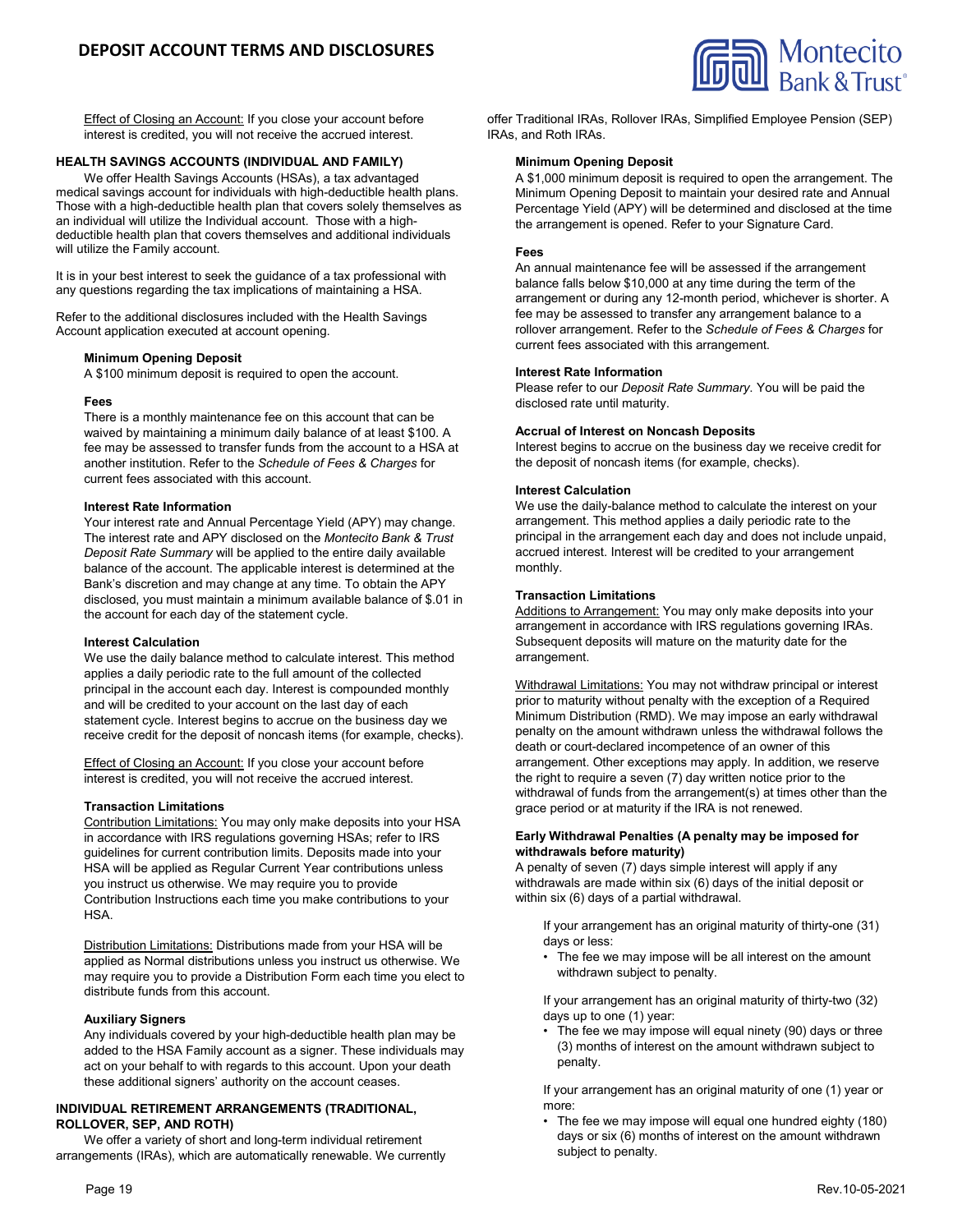

Effect of Closing an Arrangement: If you close your IRA arrangement, you will forfeit any accrued interest that has not yet been credited to your arrangement.

### **Automatically Renewable IRAs**

This arrangement will automatically renew at maturity. You may prevent renewal if you withdraw the funds in the arrangement at maturity (or within the grace period mentioned below, if any) or we receive written notice from you within the grace period mentioned below, if any. We can prevent renewal if we mail notice to you at least thirty (30) calendar days before maturity. If either you or we prevent renewal, interest will not accrue after final maturity. You will have a grace period of ten (10) calendar days, which allows you to change the term or balance of your account or to withdraw the funds without committing to another term. You may change the term or balance of your arrangement during the grace period as long as the arrangement meets the minimum balance required for the term and disclosed APY. The grace period begins the day after your maturity date. If you make a change during the grace period, the term of the IRA begins on the day the change was effective, the arrangement closed and a new IRA arrangement opened. Once a change is made, the grace period expires and no additional changes are allowed. If you make a change during the grace period, you will forfeit any interest accrued during the grace period.

If you have an automatically renewable IRA and if you elect to withdraw all principal and interest during the grace period, you will forfeit any interest that accrued during the grace period.

Each renewal term will be the same as the original term, beginning on the maturity date. The interest rate will be the same as we offer on new IRAs on the maturity date which have the same term, minimum balance (if any) and other features as the original IRA.

#### **Additional Disclosures**

We reserve the right to close your IRA on the original or any subsequent maturity date. We may also change the method of interest calculation or any other arrangement provision on any of these maturity dates after giving you written notice of our intention to do so. (See additional IRA Disclosures.)

### **TIME CERTIFICATES OF DEPOSIT**

We offer a variety of short and long-term certificates of deposit (CDs) for both individuals and businesses, which are generally automatically renewable. The following terms apply to all CDs (except where specified for Access, You Choose, and MT Nonprofit CDs).

#### **Minimum Opening Deposit**

A \$1,000 minimum deposit is required to open the account (Access, You Choose, and MT Nonprofit CDs have different minimum Opening Deposit amounts). If your balance falls below this Minimum Opening Deposit, your account will be closed and funds will be distributed to the accountholder(s) on file. The Minimum Opening Deposit to maintain your desired rate and Annual Percentage Yield (APY) will be determined and disclosed at the time the account is opened. (Refer to your *Certificate of Deposit and/or Signature Card.*)

#### **Interest Rate Information**

Please refer to our *Deposit Rate Summary*. You will be paid the disclosed rate until first maturity.

#### **Interest Calculation**

We use the daily balance method to calculate the interest on your account. This method applies a daily periodic rate to the balance in the account each day, including unpaid, accrued interest. Interest is compounded daily starting on the business day when the account is

Montecito

If you elect to have your interest credited to a Montecito Bank & Trust checking, money market, or savings account, and that account is closed, future interest credits will be redeposited to the CD.

We offer the option of having your interest credited to your CD weekly, bi-weekly, monthly, quarterly, semi-annually, or annually on the anniversary of the account opening date. For terms less than one (1) year, we also offer you the option of having interest paid at maturity.

*The interest rate and corresponding APY will be determined at the time the account is opened and will be dependent on the term, balance, and frequency of interest payments that you elect. Refer to your Certificate of Deposit Disclosure for the terms specific to your CD. You have the option of interest being redeposited to your CD. The APY disclosed assumes interest will be left on deposit until maturity.*

Accrual of Interest on Noncash Deposits: The opening deposit begins to accrue interest on the day of account opening. For additional deposits during the grace period, interest begins to accrue on the day of deposit of noncash items (for example, checks).

Dormant Accounts: If your CD becomes dormant, we will change the Interest Payment method to automatically credit interest into your account. (Please see the information on dormant accounts titled Dormant Accounts.)

#### **Transaction Limitations**

You may not make any deposits into your account before maturity unless you have selected an Access CD (refer to section titled *Access CDs* for specific details).

You agree to keep the principal on deposit with us for the term of the CD. We reserve the right to refuse early withdrawals from a CD, with or without cause. If, at our discretion, we allow you to withdraw all or part of your funds at times other than the grace period, we may impose an early withdrawal penalty on the amount withdrawn unless the withdrawal follows the death or court-declared incompetence of an owner of this account. Other exceptions may apply, for example, if this is part of an IRA. It may be necessary to deduct all or a portion of the penalty from the account principal. (See below for Early Withdrawal Penalties.) In addition, we reserve the right to require a seven (7) day written notice prior to the withdrawal of funds from the account(s) at times other than the grace period or at maturity if the CD is not renewed.

You can only withdraw interest before maturity once it has been paid to your CD, or if you make arrangements with us for periodic payments of interest in lieu of crediting, either at the time you open the account or during the ten (10) day grace period at renewal. However, if your account renews automatically, after the grace period your interest is added to your principal balance and is no longer available for withdrawal without penalty.

### **Early Withdrawal Penalties (A penalty may be imposed for withdrawals before maturity)**

A penalty of seven (7) days simple interest will apply if any withdrawals are made within six (6) days of the initial deposit (or last deposit) or within six (6) days of a partial withdrawal. All Early Withdrawal Penalties will be calculated using the current interest rate of the CD.

If your account has an original maturity of twenty-nine (29) days or less: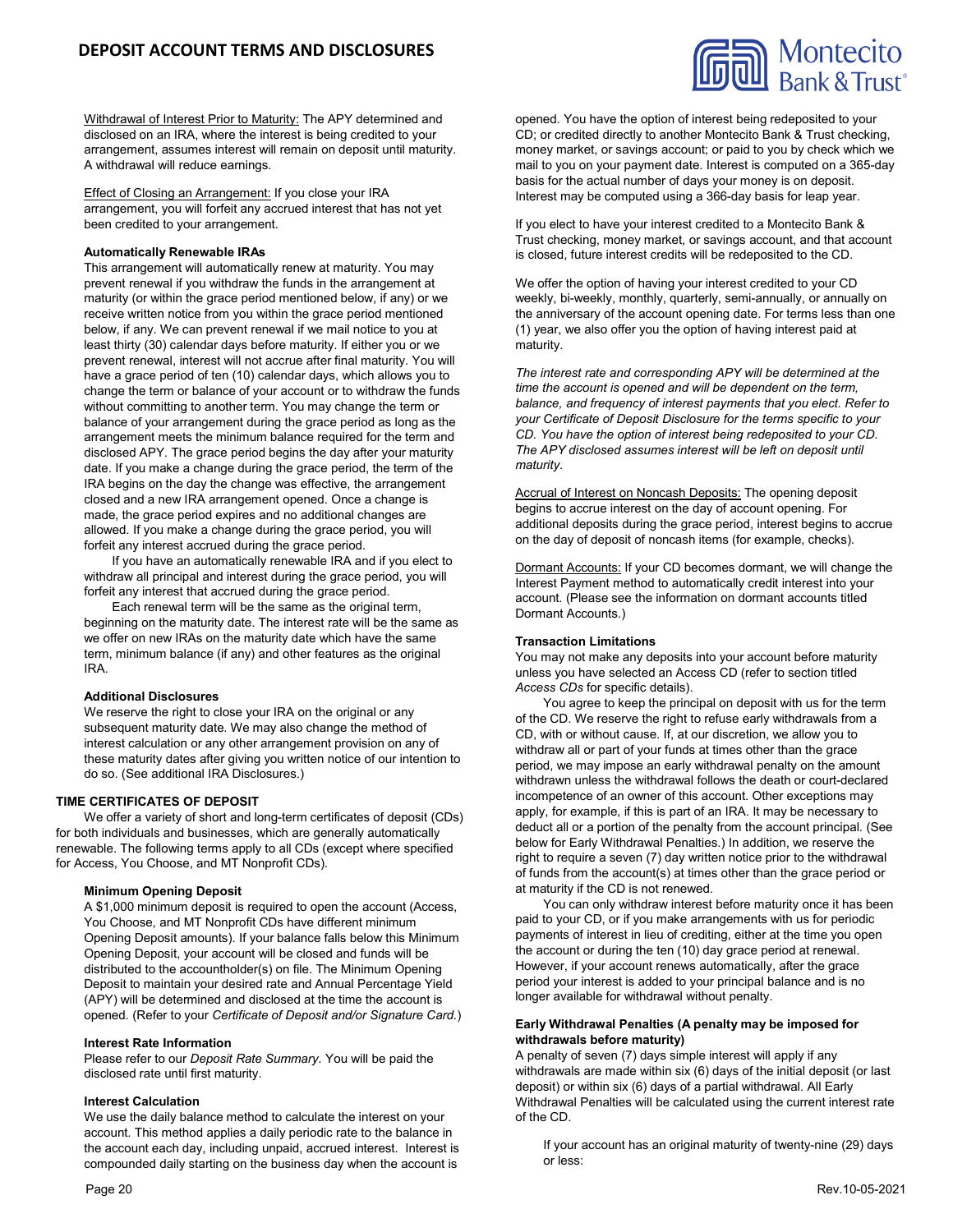

• The fee we may impose will be all interest on the amount withdrawn subject to penalty.

If your account has an original maturity of thirty (30) days up to and including eighty-nine (89) days:

• The fee we may impose will equal thirty (30) days or one (1) month of interest on the amount withdrawn subject to penalty.

If your account has an original maturity of ninety (90) days up to and including three hundred and sixty four (364) days:

• The fee we may impose will equal ninety (90) days or three (3) months of interest on the amount withdrawn subject to penalty.

If your account has an original maturity of twelve (12) months or more:

• The fee we may impose will equal one hundred eighty (180) days or six (6) months of interest on the amount withdrawn subject to penalty.

Withdrawal of Interest Prior to Maturity: The APY determined and disclosed on a CD assumes interest will remain on deposit until maturity. A withdrawal will reduce earnings.

Effect of Closing an Account: If you close your CD account, you will forfeit any accrued interest that has not yet been credited to your account.

# **Automatically Renewable CDs**

This account will automatically renew at maturity. You may prevent renewal if you withdraw the funds in the account at maturity (or within the grace period mentioned below, if any) or we receive written notice from you within the grace period mentioned below, if any. We can prevent renewal if we mail notice to you at least thirty (30) calendar days before maturity. If either you or we prevent renewal, interest will not accrue after final maturity.

You will have a grace period of ten (10) calendar days following the maturity date, which allows you to change the term or balance of your account or to withdraw the funds without committing to another term. You may change the term or balance of your account during the grace period as long as the account meets the minimum balance required for the term and disclosed APY. The grace period begins the day after your maturity date. If you wish to change CD product types during the grace period, the account must be closed and a new CD account opened. The term of the CD begins on the day the new CD account is opened.

If you have an automatically renewable CD and if you elect to close your account during the grace period, you will forfeit any interest that accrued during the grace period.

Each renewal term will be the same as the original term, beginning on the maturity date. The interest rate will be the same as we offer on new CDs on the maturity date which have the same term, minimum balance (if any) and other features as the original CD. If you make a change to the term of your CD during the grace period, your new APY will begin on the day the change was effective. Once a change is made, the grace period expires and no additional changes are allowed.

### **Additional Disclosures**

We reserve the right to close your CD on the original or any subsequent maturity date. We may also change the method of interest calculation or any other account provision on any of these maturity dates after giving you written notice of our intention to do so.

### **ACCESS CERTIFICATE OF DEPOSIT**

The Access Certificate of Deposit (CD) offers an investment alternative that provides liquidity, flexibility and a higher rate of interest than a regular savings account. The term of the Access CD is seven (7) months.

### **Minimum Opening Deposit**

A \$10,000 minimum deposit is required to open the account. If your balance falls below this Minimum Opening Deposit, your account will be closed and funds will be distributed to accountholder on file.

## **Transaction Limitations**

The account allows unlimited additional deposits to be made throughout the term without extending the maturity date. Interest credited to the CD during the term or at maturity is not considered a deposit and will not extend the maturity date.

In addition, you may make one penalty-free withdrawal during the term of the account as long as the \$10,000 minimum balance requirement is maintained; however, a penalty of seven (7) days simple interest will apply if any withdrawals are made within six (6) days of the initial deposit (or last deposit) or within six (6) days of a partial withdrawal. We reserve the right to treat any withdrawal that would reduce the balance remaining in the account below the required minimum initial deposit or minimum balance as a withdrawal of the entire account balance and calculate the amount of the penalty accordingly. Other penalties for early withdrawal may apply after the first withdrawal in the term of the account. *(Refer to section titled Early Withdrawal Penalties)*

# **YOU CHOOSE CERTIFICATE OF DEPOSIT (SM)**

The You Choose Certificate of Deposit (CD) offers an investment alternative that provides flexibility and a higher rate of interest than a regular savings account. The term of the You Choose CD is twenty-one (21) months. At one time during the 21 month term of the product, you may choose to execute an option to increase the interest rate to the prevailing You Choose CD rate.

### **Minimum Opening Deposit**

A \$10,000 minimum deposit is required to open the account. If your balance falls below this Minimum Opening Deposit, your account will be closed and funds will be distributed to accountholder on file.

# **Transaction Limitations**

You may not make any deposits into your account before maturity.

You agree to keep the principal on deposit with us for the term of the CD. We reserve the right to refuse early withdrawals from a CD, with or without cause. If, at our discretion, we allow you to withdraw all or part of your funds at times other than the grace period, we may impose an early withdrawal penalty on the amount withdrawn unless the withdrawal follows the death or court-declared incompetence of an owner of this account. Other exceptions may apply, for example, if this is part of an IRA. It may be necessary to deduct all or a portion of the penalty from the account principal. *(Refer to section titled Early Withdrawal Penalties.)* In addition, we reserve the right to require a seven (7) day written notice prior to the withdrawal of funds from the account(s) at times other than the grace period or at maturity if the CD is not renewed.

You can only withdraw interest before maturity once it has been credited to your account, or if you make arrangements with us for periodic payments of interest in lieu of crediting, either at the time you open the account or during the ten (10) day grace period at renewal. However, if your account renews automatically, after the grace period your interest is added to your principal balance and is no longer available for withdrawal without penalty.

### **MT NONPROFIT CD**

This account is designed for nonprofits with 501(c)(3) designation from the IRS. The term of the MT Nonprofit CD is either eight (8) months or eighteen (18) months.

# **Minimum Opening Deposit**

A \$25,000 minimum deposit is required to open the account. The opening deposit must be made with funds not already on deposit with the Bank. If your balance falls below this Minimum Opening Deposit, your account will be closed and funds will be distributed to account holder on file.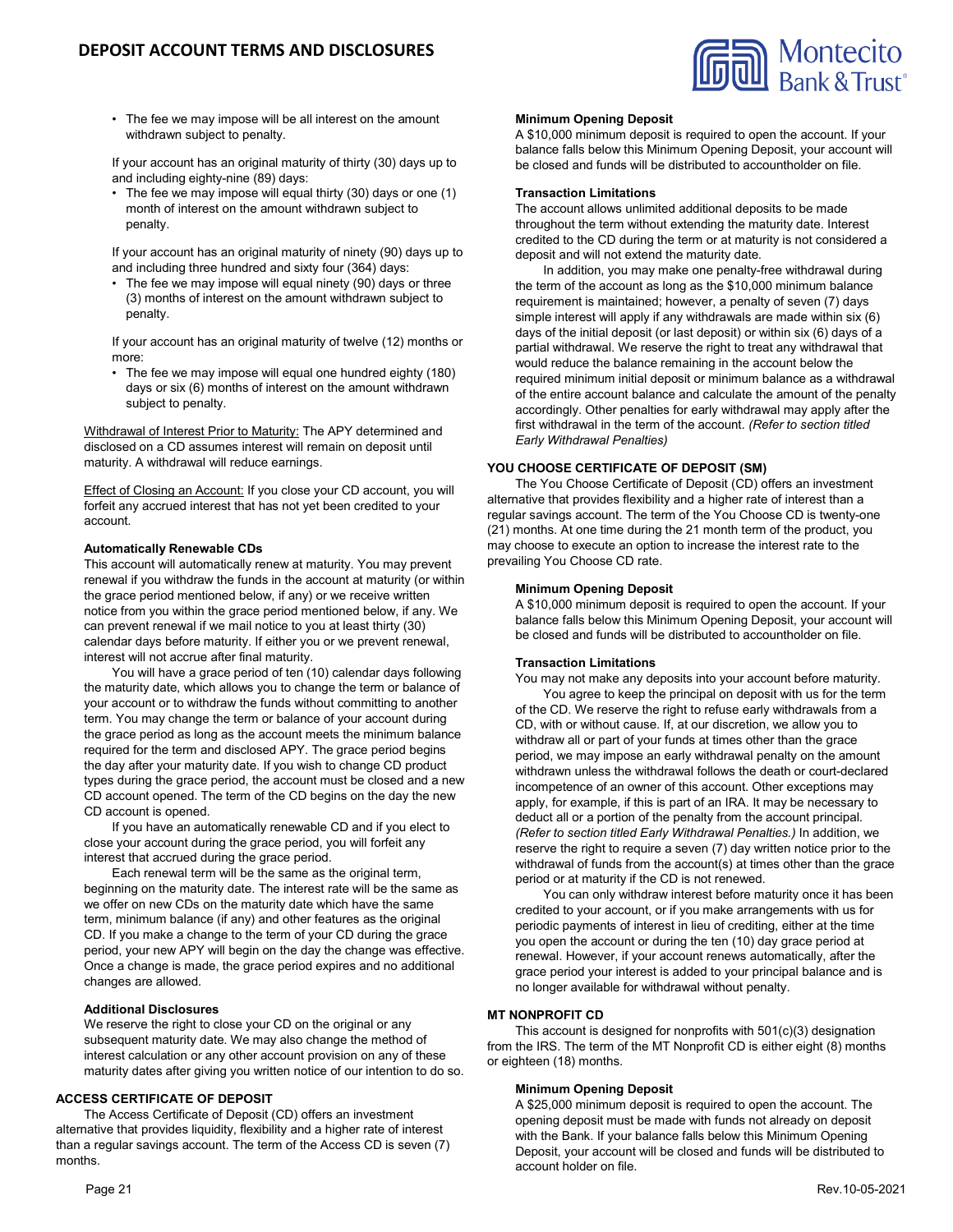

### **Maximum Balance**

A \$250,000 combined maximum balance is allowed on all MT Nonprofit CDs. Nonprofit entities may open multiple MT Non-Profit CDs, but the combined balance of those accounts may not exceed \$250,000.

### **Transaction Limitations**

You may not make any deposits into your account before maturity.

You agree to keep the principal on deposit with us for the term of the CD. We reserve the right to refuse early withdrawals from a CD, with or without cause. If, at our discretion, we allow you to withdraw all or part of your funds at times other than the grace period, we may impose an early withdrawal penalty on the amount withdrawn unless the withdrawal follows the death or court-declared incompetence of an owner of this account. Other exceptions may apply, for example, if this is part of an IRA. It may be necessary to deduct all or a portion of the penalty from the account principal *(refer to section titled Early Withdrawal Penalties)*. In addition, we reserve the right to require a seven (7) day written notice prior to the withdrawal of funds from the account(s) at times other than the grace period or at maturity if the CD is not renewed.

You can only withdraw interest before maturity once it has been credited to your account, or if you make arrangements with us for periodic payments of interest in lieu of crediting, either at the time you open the account or during the ten (10) day grace period at renewal. However, if your account renews automatically, after the grace period your interest is added to your principal balance and is no longer available for withdrawal without penalty.

### **Other Requirements**

This account requires the accountholder to maintain at least one Business Analysis Checking account or at least one Community Dividends Analysis Checking account. If the checking account is closed, your MT Nonprofit CD will be closed and funds will be distributed to account holder on file (refer to section titled *Early Withdrawal Penalties*).

### **SPECIFIC BUSINESS ACCOUNT PROVISIONS**

All other sections of this agreement apply to consumer and business accounts alike, (except when a rule specifically says it will apply to consumers).

### **CANCELED CHECKS**

Original canceled checks are not included with your statement. Check images can be included upon request. In order to sign up for this service or to request a copy of a canceled check, please call our Banking Services Department at 805-564-7338. Please refer to the *Schedule of Fees & Charges* for applicable fees.

### **DEPOSITS**

Truncation, Substitute Checks, and Other Check Images: If you truncate an original check and create a substitute check or other replacement document, or other paper or electronic image of the original check, you warrant that no one will be asked to make payment on the original check, a substitute check or any other electronic or paper image, if the payment obligation relating to the original check has already been paid. You also warrant that any substitute check you create conforms to the legal requirements and generally accepted specifications for substitute checks. You agree to retain the original check in conformance with the time requirements as outlined in your Remote Deposit Capture Agreement with us. You agree to indemnify us for any loss we may incur as a result of any truncated check transaction you initiate. We can refuse to accept substitute checks that have not previously been warranted by a bank or other financial institution in conformance with the Check 21 Act. Unless specifically stated in a separate agreement between you and us, we do

not have to accept any other electronic or paper image of an original check.

Deposit Preparation, Sorting, and Endorsements: You agree to properly prepare, sort, and endorse all deposits according to requirements specified in any applicable user guides and Federal Regulation CC. You agree to indemnify us for any loss we incur that results from your failure to comply with these requirements.

### **DEPOSITS OF PRE-AUTHORIZED DRAFTS**

A pre-authorized draft is an arrangement whereby you get authority from a person (a customer, usually) to access a deposit account owned by that person to pay a debt that person owes you. You deposit these "drafts" into a deposit account with us, and we collect them from your customers, who may have accounts with us or other banks. (These "drafts" are checks you create based on information your customer provides you, such as the customer's name and account number, and the express permission your customer gave you to draw on this account.)

When you deposit these pre-authorized drafts, you make the following agreements and warranties:

- You have express, verifiable and binding authorization from your customer to access his, her or its account for the amount you ask us to collect
- You will keep the proof of your authorization in retrievable form for not less than two years from the date of the authorization and provide us with such proof upon our request

We may reverse any credit given to you for any draft deposited to your account and returned to us regardless of when it is returned or the reason for the return. We may take funds in your account to pay the amount you owe us, and if there are insufficient funds in your account, you will still owe us the remaining balance.

## **EARNINGS CREDIT**

Fees for services used by you may be assessed in full to your accounts or may be offset through account analysis by applying an earnings credit to your service charges to determine a single monthly net service charge. Your earnings credit rate is established by us and will change from time to time. Your net service charge could be zero if your earnings credit equals or exceeds your charges in a given month. Federal law prohibits us from paying excess earnings credit to you. If your earnings credit is not sufficient to offset the amount due, you agree to pay such amounts to us upon demand. Refer to the *Schedule of Fees and Charges for Analysis Account Fees*.

### **WAIVER OF NOTIFICATION OF REDEPOSITED CHECKS**

When you deposit checks to your account, you have a right to be notified whenever a check you deposit is returned unpaid. We offer a plan (to businesses who elect it) whereby we will automatically redeposit checks returned unpaid due to insufficient funds. To simplify collection of these items, you give up this right to notification for those items we redeposit. If these items are returned unpaid a second time, you will receive standard notification. We may withhold the availability of funds represented by a redeposited check. We will notify you of such delay.

### **CAMPAIGN ACCOUNTS**

The holder of a Campaign account must notify the Bank upon: (i) termination of a candidate's candidacy, or (ii) cessation of a candidate's or committee's filing obligations with the California Secretary of State or applicable local agencies.

### **ELECTRONIC BANKING FOR BUSINESS CUSTOMERS**

This section governs transactions initiated by you or your employees using a Montecito Bank & Trust Business MasterMoney® Debit Card ("Business Debit Card"). Your use of business debit card is subject to the fees and terms of your checking and savings accounts as set forth elsewhere in this Agreement and in related brochures and fee schedules, which are available at any Montecito Bank & Trust office. Some ATM networks impose an additional transaction fee unrelated to our fees and charges and may be assessed to your account. Other electronic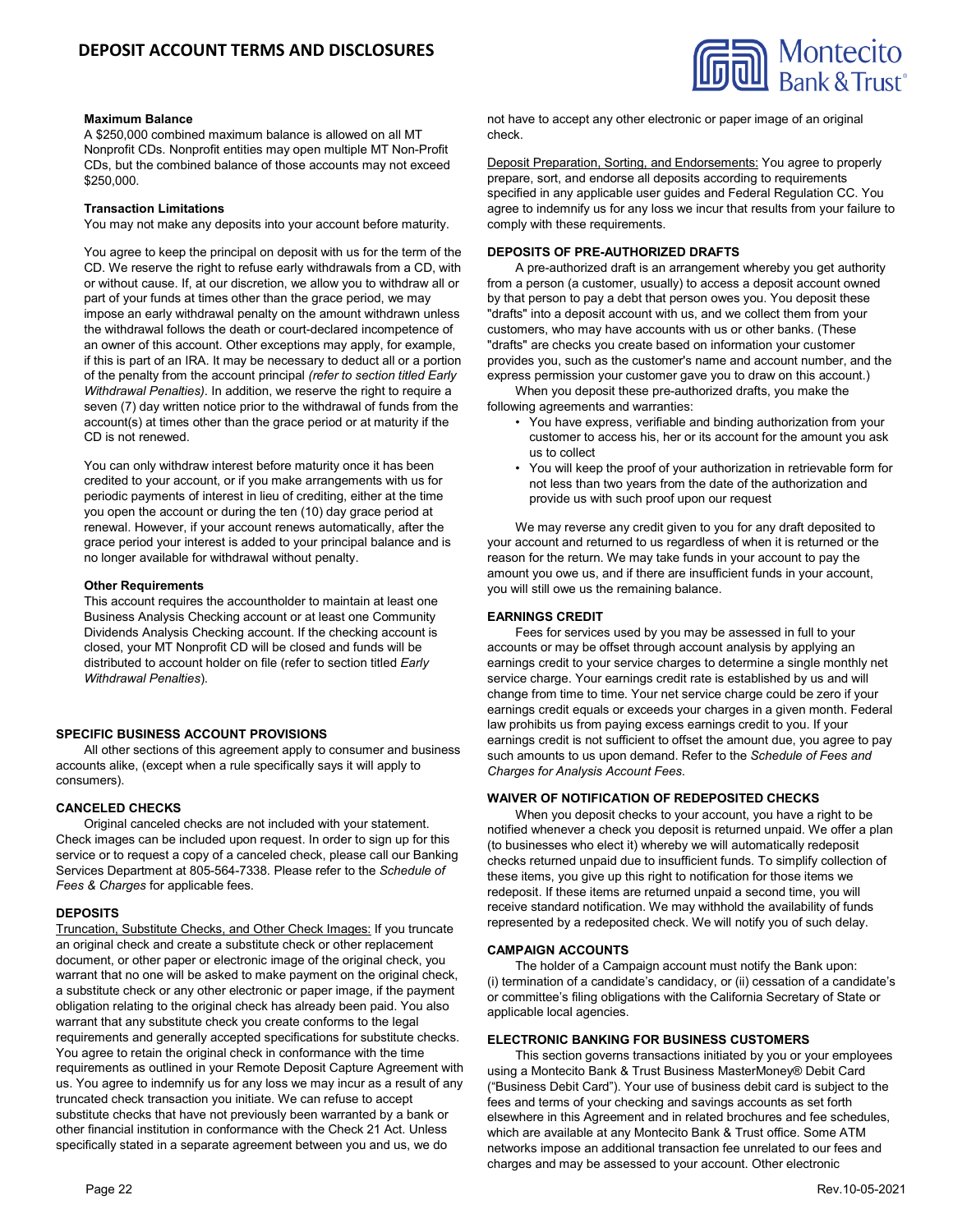

transactions against your account, whether or not initiated or authorized by you, will be governed by the specific Agreement between us related to such transactions and/or all applicable rules and regulations governing such transactions, including without limitation, the rules of the National Automated Clearing House Association (NACHA) as may be amended from time to time.

Under NACHA rules we cannot return an unauthorized electronic transaction (ACH debit) unless you notify us no later than 3:00 p.m. Pacific Time on the business day following the settlement date of the transaction. Otherwise, your sole recourse is to the originator of the transaction.

# **ACCOUNT ACCESS**

Any Montecito Bank & Trust Business Debit Card or ATM Card or personal identification number (PIN) issued to or selected by you, may access only related business checking or business savings accounts (for example, accounts with the same name or tax identification number). Access methods will differ depending on the Business Debit Card selected by you and approved by us. All Business Debit Card services may not be available depending on the access method selected.

### **ATM SURCHARGES**

When you use an ATM that is not identified as ours with the Montecito Bank & Trust name, you may be charged a fee by us and by the ATM operator or any network used to complete the transfer (and you may be charged a fee for a balance inquiry).

### **LIMITS ON TRANSFERS**

The terms of your deposit account may restrict the number of withdrawals you may make from your account each month. Restrictions described by product later in this Agreement and in other disclosures and agreements you received at the time your account was opened or when additional products or services were accessed, will also apply to your electronic withdrawals and electronics payments unless specified otherwise.

### **SECURITY**

For security reasons, there are limitations on the amount and number of cash withdrawals you may perform with any of your Montecito Bank ATM or Business Debit Cards per day at ATMs. There are also limitations on the total number and dollar amount of purchases at merchants and or cash advances at MasterCard member banks you may perform per card during a 24-hour period from the time of your last transaction.

We reserve the right to change these maximum daily limitations on cash withdrawals and purchases without notice, which we make based on periodic risk assessments. We will not reduce those limits below \$300 per day for cash and \$500 per day for purchases without giving you prior notice.

### **CHECK CARD TRANSACTIONS**

When we receive an electronic notice that a Montecito Bank & Trust Business Debit Card (non-PIN) transaction has been authorized against your account, we will place a hold on your account for that amount. Some merchants (e.g., hotels, restaurants, gas stations, car rental agencies) estimate the amount of the anticipated purchase for the purpose of determining an authorization amount. As a result, the amount held against your account may be less or greater than the final transaction amount presented. Your available account balance will be reduced by the amount held for all pending check card (non-PIN) purchases from the time we receive the notice until the item is presented or three business days, whichever occurs first. If we release a hold due to the expiration of three business days, your account may still be debited if and when the transaction is presented to us for processing. During that time, sufficient funds may not be available to pay checks or other electronic transactions, and you may be subject to an overdraft or insufficient funds fee.

#### **PURCHASES AT MERCHANTS**

You may use any of your Montecito Bank & Trust Business Debit Cards to make purchases at MasterCard merchants that accept debit

cards. Purchases made with your card will result in debits to the "primary" checking account linked to the card. This will reduce your available balance and will be processed like other items. These transactions will be itemized on your monthly statement, including the merchant name, the date of purchase and the amount of the purchase. You may use your Montecito Bank & Trust Business Debit Card and, if your ATM card is linked to a checking account, any of your Montecito Bank & Trust Business ATM Cards, to make purchases by entering your PIN at participating merchants in many parts of the country where you see the STAR, Cirrus system, MasterCard logo or other regional point-of-sale network marks. To determine if you can make a purchase with your card and PIN, check the back of the card for eligible networks.

### **OTHER ELECTRONIC TRANSACTIONS**

In addition to transactions initiated by using your Montecito Bank & Trust Business Debit Card, there are other electronic banking transactions that you may arrange through your account. These include:

- Telephone/personal computer activated transfers of funds from your accounts with us to other accounts with us or to third parties.
- Automatic transfer of funds between checking and savings accounts.
- Automatic periodic payments to third parties or us from checking or savings accounts (for example, monthly mortgage payments, installment loan payments, insurance payments, utility payments).
- Direct deposit to checking or savings accounts (for example, payroll checks, social security payments).
- Electronic check conversions from your checking account using a blank, partial or fully completed personal check at merchant locations.

#### **FEES**

We will charge you fees for electronic funds transfers in accordance with the information found in our *Schedule of Fees & Charges.* The fees may be changed at any time, subject to our giving you any notice required by law.

#### **USING YOUR CARD FOR INTERNATIONAL TRANSACTIONS**

You may use your Montecito Bank & Trust Business Debit Card or ATM card (if it is linked to a checking account) for retail purchases with foreign merchants and for cash withdrawals from foreign ATMs that bear either the Cirrus System or MasterCard logo. Some merchant and ATM transactions, even if you and/or the merchant or ATM are located in the United States, are considered foreign transactions under the applicable rules, in which case we will add the foreign fees in this section to those transactions. Montecito Bank & Trust does not control how these merchants, ATMs and transactions are classified for this purpose. The exchange rate in effect when the transaction is processed may differ from the rate in effect on the date of the transaction or the date of the posting of the transaction to your account.

If you make a purchase overseas, for transactions processed through MasterCard, the foreign currency transaction will be converted to U.S. Dollars by multiplying the amount of the foreign currency times (a) a rate selected by MasterCard from the range of rates available in wholesale currency markets for the applicable central processing date, which rate may vary from the rate MasterCard itself receives, or (b) the government-mandated rate in effect for the applicable central processing date. You will see the debit for the U.S. equivalent, a MasterCard currency conversion fee, and a MasterCard cross border fee. We pass through these charges from MasterCard with no additional fees or surcharges from us.

If you use your Montecito Bank & Trust Business Debit Card or ATM card at an ATM that bears only the Cirrus System logo (and no MasterCard logo), the transaction will be processed through the Cirrus System and will be converted into U.S. Dollars at the exchange rate established, from time to time, by the operator of that ATM. Additional fees may apply.

If you use your Montecito Bank & Trust Business Debit Card or ATM card at an ATM that bears both the MasterCard and Cirrus System logos, the ATM operator will determine whether to send your transaction over the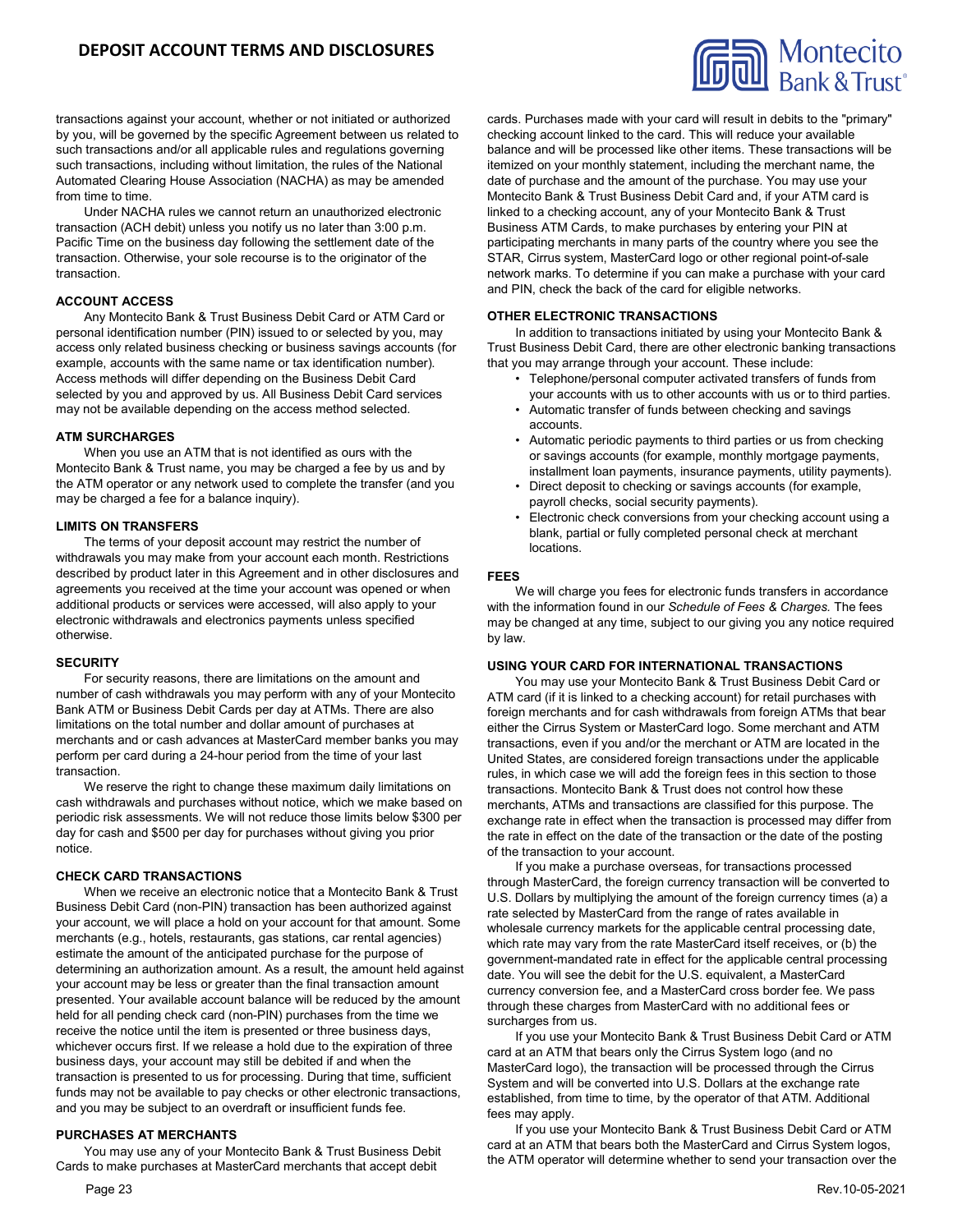

MasterCard or Cirrus System network using such network's respective currency conversion rules then in effect (as explained above).

### **BALANCE REQUIREMENTS**

Transactions using your Business Debit Card(s) will be completed only if sufficient funds are available in the applicable account balance, or linked Ready Cash Reserve (RCR) credit facility to fully perform the transaction.

### **UNAUTHORIZED TRANSACTIONS, LOST OR STOLEN CARDS AND SECURITY**

You are solely responsible for maintaining the security of your Montecito Bank & Trust Business Debit Card and PINs and their use by you and your employees and other agents. You shall be liable for the acts of your employees and agents related to your business debit card(s), including business debit card applications and other service requests. If you provide another person with the means to perform transactions related to your accounts using your business debit card or PIN, any resulting transactions will be treated as if they were performed and authorized by you.

MasterCard® offers Zero Liability for transactions with your card, and this policy applies to the use of your business debit card. However, this policy does not extend to transactions where a personal identification number (PIN) is used or any transaction which is not processed by the MasterCard network.

The MasterCard Zero Liability policy is subject to certain conditions. If we reasonably determine that the unauthorized transaction was caused by your gross negligence or fraud, the MasterCard Zero Liability policy will not apply.

In any case, you must report an unauthorized transaction to us within a reasonable time, not to exceed sixty (60) days, from the day we send or make your account statement available to you on which an unauthorized transaction is first reported. Failure to report an unauthorized transaction within such sixty (60) days will conclusively mean the transaction is authorized. If you believe that an erroneous or unauthorized transaction has occurred using your business debit card(s), or if your business debit card has been lost or stolen, or if you want to cancel a business debit card issued to you or your employee/agent, or if you want to change your PIN, you must immediately telephone us at:

### **MONTECITO BANK & TRUST BUSINESS SOLUTIONS:**

If you need to contact us about your card while outside of the United States, call (805) 963-7511.

### **RELATIONSHIP BUSINESS CHECKING ACCOUNTS**

For the purposes of this Deposit Account Terms and Disclosures, Relationship Business Checking Accounts are defined as the following accounts: Basic Business Checking, Community Dividends Checking, Business Interest Checking, Business Analysis Checking and Business Charter Checking.

### **SPECIFIC BUSINESS ACCOUNT OFFERINGS**

Some of these are described below. More detailed information on fees can be found in the *Schedule of Fees & Charges* or in the Deposit Rate Summary provided for interest-bearing accounts. The following business accounts are not consumer accounts to which Truth in Savings applies.

### **BASIC BUSINESS CHECKING**

This account is designed for businesses with low transaction activity. It also entitles the accountholder to the following benefits:

- Free Montecito Bank & Trust MasterMoney Debit Card
- Free Online Banking and Bill Pay
- Free 24-hour Telephone Banking Services

#### **Minimum Opening Deposit**

A \$50 Minimum Opening Deposit is required to open the account.

#### **How to Avoid Monthly Maintenance Fee**

There is a monthly maintenance fee on this account. The monthly

maintenance fee can be waived by having electronic statements (eStatements). Refer to the *Schedule of Fees & Charges* for current fees associated with this account.

# **Transaction Limitations**

This account allows up to one hundred-fifty (150) items per month. Items in excess of the allowable limit will be assessed a per item fee.

Items include: regular deposits, deposited items, ATM deposits and withdrawals, transfers (in-person, online, automatic and telephone), manual loan payments, cashed checks, deposits received by mail, ACH debits, Cashier's check debits, officer approved checks, and POS transactions (one-time and recurring).

### **Relationship Reward**

This account entitles the accountholder to a Business Relationship Money Market account, as long as the account remains open and with the same primary Tax ID and owner as the accountholder of the Business Relationship Money Market account.

### **COMMUNITY DIVIDENDS® CHECKING (for nonprofits with 501(c)(3) designation)**

This account is designed for nonprofits with 501(c)(3) designation from the IRS with low transaction activity. It also entitles the accountholder to the following benefits:

- Free Montecito Bank & Trust MasterMoney Debit Card
- Free Online Banking and Bill Pay
- Free 24-hour Telephone Banking Services

### **Minimum Opening Deposit**

A \$50 Minimum Opening Deposit is required to open the account.

#### **How to Avoid Monthly Maintenance Fee** There is no monthly maintenance fee.

#### **Transaction Limitations**

This account allows up to one hundred-fifty (150) items per month. Items in excess of the allowable limit will be assessed a per item fee.

Items include: regular deposits, deposited items, ATM deposits and withdrawals, transfers (in-person, online, automatic and telephone), manual loan payments, cashed checks, deposits received by mail, ACH debits, Cashier's check debits, officer approved checks, and POS transactions (one-time and recurring).

#### **Interest Rate Information**

Your interest rate and Annual Percentage Yield (APY) may change. The interest rate and APY disclosed on the *Montecito Bank & Trust Deposit Rate Summary* will be applied to the entire daily available balance of the account. The applicable interest is determined at the Bank's discretion and may change at any time. To obtain the APY disclosed, you must maintain a minimum available balance of \$.01 in the account for each day of the statement cycle.

#### **Interest Calculation**

We use the daily balance method to calculate interest. This method applies a daily periodic rate to the full amount of the collected principal in the account each day. Interest is compounded monthly and will be credited to your account on the last day of each statement cycle. Interest begins to accrue on the business day we receive credit for the deposit of noncash items (for example, checks).

Effect of Closing an Account: If you close your account before interest is credited you will not receive the accrued interest.

### **Relationship Reward**

This account entitles the accountholder to a Business Relationship Money Market account, as long as the account remains open and with the same primary Tax ID and owner as the accountholder of the Business Relationship Money Market account.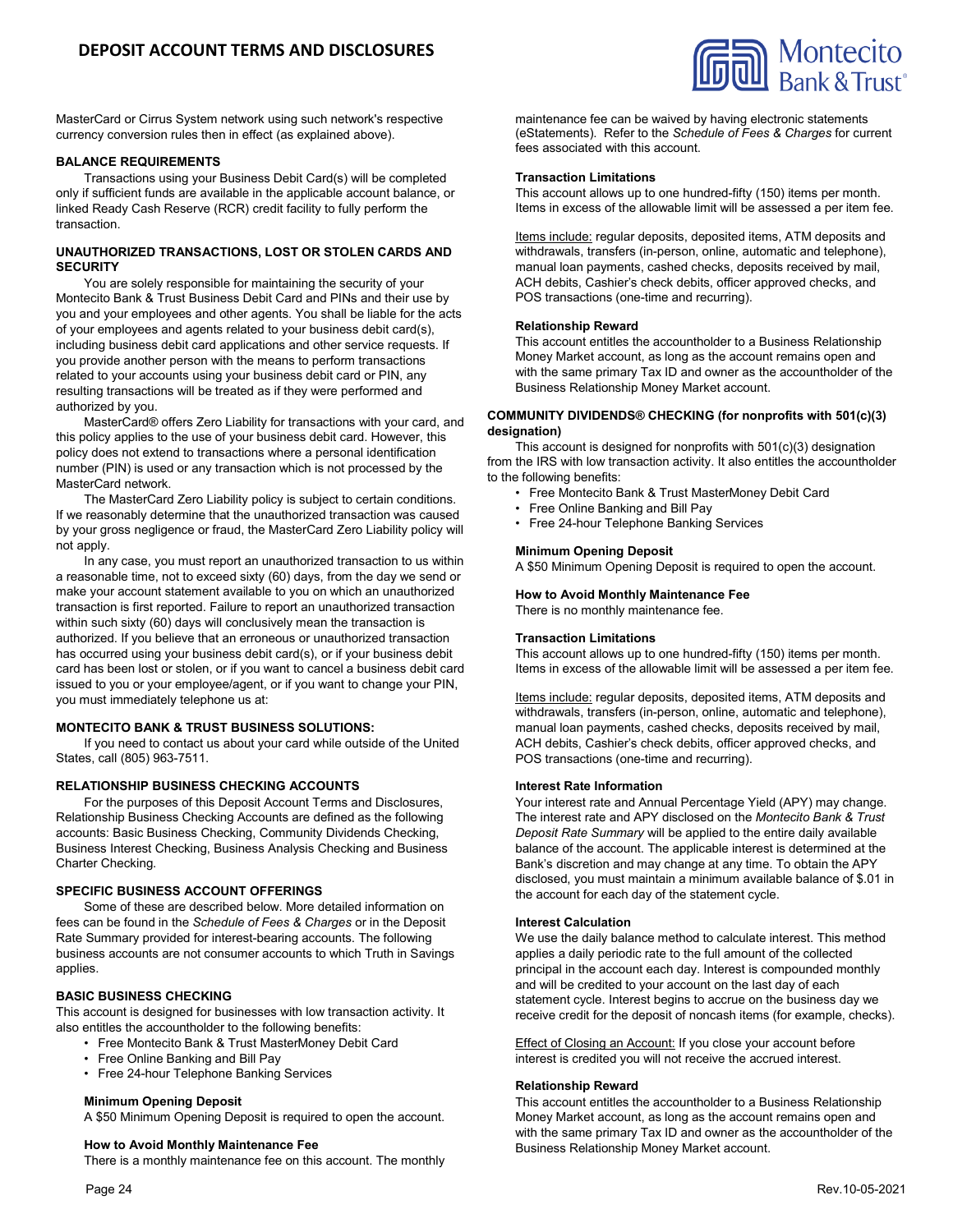

# **BUSINESS INTEREST CHECKING**

This account is designed for businesses with moderate monthly transaction activity and moderate to high balances. It also entitles the accountholder to the following benefits:

- Free Montecito Bank & Trust MasterMoney Debit Card
- Free Online Banking and Bill Pay
- Free 24-hour Telephone Banking Services

### **Minimum Opening Deposit**

A \$50 Minimum Opening Deposit is required to open the account.

### **How to Avoid Monthly Maintenance Fee**

There is a monthly maintenance fee on this account that can be waived by having electronic statements (eStatements) and maintaining an average balance of at least \$10,000.00. The average balance is calculated by adding the principal in the account for each day of the cycle and dividing that figure by the number of days in the cycle. Refer to the *Schedule of Fees & Charges* for current fees associated with this account.

### **Transaction Limitations**

This account allows up to 250 items per month. Items in excess of the allowable limit will be assessed a per item fee.

Items include: regular deposits, deposited items, ATM deposits and withdrawals, transfers (in-person, online, automatic and telephone), manual loan payments, cashed checks, deposits received by mail, ACH debits, Cashier's check debits, officer approved checks, and POS transactions (one-time and recurring).

### **Interest Rate Information**

Your interest rate and Annual Percentage Yield (APY) may change. The interest rate and APY disclosed on the *Montecito Bank & Trust Deposit Rate Summary* will be applied to the entire daily available balance of the account. The applicable interest is determined at the Bank's discretion and may change at any time. To obtain the APY disclosed, you must maintain a minimum available balance of \$.01 in the account for each day of the statement cycle.

### **Interest Calculation**

We use the daily balance method to calculate interest. This method applies a daily periodic rate to the full amount of the collected principal in the account each day. Interest is compounded monthly and will be credited to your account on the last day of each statement cycle. Interest begins to accrue on the business day we receive credit for the deposit of noncash items (for example, checks).

Effect of Closing an Account: If you close your account before interest is credited, you will not receive the accrued interest.

#### **Relationship Reward**

This account entitles the accountholder to a Business Relationship Money Market account, as long as the account remains open and with the same primary Tax ID and owner as the accountholder of the Business Relationship Money Market account.

## **BUSINESS ANALYSIS CHECKING**

This account is designed for businesses with high levels of account activity and/or use of bank services who maintain high balances. In addition to the regular account features, an analyzed account calculates an Earnings Allowance Credit based on the balances in your analyzed business checking account(s) which can be used to offset some or all of your monthly maintenance and/or service charges and fees for the current month only. If your Earnings Allowance Credit is not sufficient to offset all of your charges and fees during the month, we will automatically charge your account for the service and maintenance charges due. This account also entitles the accountholder to the following benefits:

- Free Montecito Bank & Trust MasterMoney Debit Card
- Free Online Banking and Bill Pay
- Free 24-hour Telephone Banking Services

### **Minimum Opening Deposit**

A \$50 Minimum Opening Deposit is required to open the account.

### **Relationship Reward**

This account entitles the accountholder to a Business Relationship Money Market account, as long as the account remains open and with the same primary Tax ID and owner as the accountholder of the Business Relationship Money Market account.

# **COMMUNITY DIVIDENDS ANALYSIS CHECKING**

This account is designed for nonprofits with 501(c)(3) designation from the IRS with high levels of account activity and/or use of bank services who maintain high balances. In addition to the regular account features, an analyzed account calculates an Earnings Allowance Credit based on the balances in your analyzed business checking account(s) which can be used to offset some or all of your monthly maintenance and/or service charges and fees for the current month only. If your Earnings Allowance Credit is not sufficient to offset all of your charges and fees during the month, we will automatically charge your account for the service and maintenance charges due. This account also entitles the accountholder to the following benefits:

- Free Montecito Bank & Trust MasterMoney Debit Card
- Free Online Banking and Bill Pay
- Free 24-hour Telephone Banking Services

### **Minimum Opening Deposit**

A \$50 Minimum Opening Deposit is required to open the account.

### **BUSINESS SWEEP CHECKING**

This account is designed for businesses with high balances who want to earn interest on their excess deposits. The account consists of a linked analyzed checking account (as described above) and a money market account. At the end of each business day, checking balances in excess of accountholder defined limit are automatically transferred (swept) from the checking account to the money market account. If the checking account reaches a zero balance, balances in the money market account are swept back into the checking account in accountholder defined increments to cover presentments.

*Note: Balances in the money market that fall below the*

*accountholder defined increment will not be swept back into the checking account to cover presentments. Fees may result.*

- This account also entitles the accountholder to the following benefits:
- Free Montecito Bank & Trust MasterMoney Debit Card
- Free Online Banking and Bill Pay
	- Free 24-hour Telephone Banking Services

# **Minimum Opening Deposit**

A \$50 Minimum Opening Deposit is required to open the account.

#### **Interest Rate Information**

Your interest rate and Annual Percentage Yield (APY) may change. The interest rate and APY disclosed on the *Montecito Bank & Trust Deposit Rate Summary* will be applied to the entire daily available balance of the money market portion of the account. The applicable interest is determined at the Bank's discretion and may change at any time. To obtain the APY disclosed, you must maintain a minimum available balance of \$.01 in the money market portion of the account for each day of the statement cycle.

#### **Interest Calculation**

We use the daily balance method to calculate interest. This method applies a daily periodic rate to the full amount of the collected principal in the money market portion of the account each day. Interest is compounded monthly and will be credited to your account on the last day of each statement cycle. Interest begins to accrue on the business day we receive credit for the deposit of noncash items (for example, checks).

Effect of Closing an Account: If you close your account before interest is credited, you will not receive the accrued interest.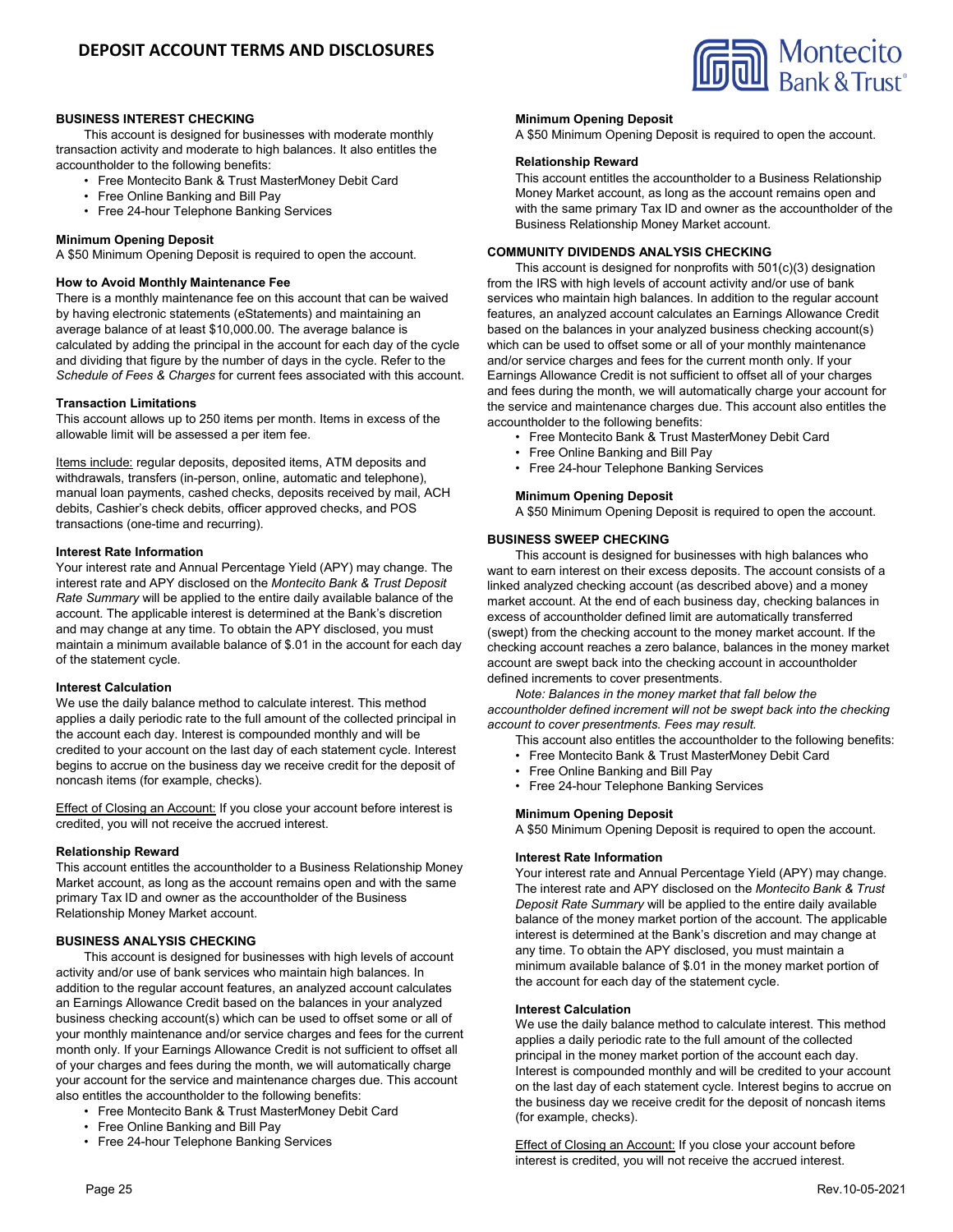

### **BUSINESS RELATIONSHIP MONEY MARKET ACCOUNT**

This account is designed for businesses with a Relationship Business Checking Account and moderate to high balances. This account entitles the accountholder to the following benefits:

- Free Montecito Bank & Trust MasterMoney Debit Card
- Free Online Banking and Bill Pay
- Free 24-hour Telephone Banking Services

### **Minimum Opening Deposit**

A \$50 Minimum Opening Deposit is required to open the account.

### **How to Avoid Monthly Maintenance Fee**

There is a monthly maintenance fee on this account that can be waived by maintaining a Relationship Business Checking Account for which the primary tax identification number and account holder are the same.

*Note: If all of the Relationship Business Checking Accounts (mentioned above) are closed, the account will be converted to a Business Money Market. Until the account is converted, a monthly maintenance fee will be assessed if the minimum daily balance falls below \$10,000. Refer to the Schedule of Fees & Charges for current fees associated with this account.*

# **Interest Rate Information**

Your interest rate and Annual Percentage Yield (APY) may change. The interest rate and APY disclosed on the *Montecito Bank & Trust Deposit Rate Summary* will be applied to the entire daily available balance of the account. The applicable interest is determined at the Bank's discretion and may change at any time. To obtain the APY disclosed, you must maintain a minimum available balance of \$.01 in the account for each day of the statement cycle.

### **Interest Calculation**

We use the daily balance method to calculate interest. This method applies a daily periodic rate to the full amount of the collected principal in the account each day. Interest is compounded monthly and will be credited to your account on the last day of each statement cycle. Interest begins to accrue on the business day we receive credit for the deposit of noncash items (for example, checks).

**Effect of Closing an Account:** If you close your account before interest is credited, you will not receive the accrued interest.

### **Relationship Reward**

This account entitles the accountholder to an interest rate and APY higher than the Business Money Market interest rate and APY as long as the accountholder maintains a Relationship Business Checking Account with the same primary Tax ID and ownership as the accountholder.

*Note: If all of the Relationship Business Checking Accounts with the same Tax ID as the accountholder are closed, this account will be converted to a Business Money Market. Until the account is converted it will earn an interest rate and APY equivalent to the interest rate and APY of the Business Money Market Refer to the Deposit Rate Summary for current rates associated with this account.*

### **BUSINESS MONEY MARKET**

This account is designed for businesses with moderate to high balances. This account entitles the accountholder to the following benefits:

- Free Montecito Bank & Trust MasterMoney Debit Card
- Free Online Banking and Bill Pay
- Free 24-hour Telephone Banking Services

### **Minimum Opening Deposit**

A \$50 Minimum Opening Deposit is required to open the account.

### **How to Avoid Monthly Maintenance Fee**

There is a monthly maintenance fee on this account that can be waived by maintaining a daily minimum balance of at least \$10,000. Refer to the *Schedule of Fees & Charges* for current fees associated with this account.

#### **Interest Rate Information**

Your interest rate and Annual Percentage Yield (APY) may change. The interest rate and APY disclosed on the *Montecito Bank & Trust Deposit Rate Summary* will be applied to the entire daily available balance of the account. The applicable interest is determined at the Bank's discretion and may change at any time. To obtain the APY disclosed, you must maintain a minimum available balance of \$.01 in the account for each day of the statement cycle.

### **Interest Calculation**

We use the daily balance method to calculate interest. This method applies a daily periodic rate to the full amount of the collected principal in the account each day. Interest is compounded monthly and will be credited to your account on the last day of each statement cycle. Interest begins to accrue on the business day we receive credit for the deposit of noncash items (for example, checks).

Effect of Closing an Account: If you close your account before interest is credited, you will not receive the accrued interest.

# **PRIVATE HIGH-YIELD BUSINESS MONEY MARKET ACCOUNT**

This account is designed for clients of the bank's Wealth Management Division or Commercial Loan Group who wish to earn interest on their account balances. This account does not allow debit cards; however, it does entitle the account holder to the following benefits:

- Free Online Banking and Bill Pay
- Free 24-hour Telephone Banking Services

### **Minimum Opening Deposit**

A \$.01 minimum deposit is required to open the account.

# **How to Avoid Monthly Maintenance Fee**

There is a monthly maintenance fee on this account that can be waived by maintaining a minimum daily balance of at least \$250,000. Refer to the *Private High-Yield Money Market Accounts Disclosures*  for current fees associated with this account.

#### **Interest Rate Information**

Your interest rate and Annual Percentage Yield (APY) may change. The interest rate and APY disclosed on the *Private High-Yield Money Market Accounts Disclosures* will be applied to the entire daily available balance of the account. The applicable interest is determined at the Bank's discretion and may change at any time. To obtain the APY disclosed, you must maintain a minimum available balance of \$.01 in the account for each day of the statement cycle.

This account requires the accountholder to maintain a Wealth Management account or a good standing status with an assigned Commercial Loan Group Relationship Manager and the business entity's primary operating account at Montecito Bank & Trust (Collectively known as a CLG relationship).

*Note: This account is restricted to one account per business entity. If the Wealth Management account or the CLG relationship is closed or terminated, this account will be converted to a Business Money Market Account. When the account is converted, it will earn an interest rate and APY equivalent to the interest rate and APY of the Business Money Market Account. Refer to the Deposit Rate Summary for current rates associated with this account.*

#### **Interest Calculation**

We use the daily balance method to calculate interest. This method applies a daily periodic rate to the full amount of the collected principal in the account each day. Interest is compounded monthly